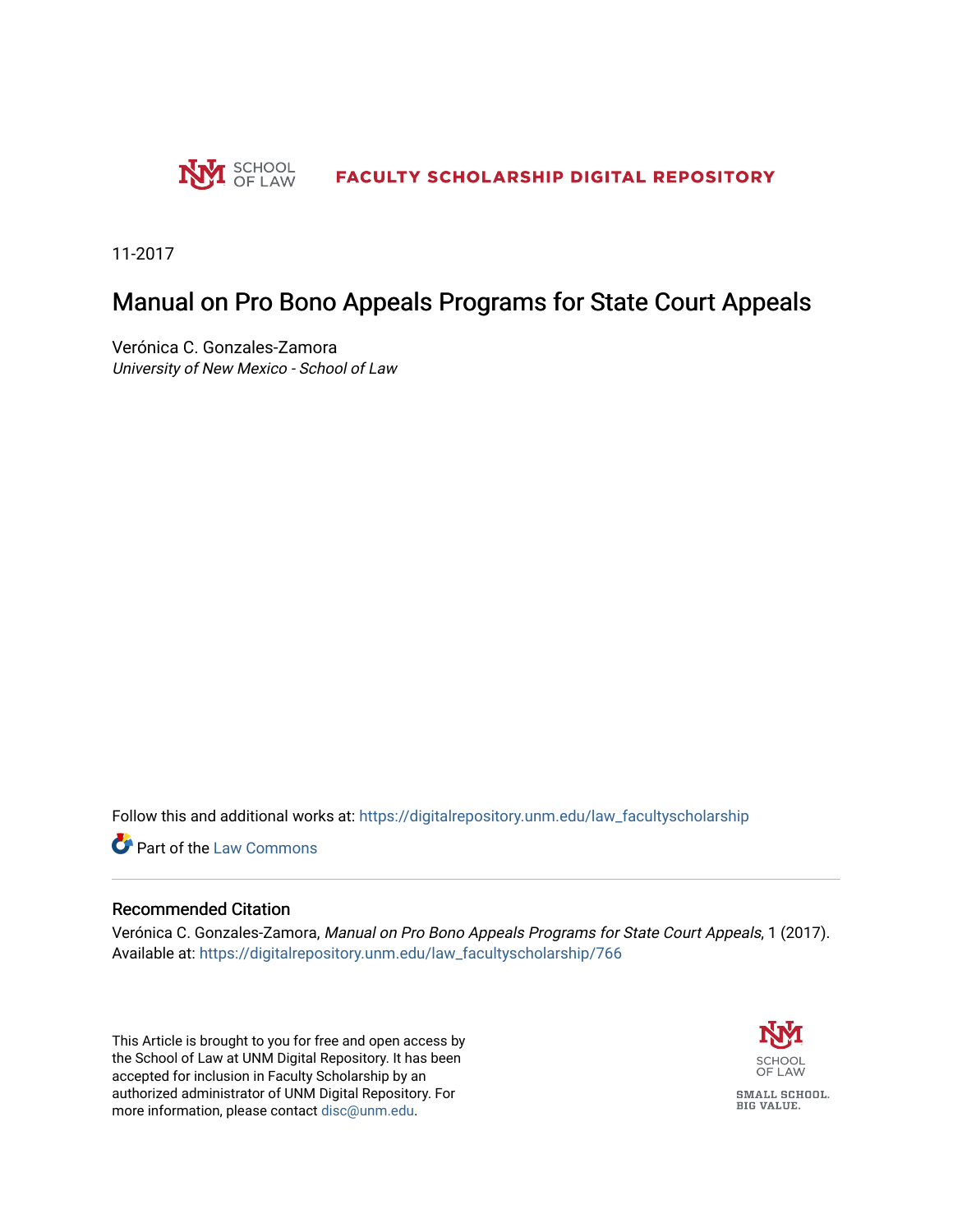

# **MANUAL ON PRO BONO APPEALS PROGRAMS**

## For State Court Appeals

Second Edition ~ November 2017



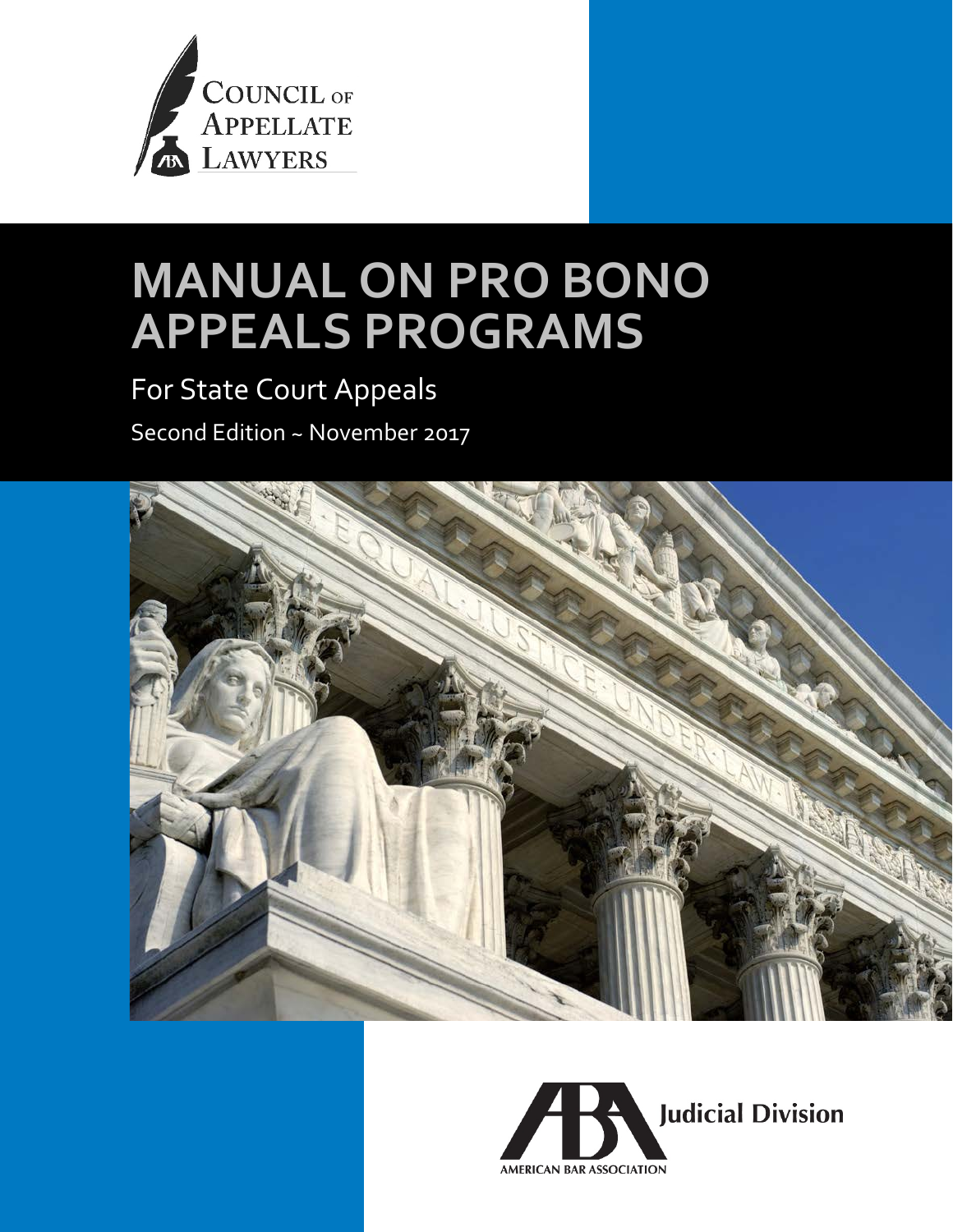## **TABLE OF CONTENTS**

| 52 |
|----|
|    |
|    |
| 59 |
|    |
|    |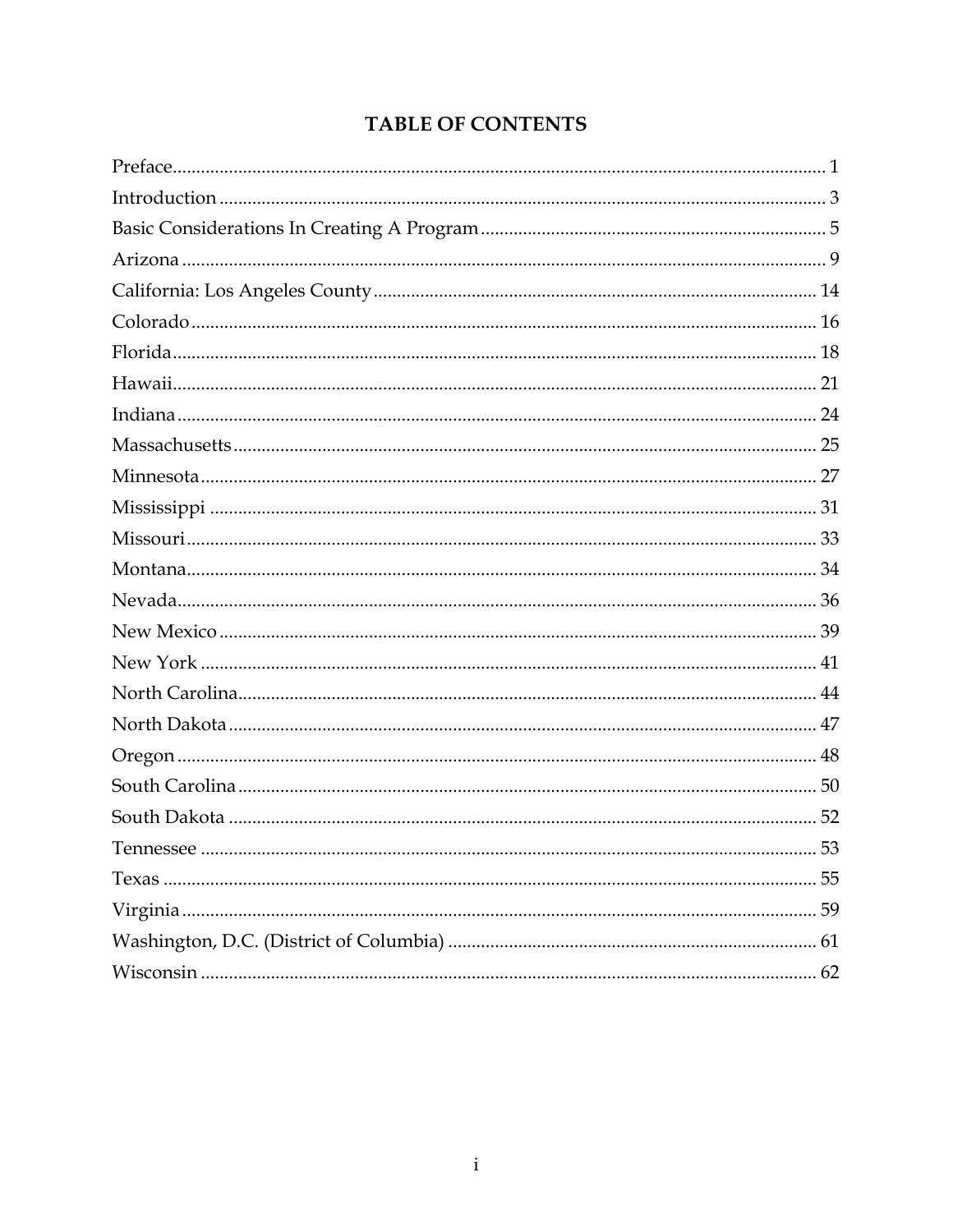#### **PREFACE**

<span id="page-3-0"></span>Courts and lawyers continue to wrestle with how to handle the large volume of cases involving litigants who cannot afford to hire a lawyer. While much of the focus on providing legal services to the underrepresented and indigent often involves the lower courts, there is a serious need for legal services at the appellate level. For litigants without a lawyer in the appellate courts, an appeal may be complex and utterly unapproachable and thus these individuals are left without any real means to solve their legal problems in these courts.

In a number of states, appellate courts and bar associations have worked together to establish and administer successful pro bono appellate programs, designing systems to match lawyers who are willing to take pro bono appeals with clients who need their services. In 2013, the Council of Appellate Lawyers of the American Bar Association, in a tremendous effort chaired by A. Vincent Buzard and Cynthia Feathers, prepared a comprehensive resource book surveying those pro bono appellate programs.

After the publication of the Council of Appellate Lawyers Pro Bono Manual, I have been so pleased to hear from lawyers, judges, bar associations, and court staff around the country that the manual has been an incredibly valuable resource in establishing and implementing pro bono appellate programs in their jurisdictions.

In early 2017, Katie Barrett Wiik of Robins Kaplan LLP volunteered to chair the Council of Appellate Lawyers' pro bono committee, which she then promptly tasked with the significant project of updating the Pro Bono Manual. The committee, ably led by Katie, both updated the analysis of the pro bono appellate programs previously included in the manual and addressed new programs that had been established in states after the manual's publication. Katie and her committee did this work in a very short period of time so that this new resource could be presented to appellate judges, lawyers, and staff attorneys attending the Appellate Judges Education Institute Summit in Long Beach, California in November 2017.

As chair of the Council of Appellate Lawyers, and on behalf of its members and the clients who may be served as a result of their work, I want to express our admiration and thanks for their extraordinary efforts. I know of no better group to prepare this resource than the Council of Appellate Lawyers, and I am so proud of the work done by our dedicated members.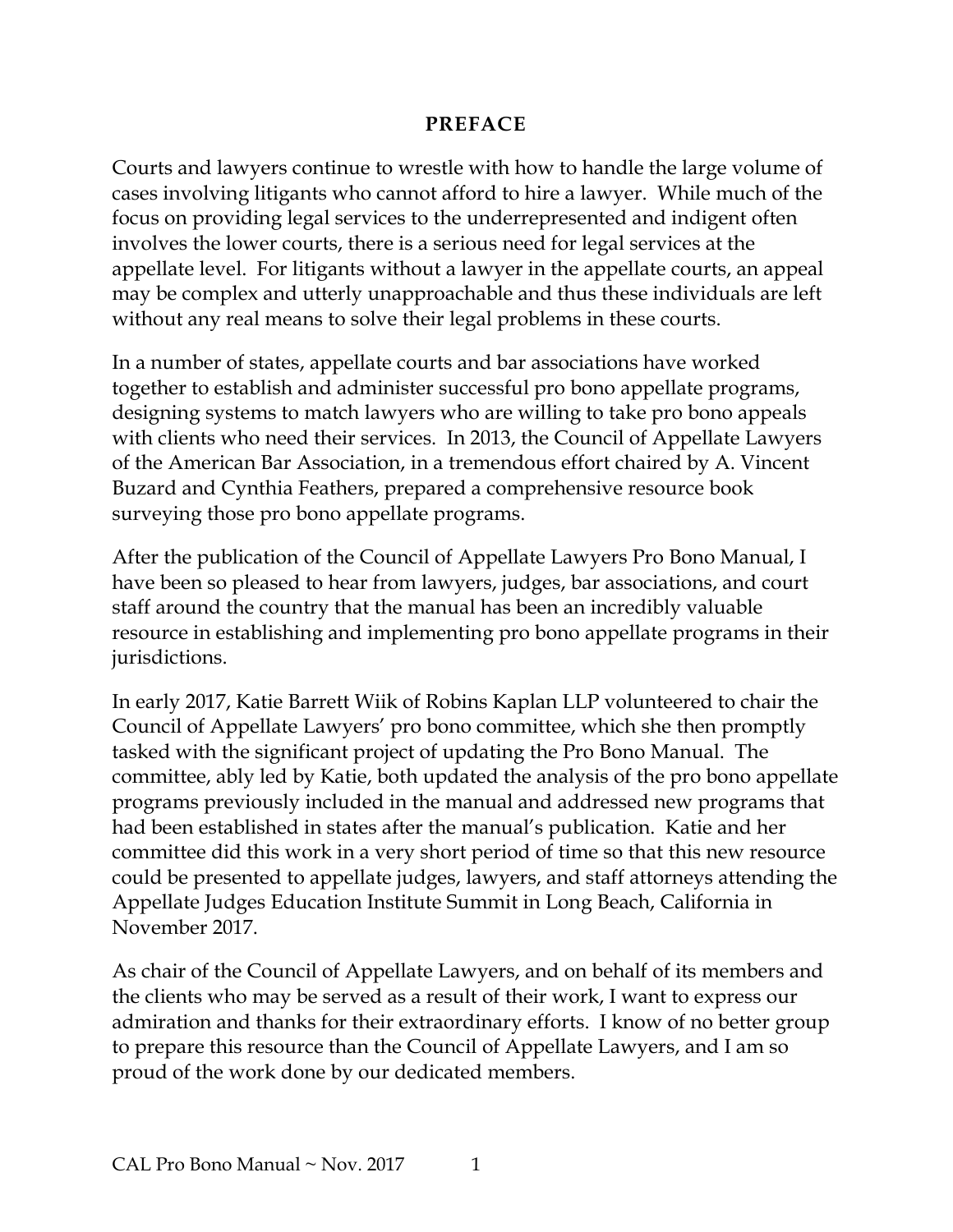If the manual inspires you or aids you in the effort to establish or administer a pro bono appellate program, our mission will be fulfilled. We would appreciate any comments or any reports of your successful use of the manual.

> *Katharine J. Galston Chair, Council of Appellate Lawyers American Bar Association Judicial Division November 2, 2017*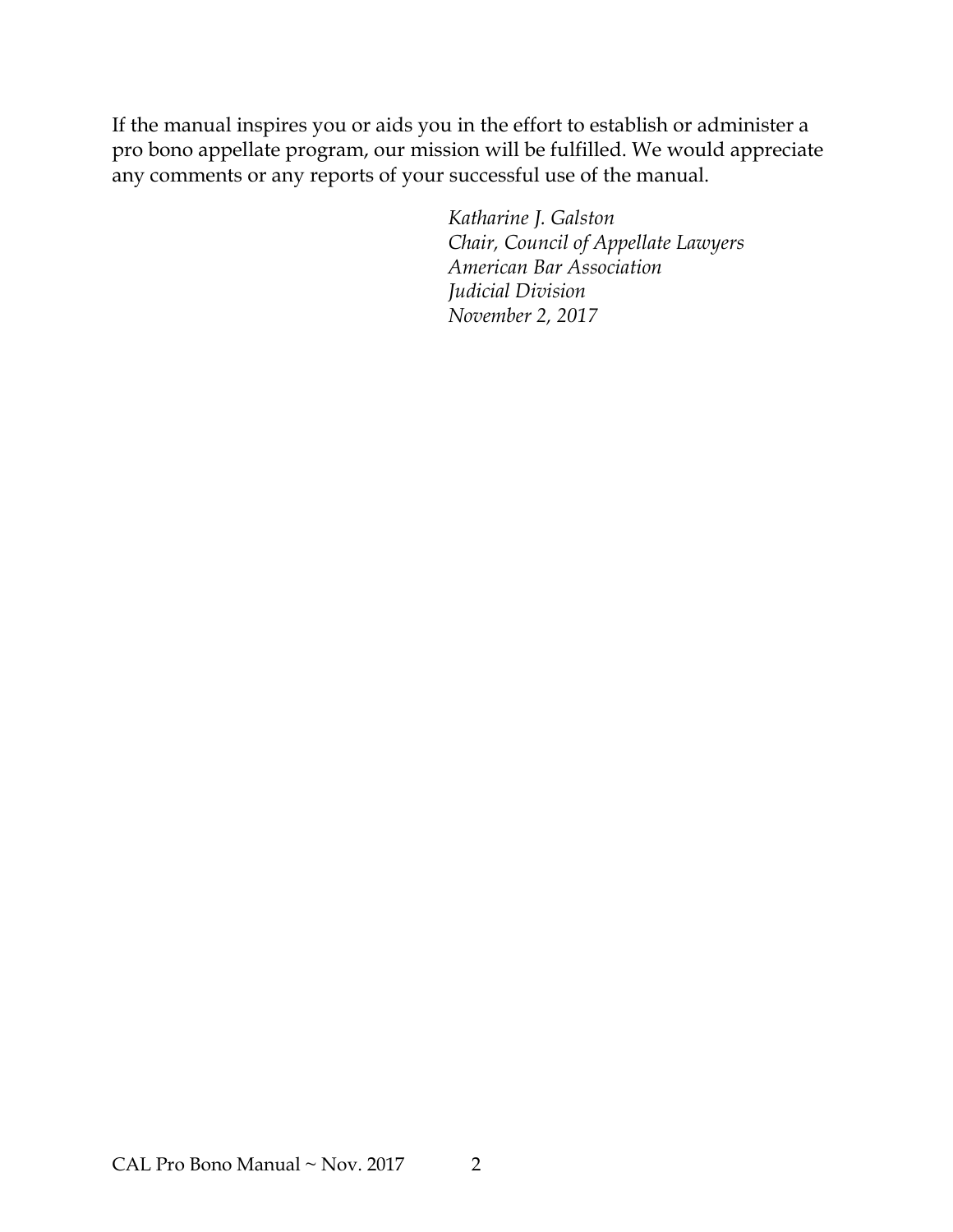#### **INTRODUCTION**

<span id="page-5-0"></span>Throughout the country, appellate bench, bar, and court staff (and often exciting collaborations between these groups) have designed pro bono programs for state court appeals to help litigants of modest means who cannot afford quality appellate representation. In 2013, the American Bar Association's Council of Appellate Lawyers (CAL) designed this manual, and now in 2017, CAL has revised it. We hope that the manual will serve as a practical tool that can make the path easier for the next generation of appellate pro bono programs and for the expansion of and cross-pollination between existing programs. The manual seeks to provide a detailed examination of existing programs, links to various forms, articles, and contact information for each state. The manual surveys only pro bono programs that operate in state courts; it does not cover federal court pro bono programs. Nor does the manual describe law school clinics, because our focus is on representation by practicing appellate attorneys.

In revising and updating the 2013 edition of this manual, we researched and contacted all of the states with entries in the first edition of this manual, as well as any others that had a pro bono appeals web presence. We made extensive efforts to contact the other states to confirm that they do not have a program. It was inspiring to see how much growth and expansion has occurred in the pro bono appellate space in just four years, and this manual includes several state programs that did not exist in 2013. If such states do have programs that are not included here, we encourage interested persons to contact me [\(kbarrettwiik@robinskaplan.com\)](mailto:kbarrettwiik@robinskaplan.com) or the ABA's Denise Dempsey [\(Denise.Dempsey@americanbar.org\)](mailto:Denise.Dempsey@americanbar.org) and provide us with the relevant information so that we can supplement the online version of this manual. The CAL Pro Bono Committee also encourages leaders of the programs detailed here to update us on their efforts and thanks them for their generous cooperation and assistance in compiling this manual. We also thank all those who provided permission to reprint the invaluable program material included in this manual.

A note about resources and link rot. Given the greater number of states included in this revised edition, we opted not to include program forms and materials as part of the manual, as that would have created an overly cumbersome manual in terms of length and file size. Instead, we have included hyperlinks to online resources and used specific enough names and descriptions to provide the reader with accurate search terms for online research. All of the website links were current as of November 1, 2017, but link rot presents an ongoing challenge. If included links become stale and readers are unable to locate updated links from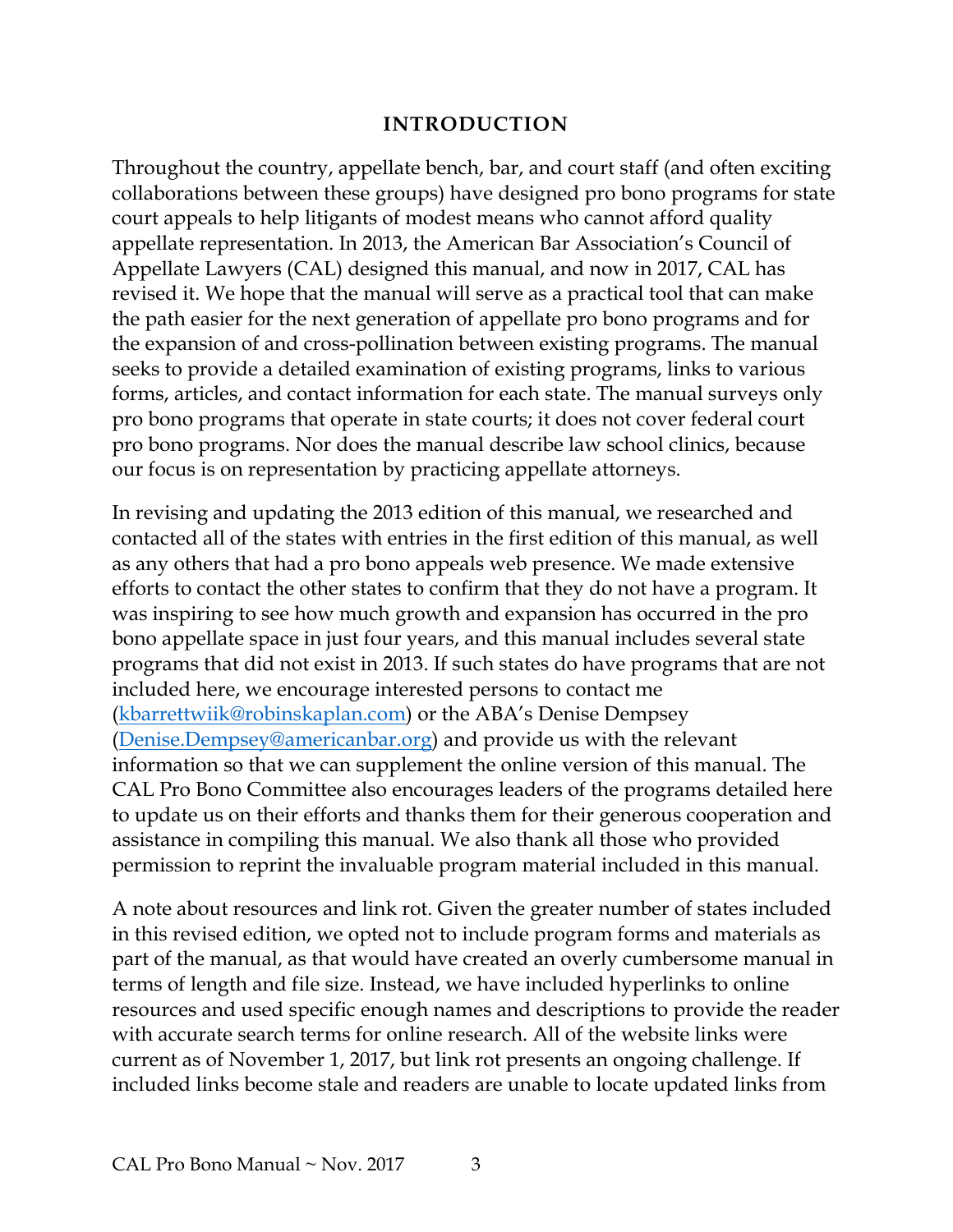web searches using the information provided in the manual, please reach out to us at the emails above and we will endeavor to help. Copies of the complete manual will be available on the CAL website at

[https://www.americanbar.org/groups/judicial/conferences/appellate\\_judges/](https://www.americanbar.org/groups/judicial/conferences/appellate_judges/appellate_lawyers/committees.html) [appellate\\_lawyers/committees.html.](https://www.americanbar.org/groups/judicial/conferences/appellate_judges/appellate_lawyers/committees.html)

A warm thanks to Kate Galston (Law Office of Katharine J. Galston, Beverly Hills, CA), Chair of CAL, for her support and encouragement updating this manual, and to the entire CAL Executive Board for its enthusiasm for this project and pro bono service. We are also grateful to the members of the CAL Pro Bono Committee who originally created this resource and the next generation of committee volunteers, who worked hard to research and update the manual. This work often involved interviewing attorneys involved with existing programs to gain insights about each state's initiative.

We wish to thank the CAL Pro Bono Committee members and their colleagues who dedicated so much time and energy to complete the 2017 updated version of this manual. Our manual update team included Veronica C. Gonzales-Zamora (who very graciously swooped in to save the day handling many states as our deadline approached), Robert Paul Coleman III, Sean E. Andrussier, Sara J. Kobak, Raymond P. Ward, David Andrew Timchak, Jeff Richardson, Timothy Anzenberger, and Lyndey Zwing.

My colleagues at Robins Kaplan LLP, in particular my fabulous assistant Jennifer Gerboth, and also paralegals Ann Potter, Elaine Magnan, and Ashley Hoellein, who extensively and generously gave of their time and ideas to make this update happen and I am so grateful for their help. Chris Sullivan graciously donated his graphics design expertise, creating the cover of this revised edition.

The membership of the CAL Pro Bono Committee at the time of this publication includes myself, Adam Hansen, Annette G. Hasapidis, David Andrew Timchak, Jason Paul Steed, Jeff Richardson, Jehmal Hudson, Leah Spero, Lyndey Zwing, Marina Bogorad, Raymond P. Ward, Robert Paul Coleman III, Sara J. Kobak, Sean E. Andrussier, Stephanie Martin, Timothy Anzenberger, and Veronica C. Gonzales-Zamora.

> *Katie Barrett Wiik Chair, Pro Bono Committee, Council of Appellate Lawyers American Bar Association, Judicial Division November 2, 2017*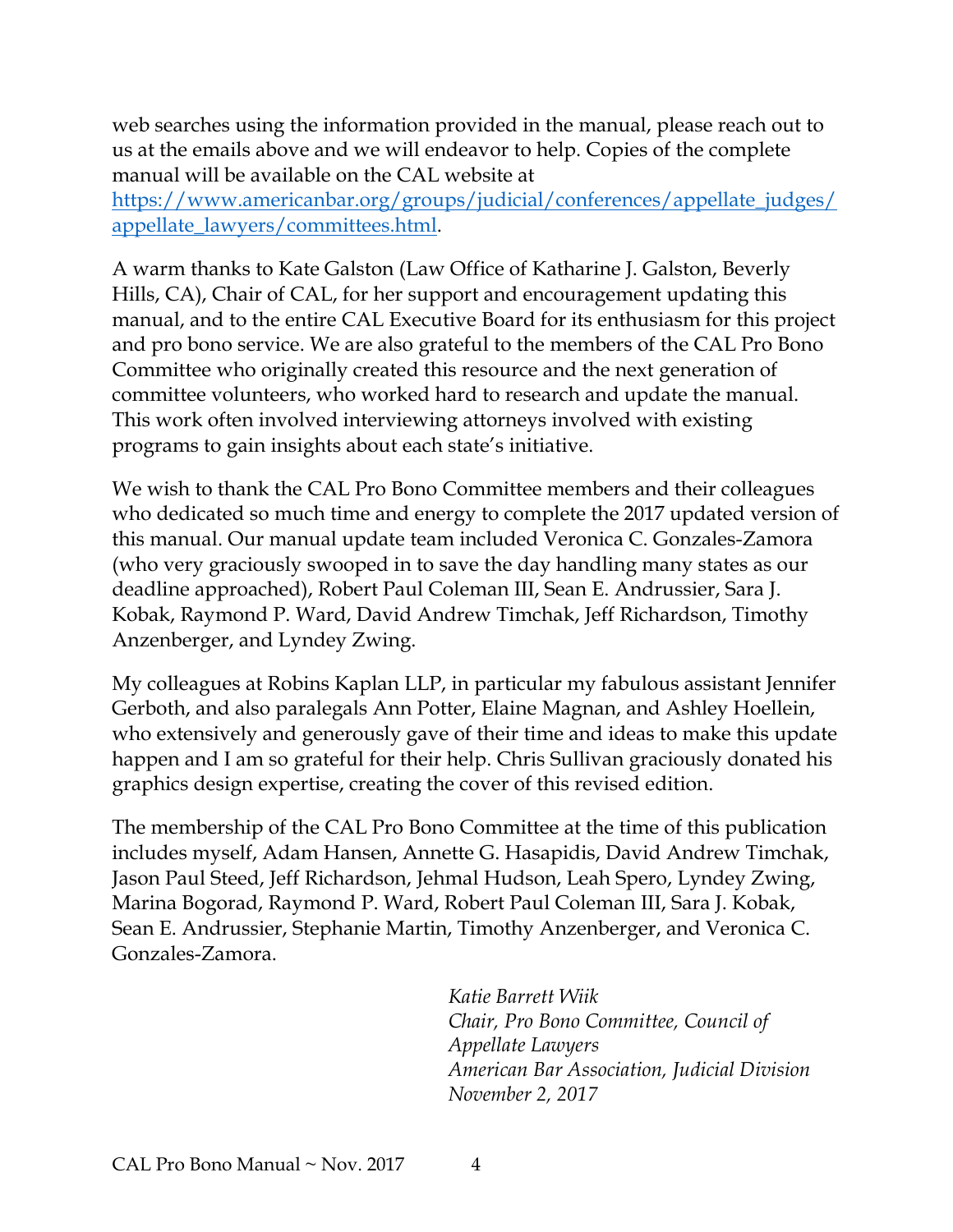## **BASIC CONSIDERATIONS IN CREATING A PROGRAM**

<span id="page-7-0"></span>This manual cannot tell you how to create or expand a pro bono appeals program. However, it can help you consider the relevant elements of such a program and identify likely obstacles and benefits. Some of the basic questions and issues to consider are set forth below.

## **1. Appellate experience**

Is the goal of your program to find opportunities for experienced appellate attorneys to use their skills in order to provide quality representation in addressing an unmet need in the community? Or would you like to train attorneys to do appeals? If so, will you use a mentoring system, in which seasoned appellate practitioners guide the work of other volunteers, and will you limit the kinds of cases less experienced volunteers handle?

## **2. Appellate attorney committees and sections**

One theme that emerged in our research was the central role of the organized appellate bar in creating programs, screening cases, and representing litigants. Such attorneys know how difficult appeals can be and have been a significant force in mobilizing their own colleagues to offer free appellate representation. Pro bono appeals are thus a distinct genre of pro bono service, which often starts not with a group of attorneys with a particular skill set, but with a particular need, and sometimes uses paid pro bono staff to train volunteers. The appeals programs are also distinct in often operating on a statewide, not a local, level in the recruitment of volunteers and screening of cases.

## **3. Role of the appellate courts**

What role will the appellate courts play? There are many possibilities. In some instances, the courts themselves were the primary force behind creation of a program. More often the program was started by a state bar appellate group. In those situations, a question to address is whether the appellate court will be considered a full partner in the program. Other questions are whether the court will refer cases to the pro bono program and will appoint counsel, as is often done in federal court programs, but less often in state programs.

## **4. Role of nonprofits and funding**

What role will existing legal services/pro bono programs play? Are there programs in your community that can provide administrative assistance,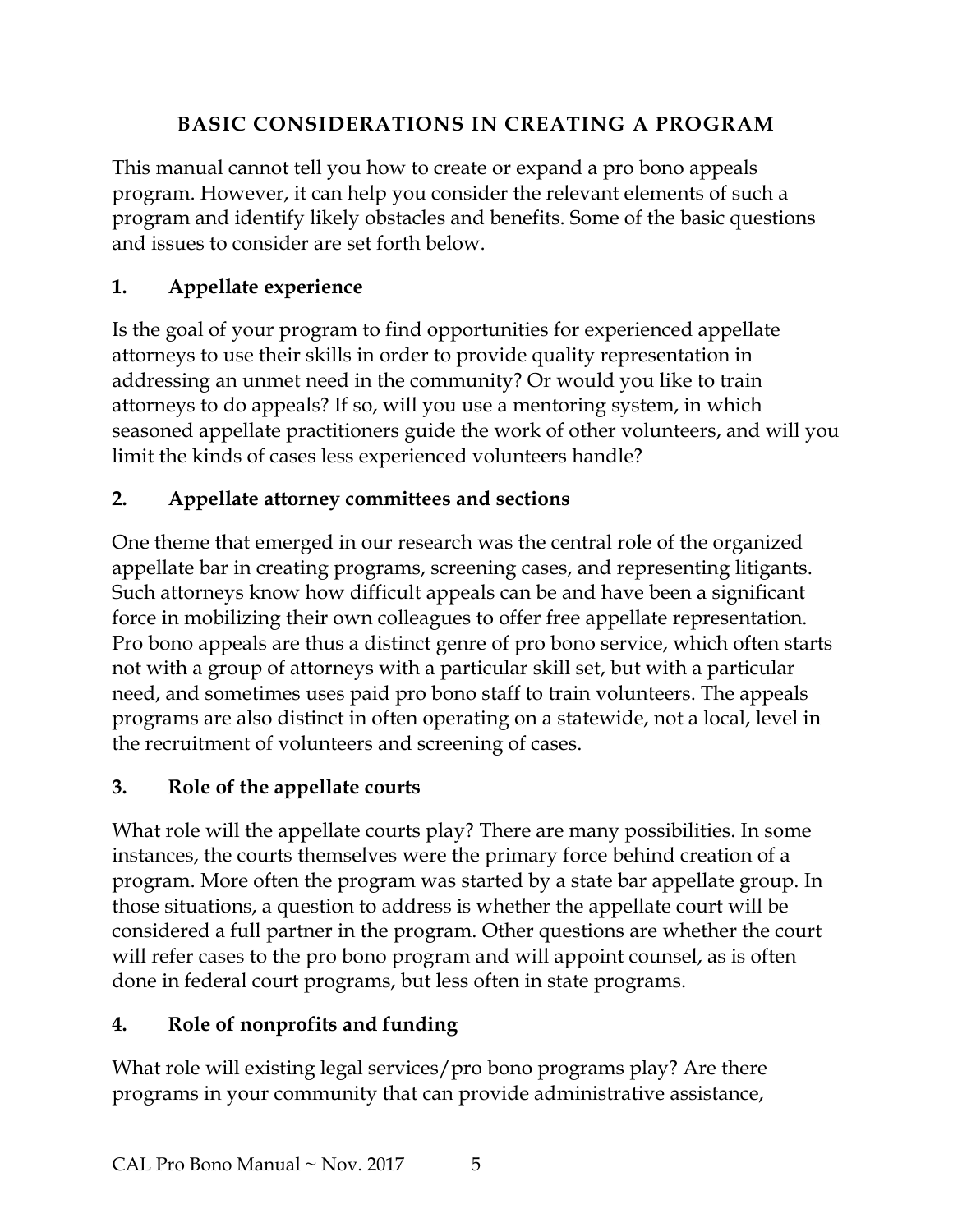malpractice insurance, and other support? Partnerships of state bar appellate groups and pro bono organizations work well where there is a mutual understanding and respect for each other's role. The attorneys are grateful for the infrastructure and guidance offered by pro bono professionals, who in turn support the vision and expertise of the appellate bar.

Is the pro bono program local, regional or statewide? Will it handle the income qualification of applicants, and what standards will apply? Can it identify possible funding sources, prepare grant proposals, and administer funds? If so, how will such funds be used? In one state, two members of the state bar appeals committee receive a stipend in recognition of their ongoing role in helping to run the program. In other states, the appellate attorney administrator is fully voluntary, and the pro bono program donates staff time. Funding can also be used for transcripts and printing costs, where the volunteers cannot absorb such costs, and for outreach efforts. Several programs have no funding, and volunteers must cover their costs.

## **5. Appeal topics**

Another threshold consideration is whether a program will cover any and all appeal topics or will narrow the subject matters in which appeals will be handled, based on perceived high-need areas.

## **6. Promoting the program**

Except where the court runs the program and identifies the cases warranting pro bono appellate counsel, a basic issue programs face is getting the word out about the program to lawyers and litigants. States have found a number of ways to promote their programs: placing information on court, pro bono program, and state bar websites; distributing materials at Continuing Legal Education (CLE) programs; making brochures and posters available via the above entities and in trial and appellate court clerks' offices; and publishing articles in the general circulation or legal press about the program generally or an interesting case specifically.

## **7. Persistence**

The road to creating a pro bono appeals program may not be smooth. Once the program is launched, getting a steady flow of cases and managing the program to place the cases and ensure timely and quality representation can be difficult. Reinvigorating an existing program with new leadership or outreach efforts is often required. Innovative approaches may be called for. For example, one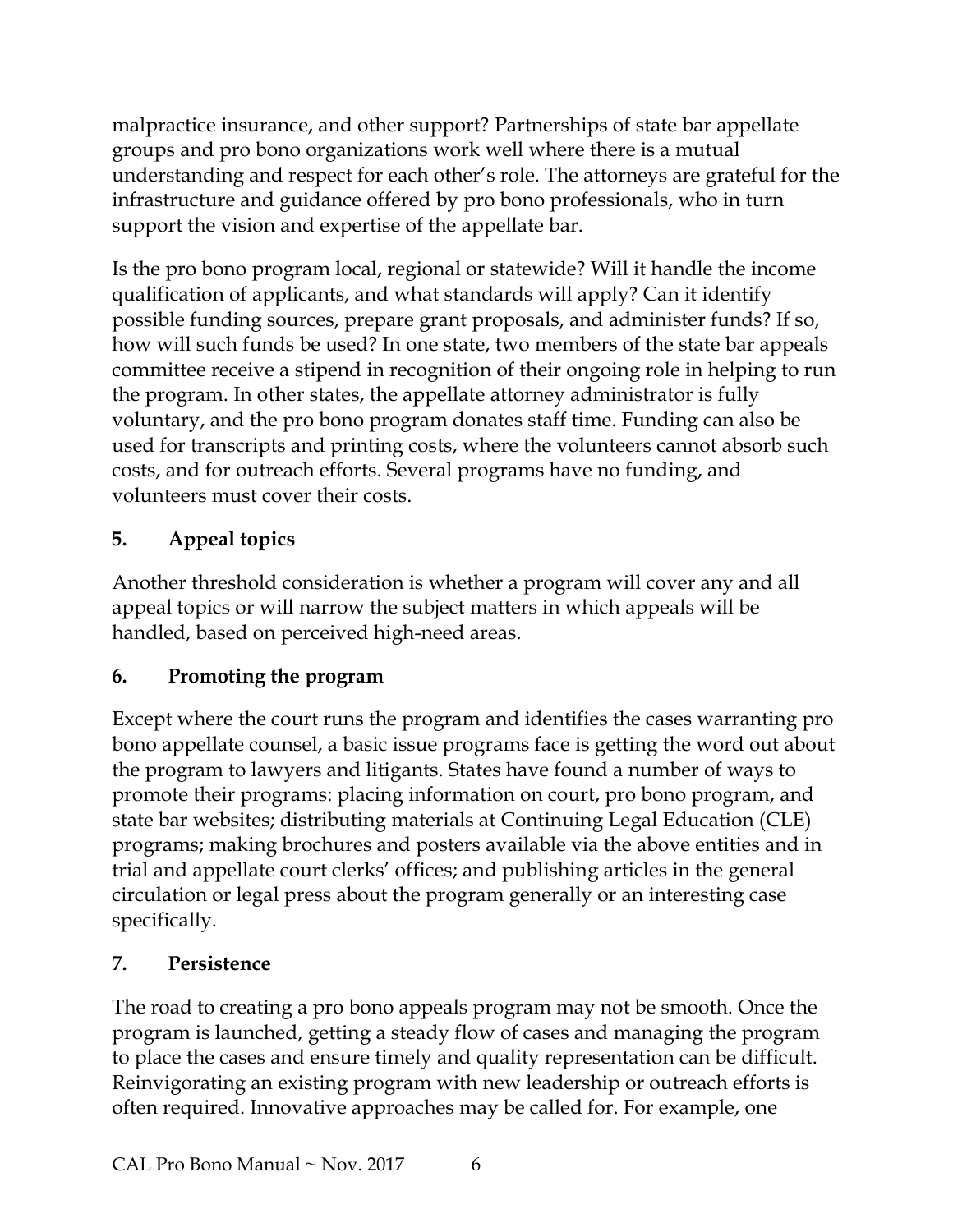jurisdiction that initially sought to represent primarily litigants who could not obtain assigned counsel has created a partnership with providers of mandated representation to expand services to indigent persons in family law appeals.

## **8. Defining success**

Even the most vibrant programs do not define success by a high-volume of appeals handled each year. For some programs, doing ten appeals a year is typical. That number belies the value of such programs. For one thing, a single appeal involving an enormous record and multiple complex issues can be a very labor-intensive undertaking.

For another thing, the power of appeals in creating binding precedent that will serve other similarly situated persons of modest means should not be underestimated. Indeed, many pro bono programs have made important new law in their jurisdictions. Working with legal services groups to identify possible impact cases or areas where amicus curiae briefs could make a critical difference seems to be a largely untapped frontier. Even in appeals not deemed to be "impact" cases, each appeal can have an enormous impact on the life of the individual litigant represented. The number of appeals handled is not indicative of the number of applications screened and valuable information provided to trial counsel and pro se litigants about the appeal process and possible problems with rejected appeals.

While most of the appellate programs surveyed here provide routes for pro se parties to find pro bono appellate attorneys to handle their entire appeal, there are some that also provide only legal consultations, which may allow a greater number of pro se individuals to receive some sort of assistance. A unique program is Los Angeles County's, which emphasizes a brief advice clinic that helps a high volume of pro se litigants, while referring a small number of cases for pro bono representation.

Similarly, in Minnesota, the appellate bar and state law library have collaborated to launch a monthly pro se appeals walk-in clinic housed at the state's Law Library. Each clinic allows pro se customers to consult with volunteer appellate attorneys but individual representation is not provided through the clinic.

## **9. A few comparisons**

The most common model involves a collaboration of a state bar appellate section, a public interest nonprofit organization, and a court. In some cases, the nonprofit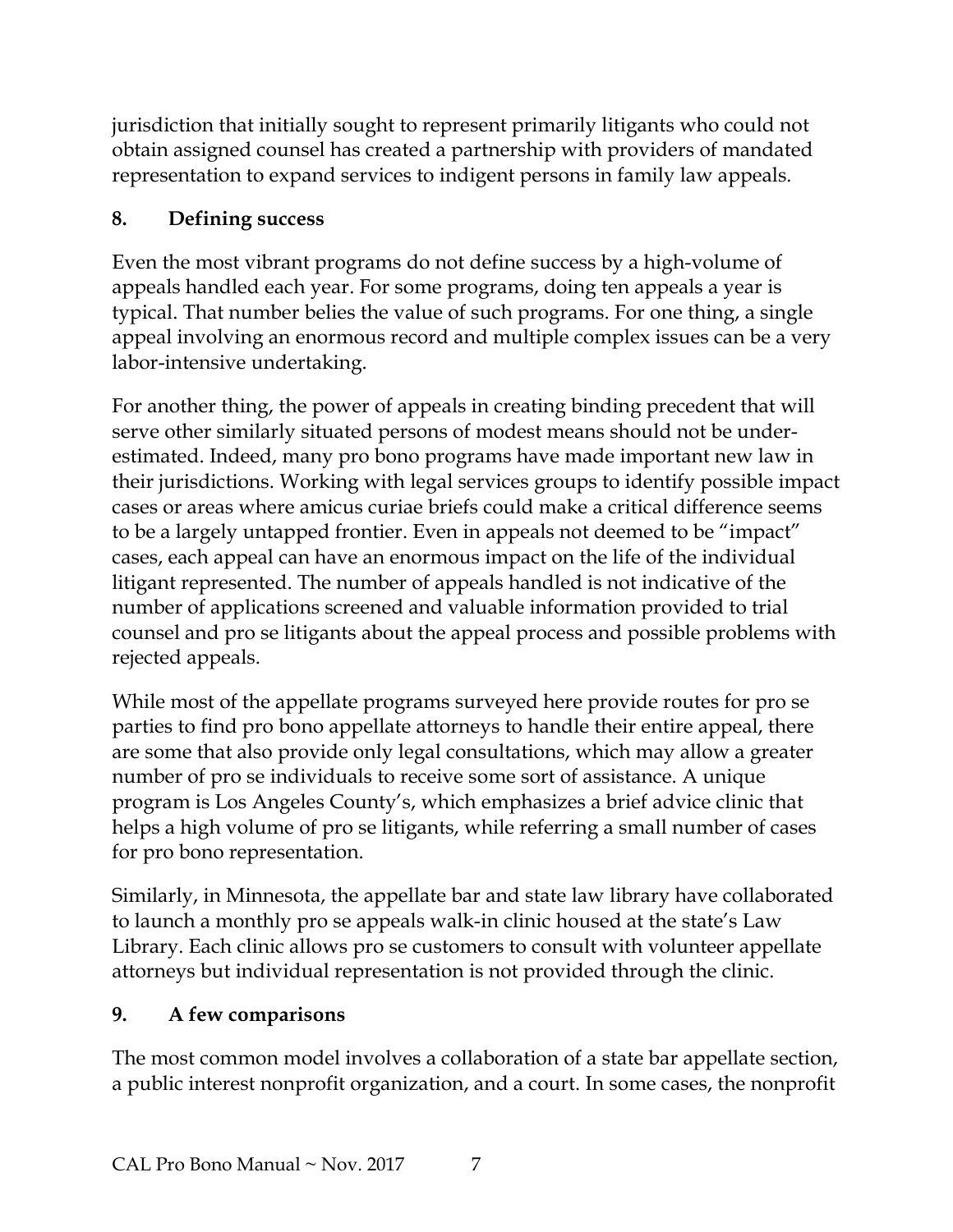entity performs the income qualification of applicants, whereas in others, the appellate attorneys do so. Perhaps the state with the greatest court control of a program is Montana. In Oregon, the court also chooses the cases, but the state bar plays a major role in the program. In Colorado, in some cases that were briefed by pro se litigants, the court issues an order inviting the litigant to seek pro bono counsel through the program and provides an extension for supplemental briefing. In most programs, referrals flow from a variety of sources, which may or may not include the court.

As to topics, some states focus on specific types of cases. In Minnesota, the full representation pro bono programs tend to involve unemployment compensation appeals and criminal defense appeals in collaboration with the state appellate defenders. North Carolina involves only guardian ad litem representation of children in appeals. Many states apparently do not limit topics. A middle ground is taken in Hawaii and New York, where pro bono appeals are restricted to several enumerated high-need areas. States with regional programs that do not cover the entire state include California and New York. In creating or expanding your program, you may find especially useful the extensive program literature and forms linked to within this manual.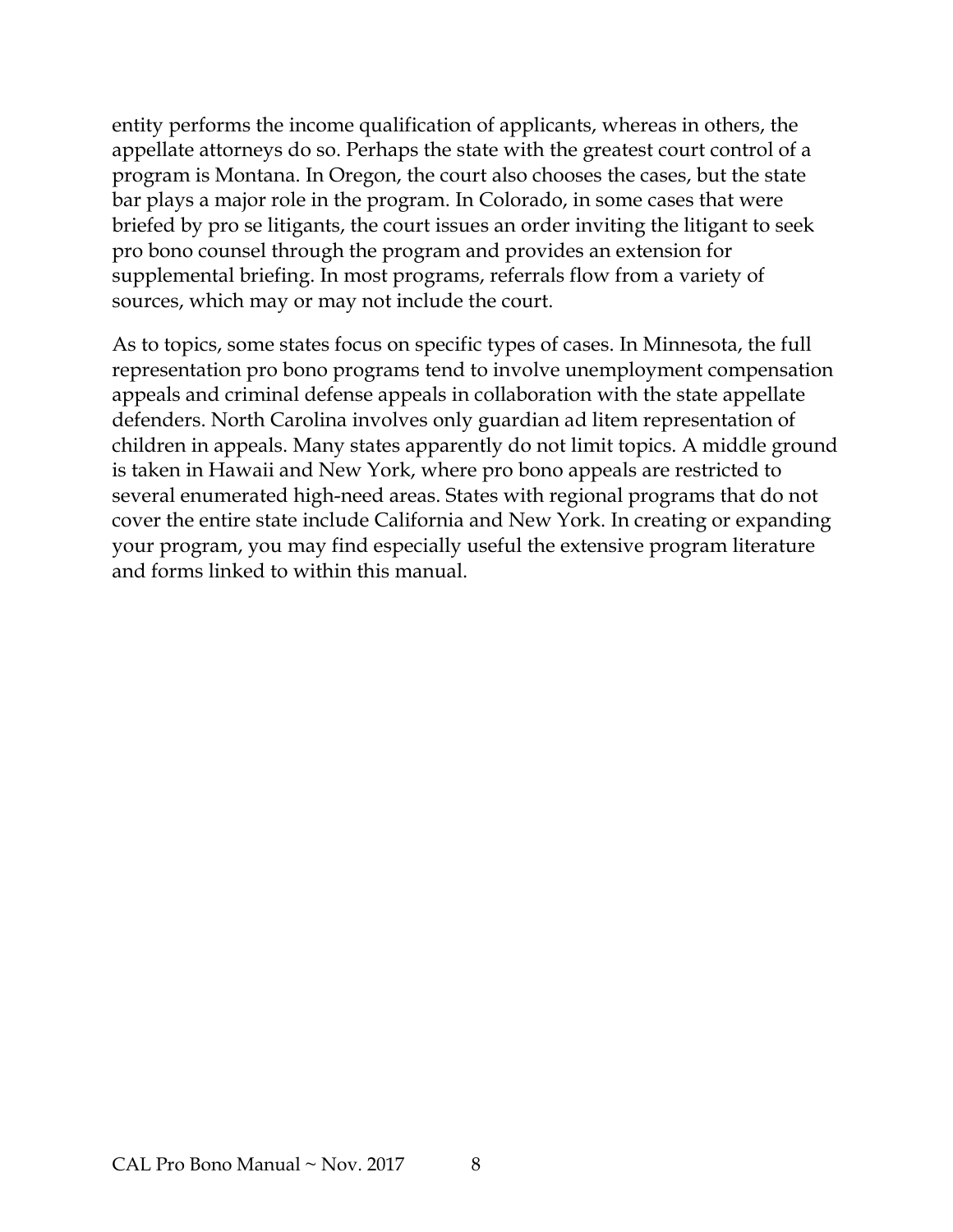#### **ARIZONA**

<span id="page-11-0"></span>The Arizona Court of Appeals Pro Bono Program ("Program") provides pro bono counsel to pro se parties in selected civil and juvenile appeals and special actions ("Appeals") in cases identified by the court to assist the court in resolving those Appeals more efficiently.

#### **Goal of Program:**

The goal of the Program is to provide pro bono counsel to pro se parties in civil and juvenile Appeals identified by the court in which briefing and argument by counsel would benefit the court's consideration of the matter. Each Appeal selected for the Program has been screened by a staff attorney, a judge and/or a panel of judges.

#### **Selection Criteria for Appeal:**

A party cannot apply to participate in the Program; only cases selected by the court are eligible to participate in the Program. Only cases presenting issues of first impression or some complexity, or cases otherwise warranting further briefing and oral argument, are selected for the Program. Where practicable, no judge who has participated in the selection of an appeal for participation on the Program will be involved in resolving that Appeal, either individually or with the panel of judges that decides the Appeal.

A pro se appeal may be selected for participation in the Program at any time. However, pro se appeals typically are identified as candidates for participation in the Program: (1) during the court's initial jurisdictional review; (2) during motion practice or (3) after the matter has been assigned to a merits panel for resolution. A pro se Appeal may be identified as a candidate for the Program by a staff attorney, an individual judge or a panel of judges as part of the motions panel or an individual judge or a panel of judges as part of the merits panel.

Direct criminal and most post-conviction relief Appeals are not eligible for the Program because the appellants in those cases are entitled to appointed counsel and because any appellant proceeding pro se in such a case is typically doing so by choice. Similarly, juvenile Appeals in which the parties are entitled to appointed counsel are not included in the program.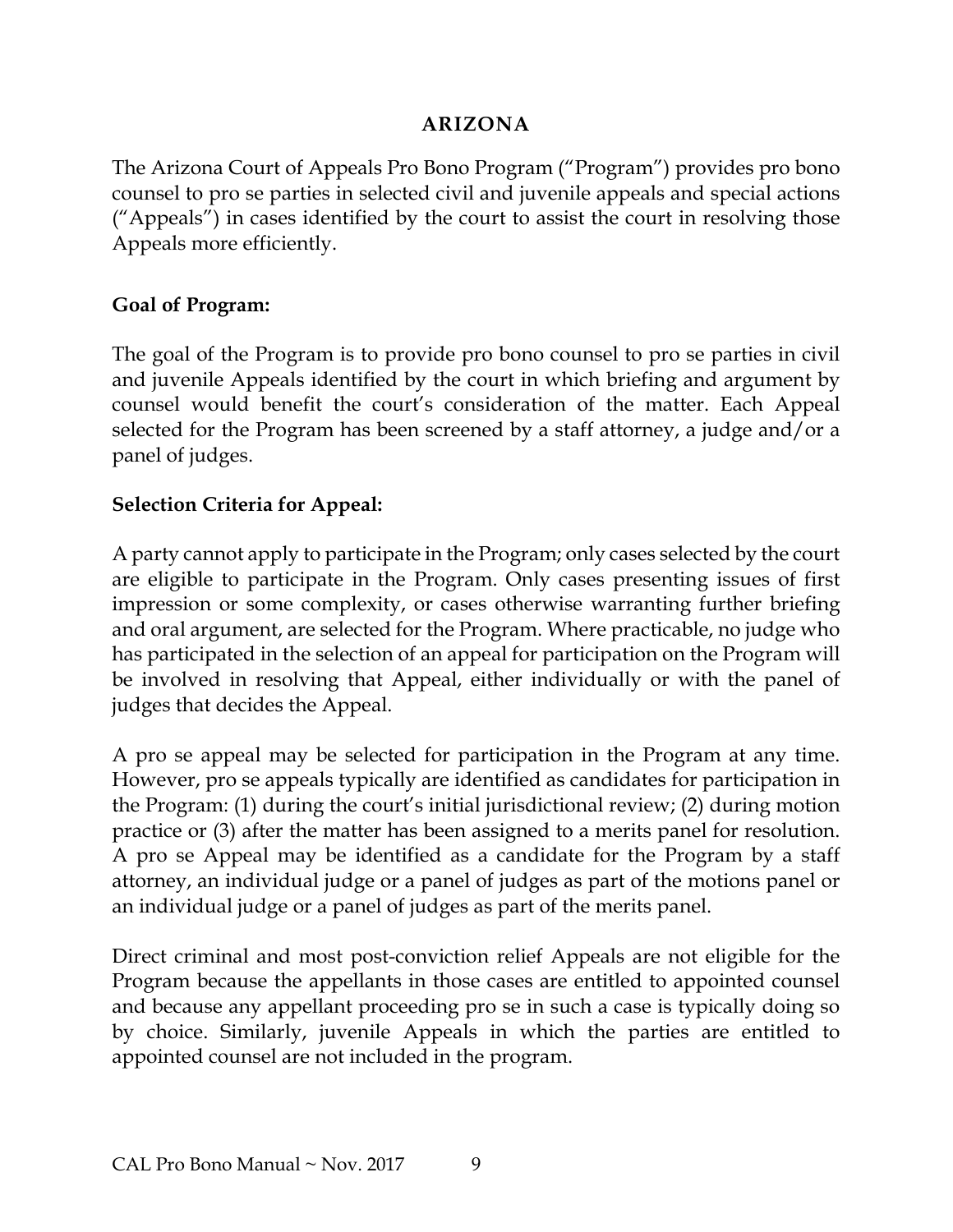#### **Appointment of Counsel:**

Once an order has been issued placing an Appeal in the Program, the relevant Court Pro Bono Coordinator contacts the Pro Bono Attorney Coordinator for the Division in which pro bono counsel is to be appointed and makes available briefs and other case information, including, where possible, relevant portions of the record on Appeal. The Pro Bono Attorney Coordinator then checks for conflicts. If the Pro Bono Attorney Coordinator determines that he or she has a conflict, the Pro Bono Attorney Coordinator advises the Court Pro Bono Coordinator of the fact that a conflict exists and has no further involvement with the process of appointing pro bono counsel. If the Pro Bono Attorney Coordinator determines that no conflict exists, the Pro Bono Attorney Coordinator then contacts potential pro bono counsel. Potential pro bono counsel then checks for conflicts. If potential pro bono counsel determines that he or she has a conflict, potential pro bono counsel advises the Pro Bono Attorney Coordinator of the fact that a conflict exits and declines the potential appointment as pro bono counsel. If potential pro bono counsel determines that no conflict exists, potential pro bono counsel will then have the opportunity to familiarize themselves with the issues on Appeal, the history of the case and the parties involved.

If no pro bono counsel is available for a given Appeal in the relevant Division, the Pro Bono Attorney Coordinator will contact the Pro Bono Attorney Coordinator from the other Division to locate available pro bono counsel to handle the Appeal. If pro bono counsel is required for more than one party to an Appeal, the Court Pro Bono Coordinator will endeavor to contact one Pro Bono Attorney Coordinator for the appointment of counsel for appellant and the other Pro Bono Attorney Coordinator for the appointment of counsel for appellee. Pro bono counsel must be authorized to undertake such legal representation in Arizona.

If willing and available pro bono counsel reviews the briefs and/or other materials and determines that no arguable basis exists for an appeal, pro bono counsel may decline the appointment and advise the relevant Pro Bono Attorney Coordinator of that declination. If a Pro Bono Attorney Coordinator has been unable to locate pro bono counsel who will accept the appointment within the time allocated in the Order Placing Case In Court's Pro Bono Program And Staying Appeal, the Pro Bono Attorney Coordinator must notify the Court Pro Bono Coordinator.

Once willing and available pro bono counsel has been located for an Appeal, after client consultation and consent to the representation, pro bono counsel will send a letter to the client outlining the terms of the representation agreement to obtain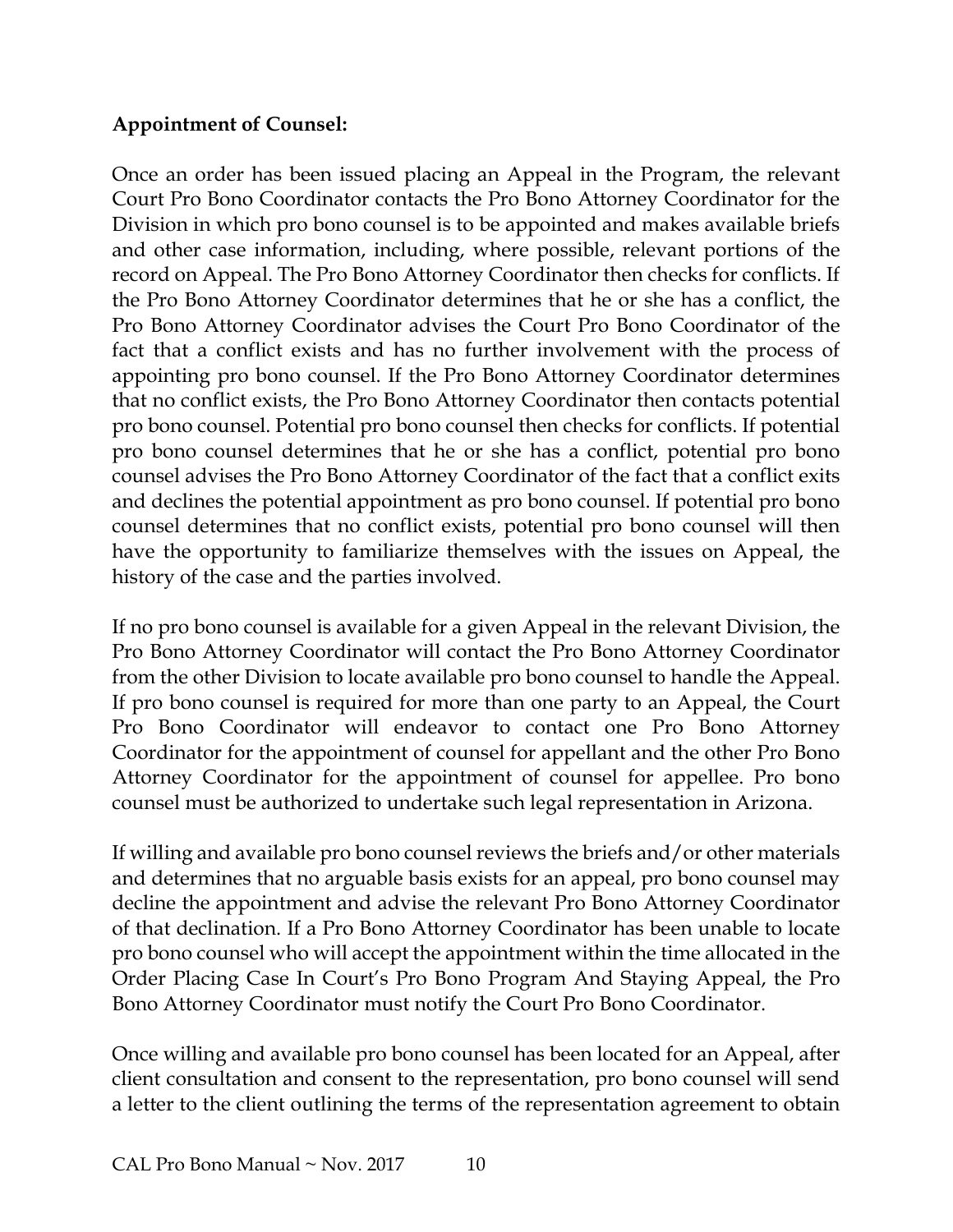the client's written consent. Pro bono counsel will then file a notice of appearance that, in cases that already have been briefed, will address whether replacement briefing or supplemental briefing will be submitted. The court encourages the submission of replacement briefing rather than supplemental briefing. The Court Pro Bono Coordinator causes an order to issue appointing pro bono counsel and establishing a briefing schedule. Where appropriate, pro bono counsel may request that the Appeal be included in the court's Mediation Program.

Pro bono counsel who has filed a notice of appearance may move to withdraw as counsel based on any of the established grounds for doing so. Such a motion will be freely granted. If leave to withdraw is granted, absent extraordinary circumstances, no other pro bono counsel will be appointed and the Order Placing Case In Court's Pro Bono Program And Staying Appeal will be vacated.

#### **Scope of Appointment and Oral Argument:**

Except for appointments for purposes of settlement conferences, the court usually will hear oral argument in cases selected for the Program.

The order of appointment provides that pro bono counsel will be appointed to represent the appellant for purposes of this Appeal only. Accordingly, the appointment includes only the handling of the Appeal and the drafting of a motion to reconsider where requested by the client, but does not include the preparation and filing of a petition for review by the Arizona Supreme Court or any other proceedings in any other court or agency unless specifically ordered by this court or separately agreed upon between the pro bono counsel and the client.

The Court of Appeals does not reimburse parties or pro bono counsel for attorneys' fees or any expenses incurred in participating in the Pro Bono Program. Shifting of attorneys' fees and taxable costs may be available to prevailing parties and pro bono counsel under applicable statutes and rules to the same extent as retained counsel, provided procedural requirements for such requests are met.

#### **Pro Bono Attorney Coordinators:**

Each of the Divisions has a Pro Bono Attorney Coordinator who recruits volunteer attorneys who are willing and available to serve as pro bono counsel in the Program, maintains the current list of volunteers and identifies individual attorneys willing to accept specific appointments. The Pro Bono Attorney Coordinators and their contact information is set forth below and, along with the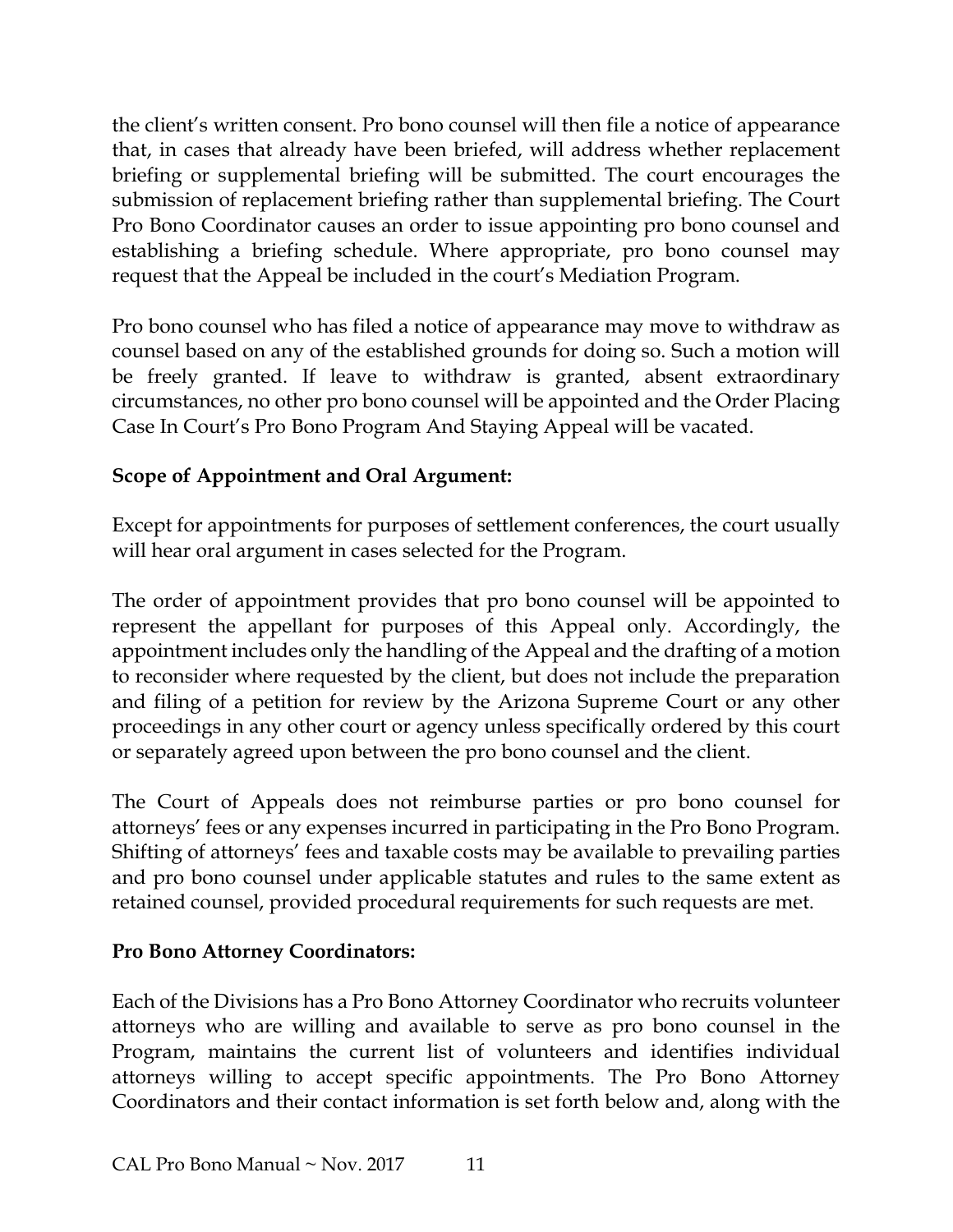attorney sign-up form, is available on the Court's website at <http://www.azcourts.gov/coa1/ProBonoRepresentationProgram.aspx>

#### **CONTACT INFORMATION**

#### **Division One Pro Bono Attorney Coordinator:**

Kimberly A. Demarchi, Esq. Lewis Roca Rothgerber Christie LLP 201 East Washington Street, Suite 1200 Phoenix, Arizona 85004 (602) 262-5728 Email: [kdemarchi@lrrclaw.com](mailto:kdemarchi@lrrclaw.com)

#### **Division Two Pro Bono Attorney Coordinator:**

Andrew M. Jacobs, Esq. Snell & Wilmer, L.L.P. One South Church Avenue, Suite 1500 Tucson, Arizona 85701-1630 (520) 882-1207 Email: [ajacobs@swlaw.com](mailto:ajacobs@swlaw.com)

#### **Pro Se Appellate Guides:**

The Arizona Court's provide a pro se appellate guide that can be found at [http://www.azcourts.gov/LinkClick.aspx?fileticket=RYtqX\\_\\_kEDo%3D&portal](http://www.azcourts.gov/LinkClick.aspx?fileticket=RYtqX__kEDo%3D&portalid=163) [id=163](http://www.azcourts.gov/LinkClick.aspx?fileticket=RYtqX__kEDo%3D&portalid=163)

An interactive video guide relating to the filing of a Petition for Review in the Arizona Supreme Court can be found at

[https://www.azcourts.gov/Portals/21/Pro%20Se%20Forms/2017ProSeLitigant](https://www.azcourts.gov/Portals/21/Pro%20Se%20Forms/2017ProSeLitigants.swf) [s.swf](https://www.azcourts.gov/Portals/21/Pro%20Se%20Forms/2017ProSeLitigants.swf)

The guide is also available in Spanish that can be found at [https://www.azcourts.gov/Portals/21/Pro%20Se%20Forms/ProSeGuide\\_SPA](https://www.azcourts.gov/Portals/21/Pro%20Se%20Forms/ProSeGuide_SPANISH.pdf) [NISH.pdf](https://www.azcourts.gov/Portals/21/Pro%20Se%20Forms/ProSeGuide_SPANISH.pdf)

There is also a guide specific to Worker's Compensation Case Appeals that can be found at <http://www.azcourts.gov/Portals/34/Guides/ICAGuideupdated.pdf>

Guides on how to appeal a final order or judgment can be found at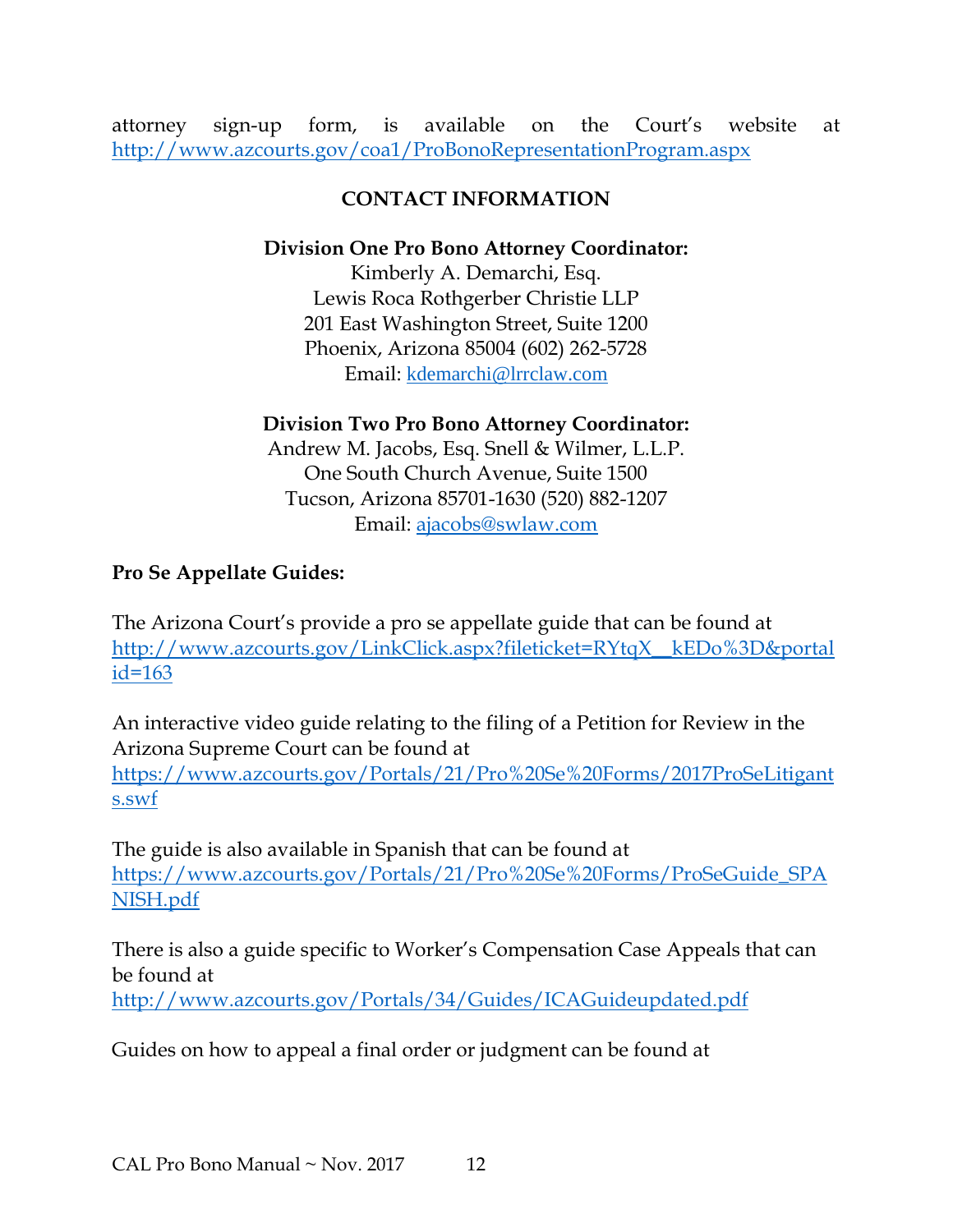Civil:

[http://www.azcourts.gov/Portals/34/Guides/Superiorcourtljccivilappealsudat](http://www.azcourts.gov/Portals/34/Guides/Superiorcourtljccivilappealsudated.pdf) [ed.pdf](http://www.azcourts.gov/Portals/34/Guides/Superiorcourtljccivilappealsudated.pdf)

Criminal:

<http://www.azcourts.gov/Portals/34/Guides/CriminalGuideupdated.pdf> Civil Traffic:

<http://www.azcourts.gov/Portals/34/Guides/CivilTrafficupdated.pdf>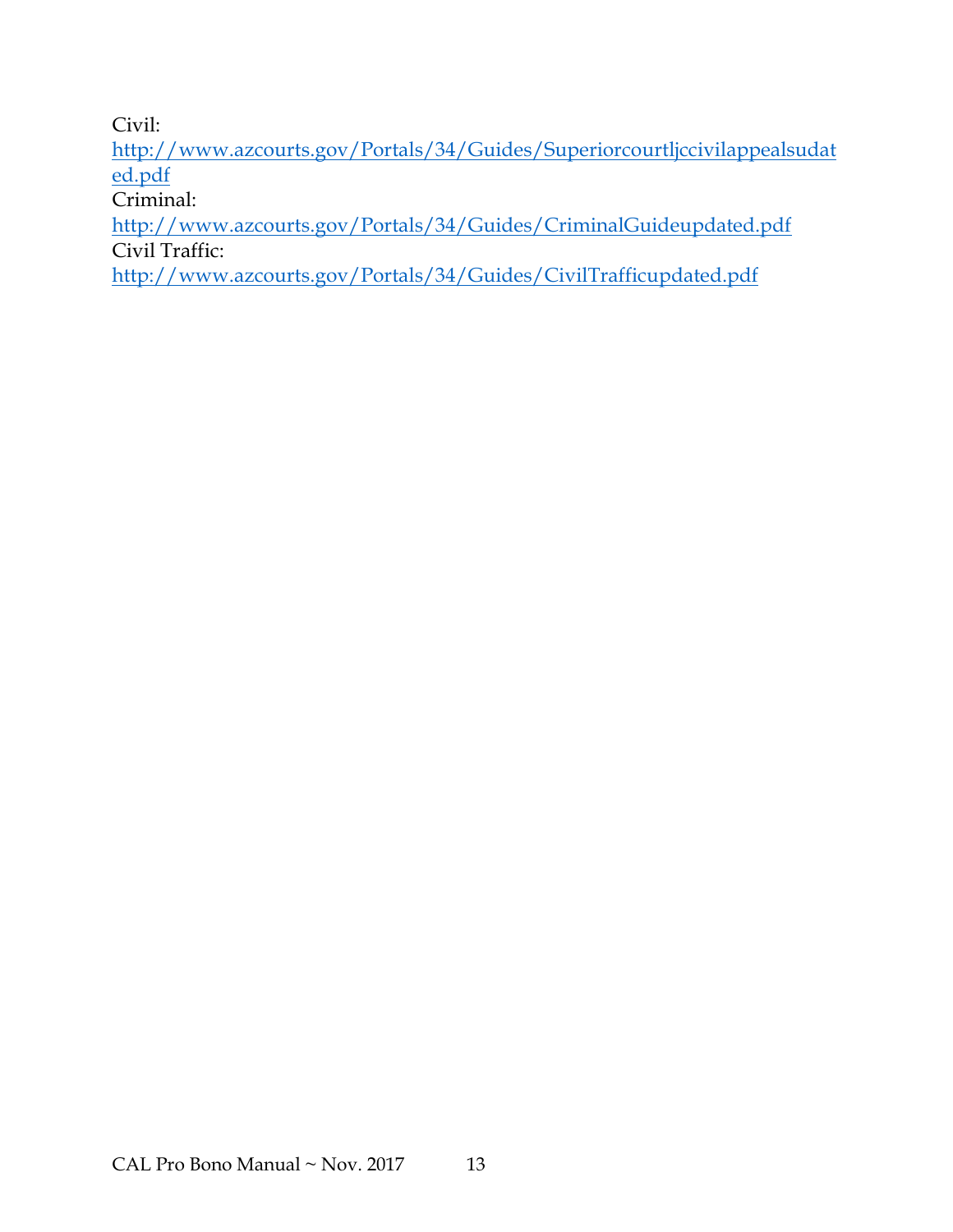#### **CALIFORNIA: LOS ANGELES COUNTY**

#### <span id="page-16-0"></span>**When was the program created?**

2006

#### **How was it started?**

The program started after Justice Laurie Zelon of the Second District Court of Appeal decided that her court needed to do something to help the unrepresented civil litigants who were having a difficult time navigating the system. She contacted Public Counsel, a public interest nonprofit law firm, the Appellate Court Section of the Los Angeles County Bar Association, and a few prominent appellate lawyers in L.A. Then a series of meetings were held to brainstorm and design a program. In the meantime, Public Counsel created an appellate law program and received a five-year grant through the State Bar to get the program started. An appellate self-help clinic was established in a partnership with the court and Public Counsel. It is not held in a small office at the courthouse one day a week, typically Wednesdays.

#### **How are cases and volunteers chosen?**

Public Counsel identified meritorious cases and places them with pro bono lawyers. Cases are typically picked up quickly. The L.A. County Bar Association set up a special listserv for Public Counsel to use. The volunteer lawyer decides if the appeal presents non-frivolous issues, and if the lawyer wants to keep it or give it back to Public Counsel to find another lawyer to handle it. When respondents come to the clinic, their appeals are immediately placed with pro bono lawyers.

#### **Do volunteers need to have appellate experience?**

Appellate Court Section members typically possess appellate expertise. If the volunteer lacks experience, a mentorship arrangement is created with a more experienced appellate lawyer.

#### **On average, how many appeals are handled each year?**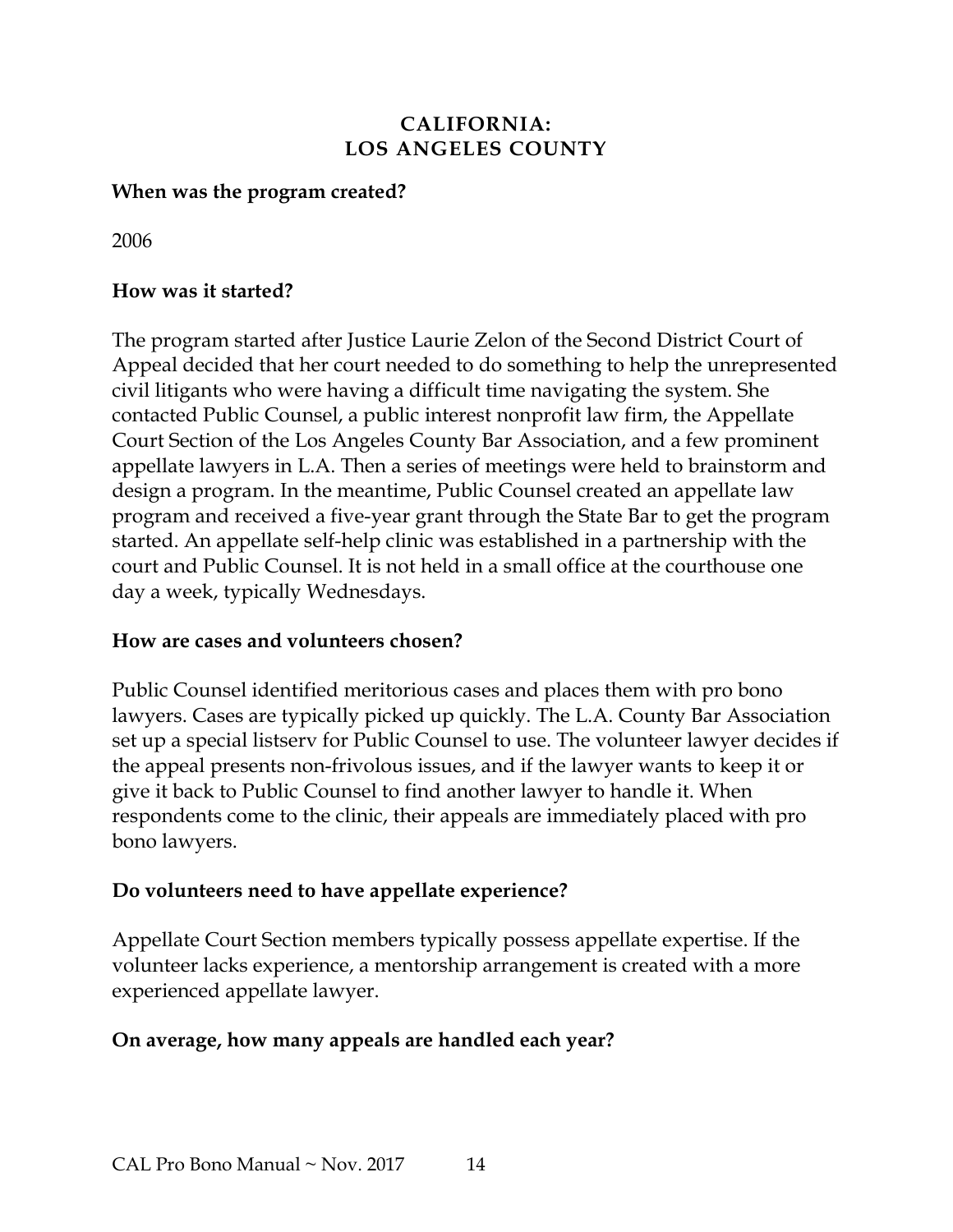Several thousand pro se litigants have been helped at the clinic, and in the first six years of the program, about thirty appeals were placed, several of which have resulted in published decisions.

#### **How do you promote the program?**

The program is promoted to litigants through the Second District Court of Appeal. The website contains information about the program under the "Court Programs" and "Appellate Pro Bono Pilot Project" tabs. When an unrepresented litigant files an appeal, the litigant receives a packet from the court. Flyers are distributed throughout the county, as well. Lawyers learn about the program through the Appellate Courts Section or Public Counsel.

#### **What obstacles had to be overcome to establish the program?**

Largely funding.

#### **Where can I learn more about this program?**

A law journal article offers a detailed discussion of the program. *See* Meehan Rasch, "A New Public-Interest Appellate Model: Public Counsel's Court-Based Self-Help Clinic and Pro Bono 'Triage' for Indigent Pro Se Civil Litigants on Appeal," 11 J. APP. PRAC. & PRO. 461 (2010).

Additionally, the Public Counsel website provides information: [http://www.publiccounsel.org/practice\\_areas/appellate\\_law.](http://www.publiccounsel.org/practice_areas/appellate_law)

#### **Does California have a pro se appeals guide?**

Yes, go to [http://www.courts.ca.gov/2148.htm.](http://www.courts.ca.gov/2148.htm)

#### **What is the contact information for the program?**

Appellate law Project Office Ronald Reagan State Building 300 South Spring Street Suite 1726 Los Angeles, CA 90013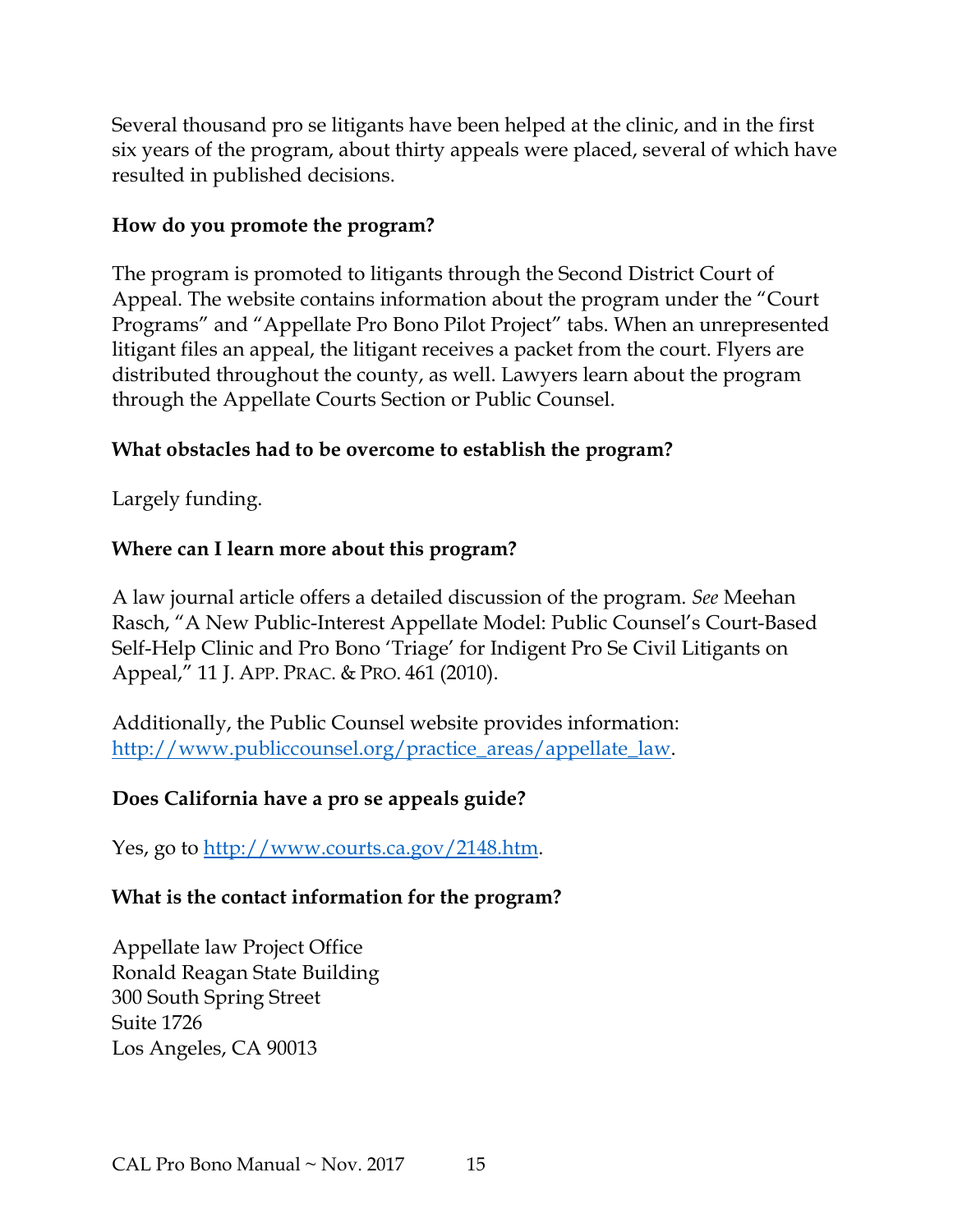#### **COLORADO**

#### <span id="page-18-0"></span>**Program Creation:**

The state's pro bono program was inspired by two Court of Appeals judges, one of whom started his career in Legal Aid. The culture in the state helps to explain the judiciary's deep support. The state has a "Self-Represented Litigant" program in the trial courts, with help available in person for pro se litigants in civil cases. There is also a national program headquartered at the University of Denver - the Institute for the Advancement of the American Legal System, headed by a former Colorado Supreme Court judge - which seeks to improve accessibility to courts.

The Colorado Bar Association formed a five-person committee to develop a pro bono program. That committee looked at model programs in Austin and Houston, Texas. It took seven or eight months to craft language and get the program going. Before posting information about the program on its website, the Bar Association received numerous requests for help. Members of the committee took pro bono appeals while the process was still being developed.

#### **Referral Sources:**

Information about the program is available from many sources. The Colorado Court of Appeals provides an information sheet to appellants and appellees. Litigants can also learn about the program online, from district court clerks and appellate clerks, or other pro bono programs such as the Metro Volunteer Lawyers (MVL)in the Denver area. The MVL's malpractice insurance also covers volunteer appellate attorneys.

#### **Types of Cases:**

Since its launch in summer 2010, the program received approximately 350 applications and has agreed to representation in more than 60 civil appeals. About half are domestic relations cases. The cases come from all over the state. The volunteers may represent parties on either side of an appeal. The volunteer attorney, not the program, is the attorney of record for the appeal.

#### **Process:**

Attorney Jane Ebisch is the volunteer administrator who receives the program applications submitted to the Colorado Bar Association. She is a member of the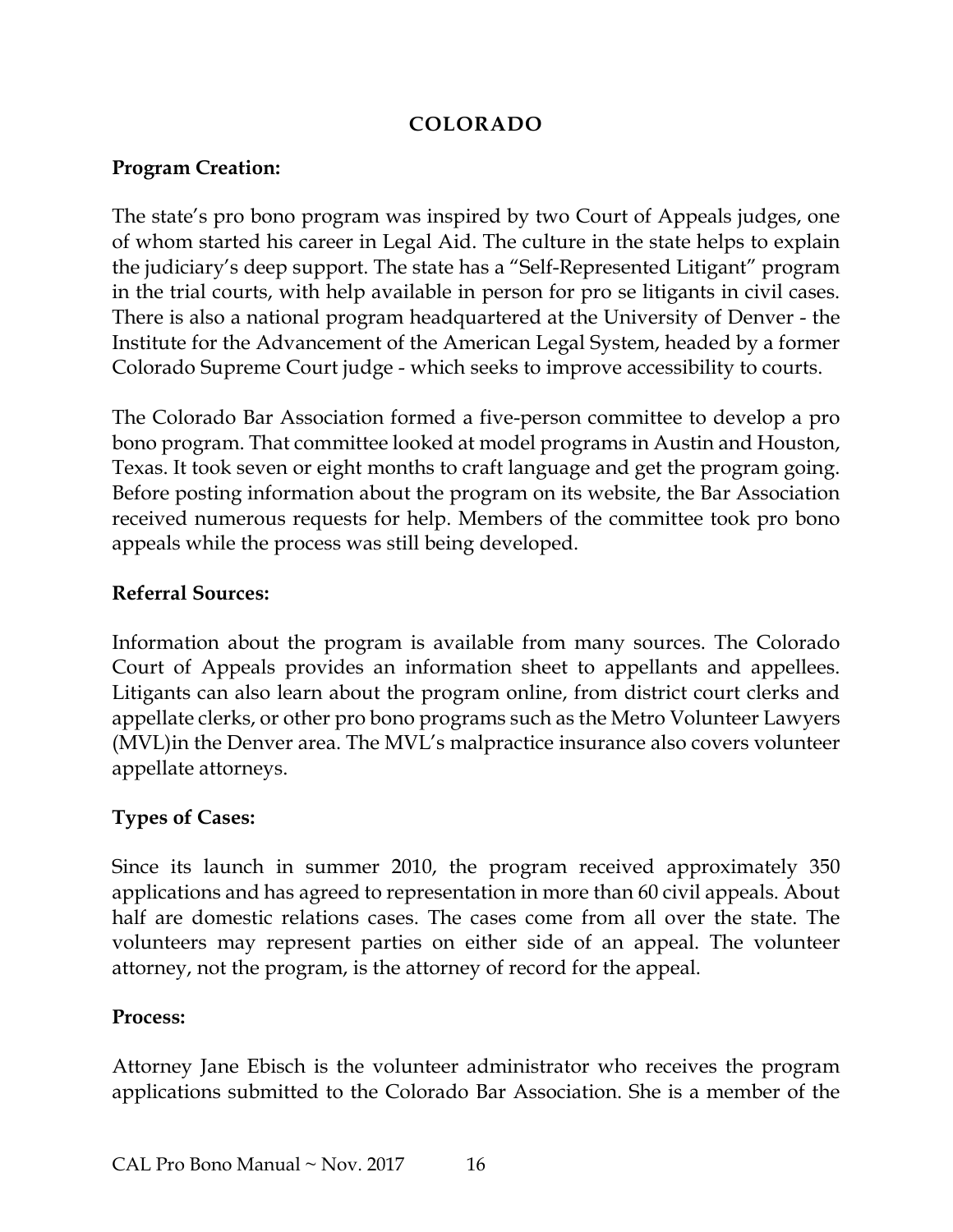Appellate Subcommittee of the Litigation Committee of the State Bar. A small screening committee decides which cases to accept. There are mentor-mentee relationships between experienced attorneys and newer attorneys. The Litigation Committee has a small war chest to absorb costs. Ms. Ebisch often calls applicants to discuss procedural issues. The program does not require the notice of appeal to be filed prior to submitting an application; and if the case is accepted, the volunteer attorney can prepare the notice of appeal for the applicant.

Full information about the process is available on the Colorado Bar Association website:

[http://www.cobar.org/Portals/COBAR/repository/probono/CBAAppProBon](http://www.cobar.org/Portals/COBAR/repository/probono/CBAAppProBonocProgram_March2011.pdf) [ocProgram\\_March2011.pdf.](http://www.cobar.org/Portals/COBAR/repository/probono/CBAAppProBonocProgram_March2011.pdf)

#### **Unique Element:**

The Court of Appeals has issued several orders allowing pro se litigants an extension of time to apply for pro bono representation by a volunteer attorney in the program, even after the litigant's brief has been filed.

#### **CONTACT INFORMATION**

Jane Ebisch, Esq. The Ebisch Law Firm Lakewood, CO (303) 233-1232 jebisch@ebischlaw.com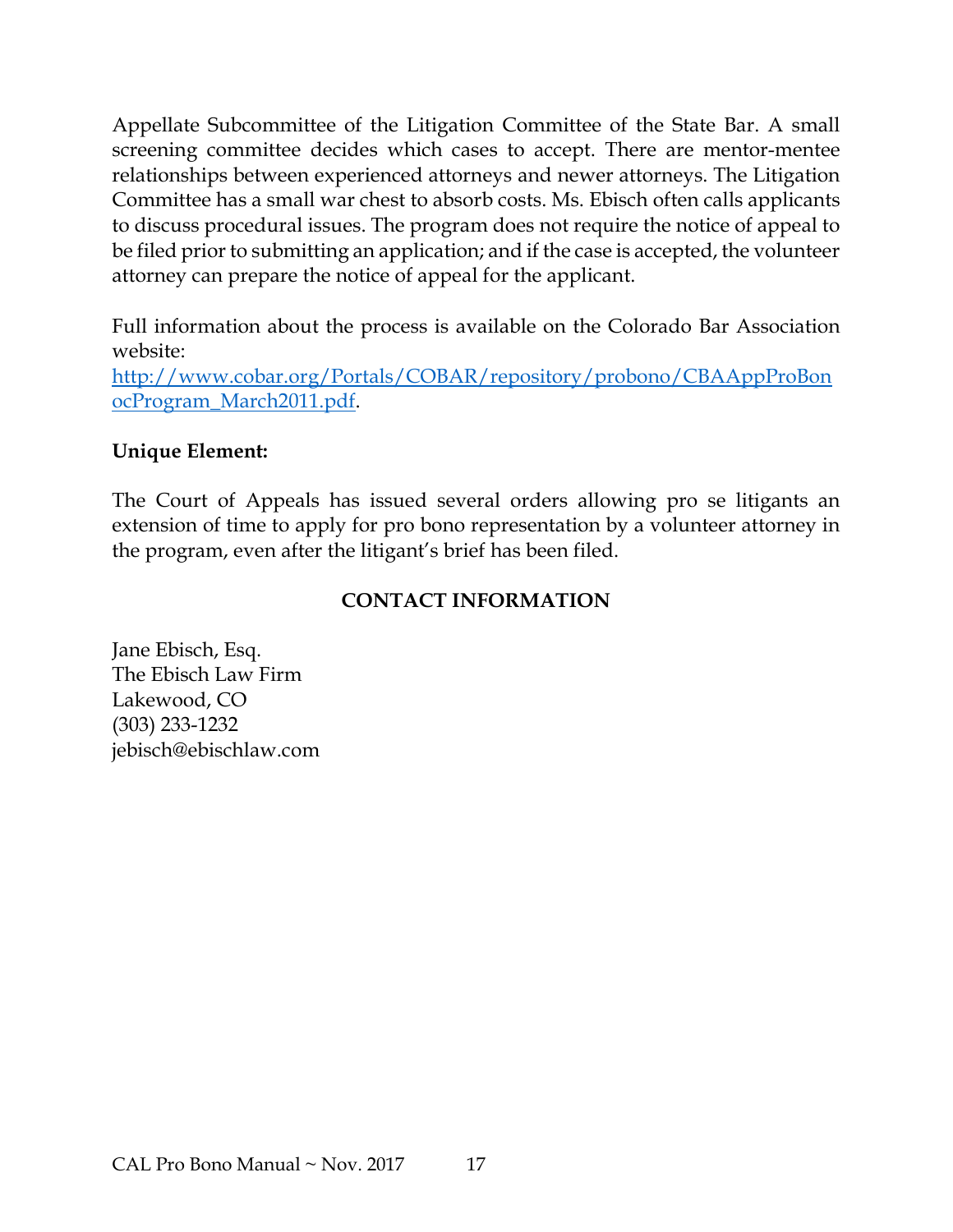### **FLORIDA**

#### <span id="page-20-0"></span>**How was the program started?**

The program was created by the Pro Bono Committee of the Appellate Practice Section of the Florida Bar (Committee). See [http://www.flabarappellate.org/about\\_committee\\_PROB.asp](http://www.flabarappellate.org/about_committee_PROB.asp) (Committee's website).

#### **What entities are involved with this program?**

The Committee, the Florida Supreme Court, Florida's Statewide Guardian ad Litem Program, and legal aid organizations throughout Florida.

#### **On average, how many appeals are handled each year?**

25

#### **How does it work?**

Cases are referred to the Committee from legal aid organizations, Florida's Statewide Guardian ad Litem Program, the Florida Supreme Court, and other sources. The Committee maintains a roster of volunteer lawyers who have expressed an interest in serving as pro bono appellate counsel. When the Committee receives word of a potential pro bono appeal, it distributes an email to the roster to ask who is interested in handling the appeal. With this inquiry, the Committee forwards basic information about the case, which is typically provided by the referring organization. The Committee generally handles requests for pro bono assistance in civil and family law matters, as well as dependency matters in the case of referrals from the Statewide Guardian ad Litem Program. The Committee does not handle criminal or post-conviction appeals except where the Florida Supreme Court seeks to appoint counsel in such cases.

#### **How do referrals from legal aid organizations work?**

Legal aid organizations are invited to contact the Committee for assistance in appellate matters. In addition to handling appeals for clients of legal aid organizations, the Committee also offers appellate assistance to legal aid attorneys handling their own appeals or who need such assistance at pivotal stages in the trial court.

A legal aid organization may refer a party to the Committee for pro bono representation after the organization ensures that the party qualifies financially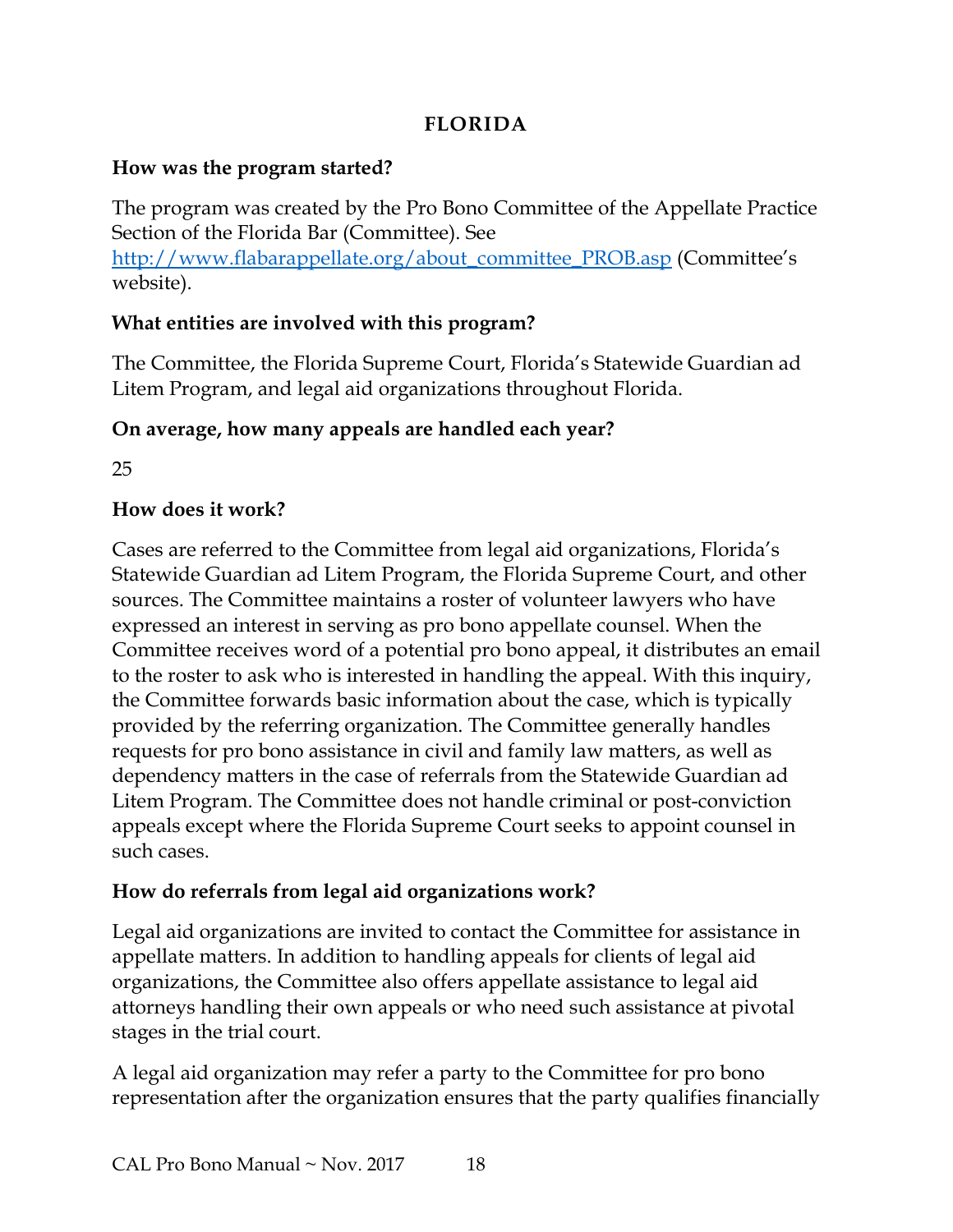for assistance. If a party contacts the Committee directly seeking appellate representation, the Committee tries to route the applicant to a legal aid organization for financial screening. Screening the merits of an appeal is done by the volunteer attorney after he or she connects with the referring organization or client. For referrals originating from the Statewide Guardian ad Litem Program, such screening is provided by the organization, and the case is referred to the Committee at the briefing stage of the appeal.

After the Committee notifies the roster of volunteer lawyers about a referral from a legal aid organization, interested attorneys may contact the organization directly. If multiple lawyers volunteer, the legal aid program and the client select the attorney. Typically the volunteer who expresses interest first is selected.

#### **How do court-originated appointments work?**

When the Florida Supreme Court grants review in a case involving an unrepresented party, the Court may appoint counsel to represent the pro se party. When the Court seeks to make such an appointment through the Committee, it contacts the Committee, which notifies its members of the opportunity. The Committee then forwards to the Court the names of those interested in the appointment along with their qualifications, and the Court makes the appointment.

The Committee periodically receives referrals from Florida's intermediate appellate courts. However, for various reasons - including the absence of a process to screen cases worthy of appointment before the cases proceed to merits panels - the intermediate appellate courts do not make formal appointments at this time.

#### **Must volunteers have appellate experience?**

Appellate experience is not necessary, but volunteers who lack such experience are strongly encouraged to avail themselves of the resources available through the Committee's mentoring program. Through this program, volunteers are paired with a board-certified appellate attorney who provides the volunteer with feedback and assistance during the appeal.

#### **Is there any oversight after cases are assigned?**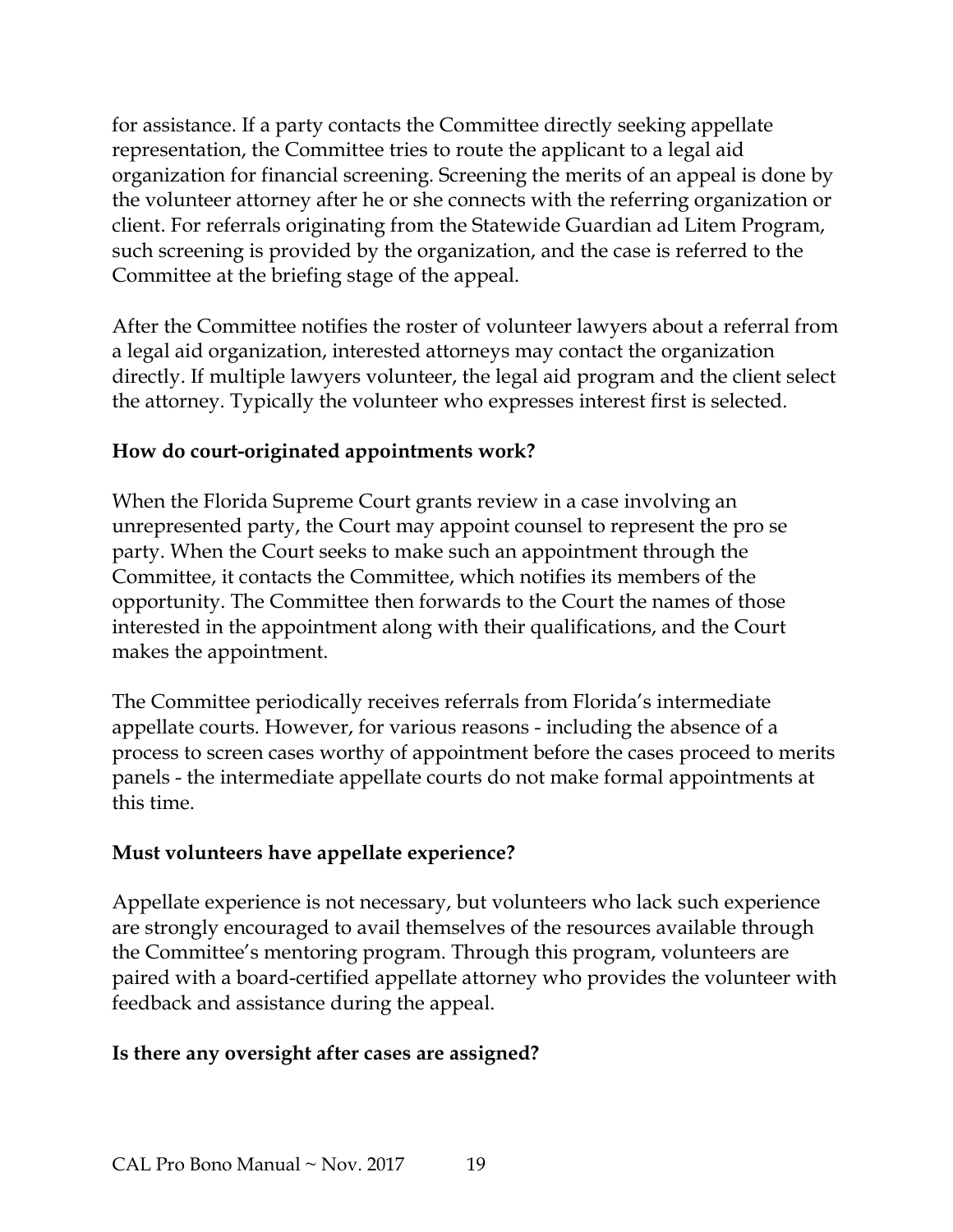The Committee's main purpose is to advise its members of pro bono opportunities and to facilitate access to such opportunities. The decision to undertake representation is made by the volunteer attorney independently. The Committee does not maintain oversight over ongoing pro bono matters. But the Committee does follow up with volunteer attorneys to track results and obtain feedback.

#### **Are there length-of-engagement guidelines or rules?**

Length of engagement is governed by the arrangements reached between the client and volunteer attorney.

#### **How is the program funded?**

The referring legal aid organization generally pays costs necessarily incurred in handling the appeal. At the volunteer attorney's option, any costs not covered by a legal aid organization may be paid by the volunteer attorney's law firm (but volunteers and their law firms are neither required nor expected to incur costs). In addition, the Committee has established a partnership with the Florida Bar Foundation which provides assistance with appellate costs in some cases. Any costs not paid by these sources remain the client's responsibility.

#### **Does Florida have a pro se appeals guide?**

Yes. See [http://prose.flabarappellate.org.](http://prose.flabarappellate.org/) See also Jacinda Haynes Sur, *Ensuring Meaningful Access to Appellate Review in Non-Criminal Cases Involving Self-Represented Litigants*,

[http://www.ncsc.org/~/media/files/pdf/education%20and%20careers/cedp%](http://www.ncsc.org/%7E/media/files/pdf/education%20and%20careers/cedp%20papers/2009/suhr_accesstoappellatereview.ashx) [20papers/2009/suhr\\_accesstoappellatereview.ashx](http://www.ncsc.org/%7E/media/files/pdf/education%20and%20careers/cedp%20papers/2009/suhr_accesstoappellatereview.ashx) (examining selfrepresentation in non-criminal cases filed in Florida's intermediate appellate courts).

#### **Who is the program contact person?**

Joe Eagleton, Esq. Sarah Lahlou-Amine, Esq. Brannock & Humphries P.A. Banker Lopez Gassler P.A. Tampa, FL Tampa, FL (813) 223-4300 (813) 384-3994 [jeagleton@bhappeals.com](mailto:jeagleton@bhappeals.com) [slahlou@bankerlopez.com](mailto:slahlou@bankerlopez.com)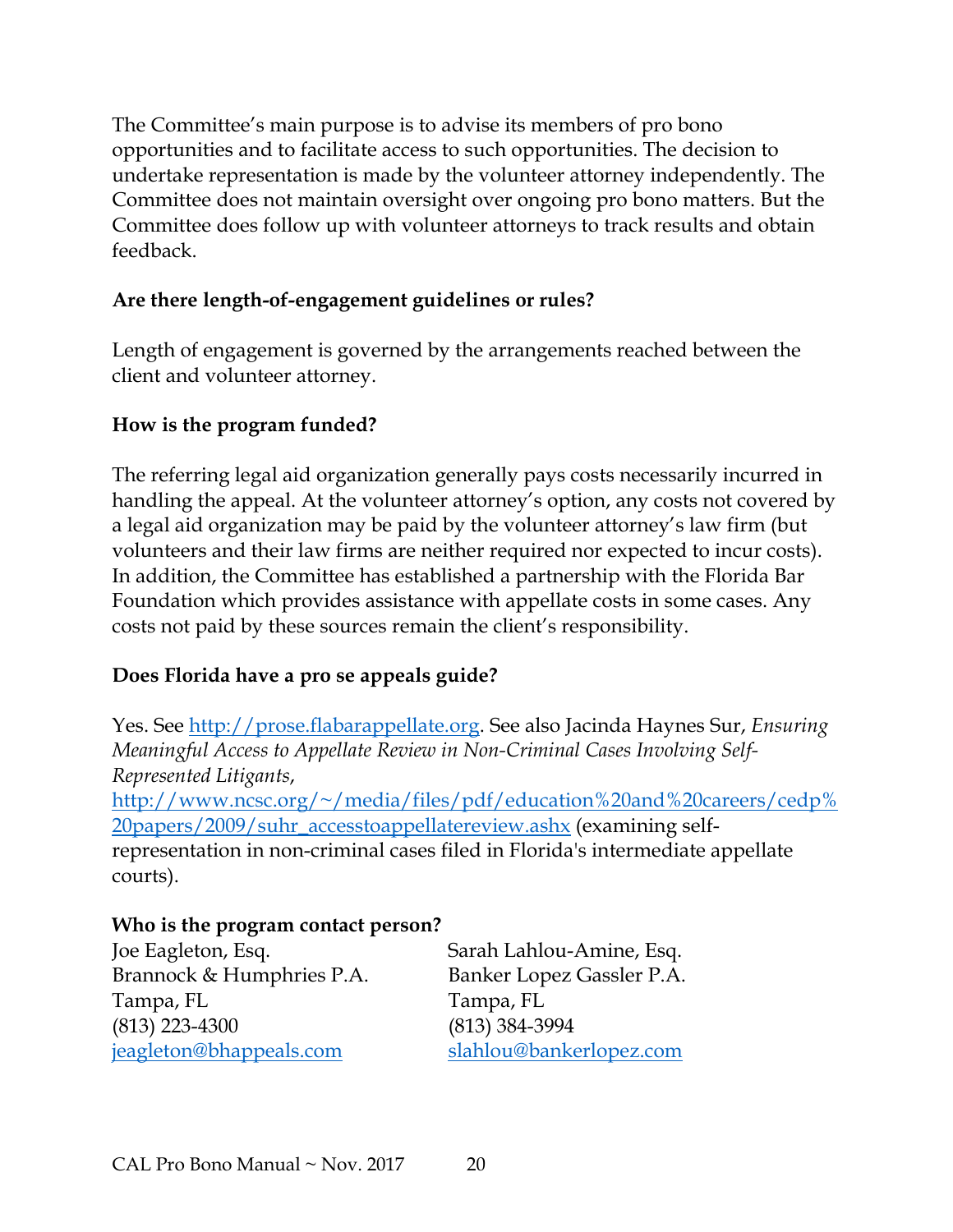#### **HAWAII**

#### <span id="page-23-0"></span>**When was the program started?**

2016.

#### **What entities are involved with this program?**

The groups involved are the Appellate Section of the Hawaii State Bar Association (Appellate Section); Volunteer Legal Services of Hawaii ("VLS"); and the Hawaii Access to Justice Commission ("Commission"), and organization created by the Hawaii judiciary to expand civil legal services for residents with low or moderate incomes. The Commission was involved in the pilot project's creation, but will not play a direct role in the program's execution once it is launched.

#### **What types of cases are covered?**

In Hawaii's Intermediate Court of Appeals, the program covers foreclosure, summary possession, employment discrimination, workers' compensation, tax appeals, probate, and divorce - the types of cases in which the court sees numerous pro se parties.

#### **How does it work?**

Step one: Request for services and initial screening.

Cases will not originate from any court. Rather, an unrepresented party seeking appellate counsel must contact the Appellate Section, which will initially screen the case to ensure that it is a type listed above. If it is, the process will proceed to step two.

Step two: Financial screening.

After confirming that the appeal fits within one of the included categories, the Appellate Section will notify the pro se party to contact VLS so that the latter organization can confirm that the party meets the income eligibility threshold. The party must pay VLS an administrative fee to cover that organization's financial screening. The amount is minimal; and all organization clients must pay such a fee.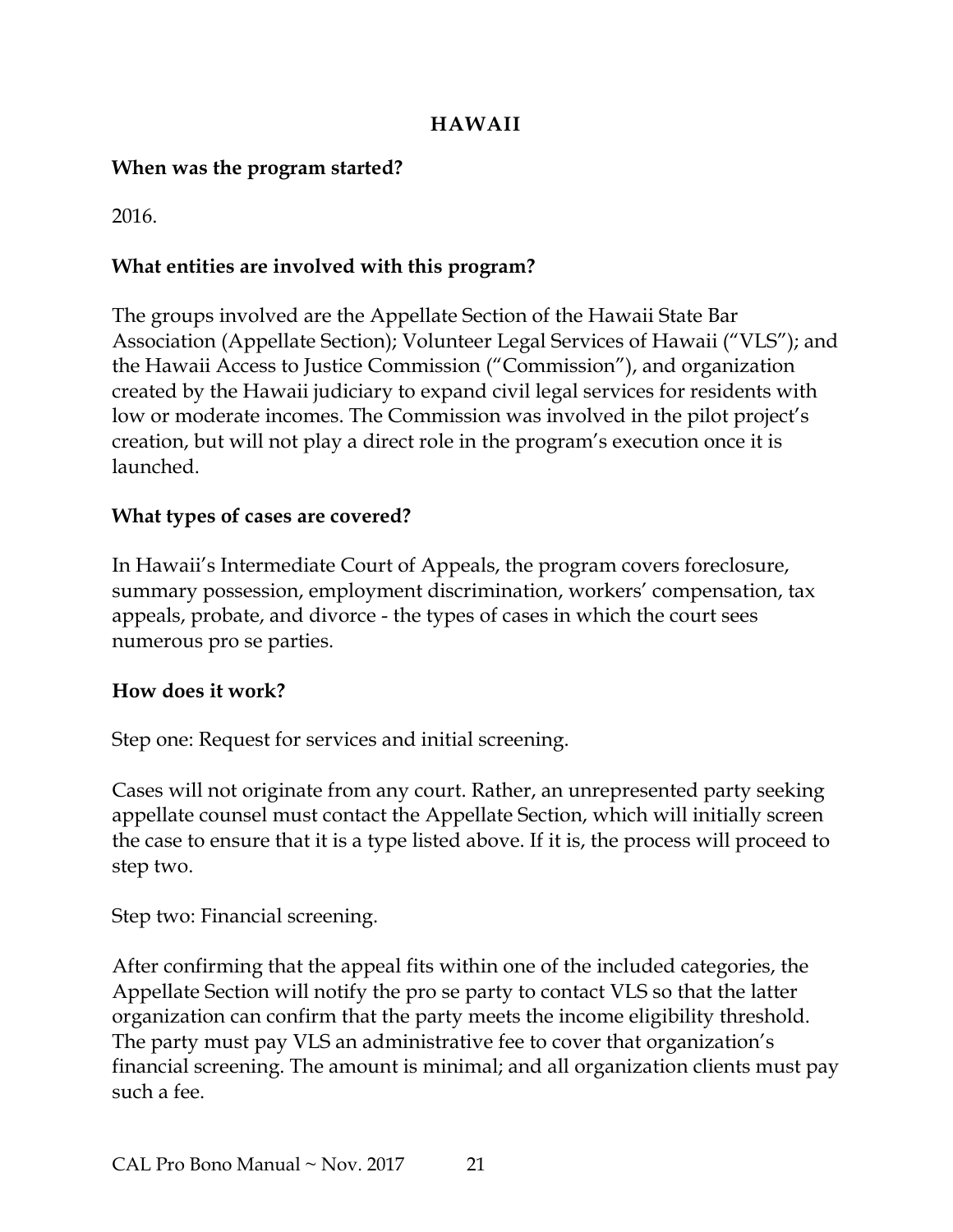Step three: Obtaining a volunteer attorney.

When financial screening is successfully completed, the Appellate Section will send an email to a listserv of volunteer attorneys who have expressed an interest in pro bono appellate work. This listserv will not be limited to members of the Appellate Section. The email to the listserv will include any information the Section has about the pending appeal, including relevant documents. The first attorney to volunteer for an appeal will be selected. The volunteer will send his or her own engagement letter to the client.

The Appellate Section will send a confirmation letter to confirm the match. After that, the Section will have no further involvement in the case; and neither will VLS, but it will provide volunteer attorneys with legal malpractice coverage.

#### **Must volunteers have appellate experience?**

No. One of the program's objectives is to provide an opportunity for lawyers to get appellate experience. For attorneys lacking such experience, the program will have a mentoring component: experienced appellate lawyers can volunteer with the Appellate Section to serve as mentors. Mentors will not enter an appearance.

#### **Are there length-of-engagement guidelines or rules?**

The program imposes no obligation on a volunteer attorney to represent a client beyond the disposition of the Intermediate Appellate Court.

#### **Are there reimbursement programs for attorneys volunteering?**

No. Volunteer lawyers agree to serve without compensation for their service. Costs are expected to be minimal. As noted, the party must pay a small fee for financial screening. As for filing fees, an unrepresented party will have already filed a notice of appeal. Other costs remain the client's responsibility, though parties deemed indigent by the trial court do not bear appellate costs. Printing costs are minimal because appellate briefs are not file in hard copy; they are electronically filed.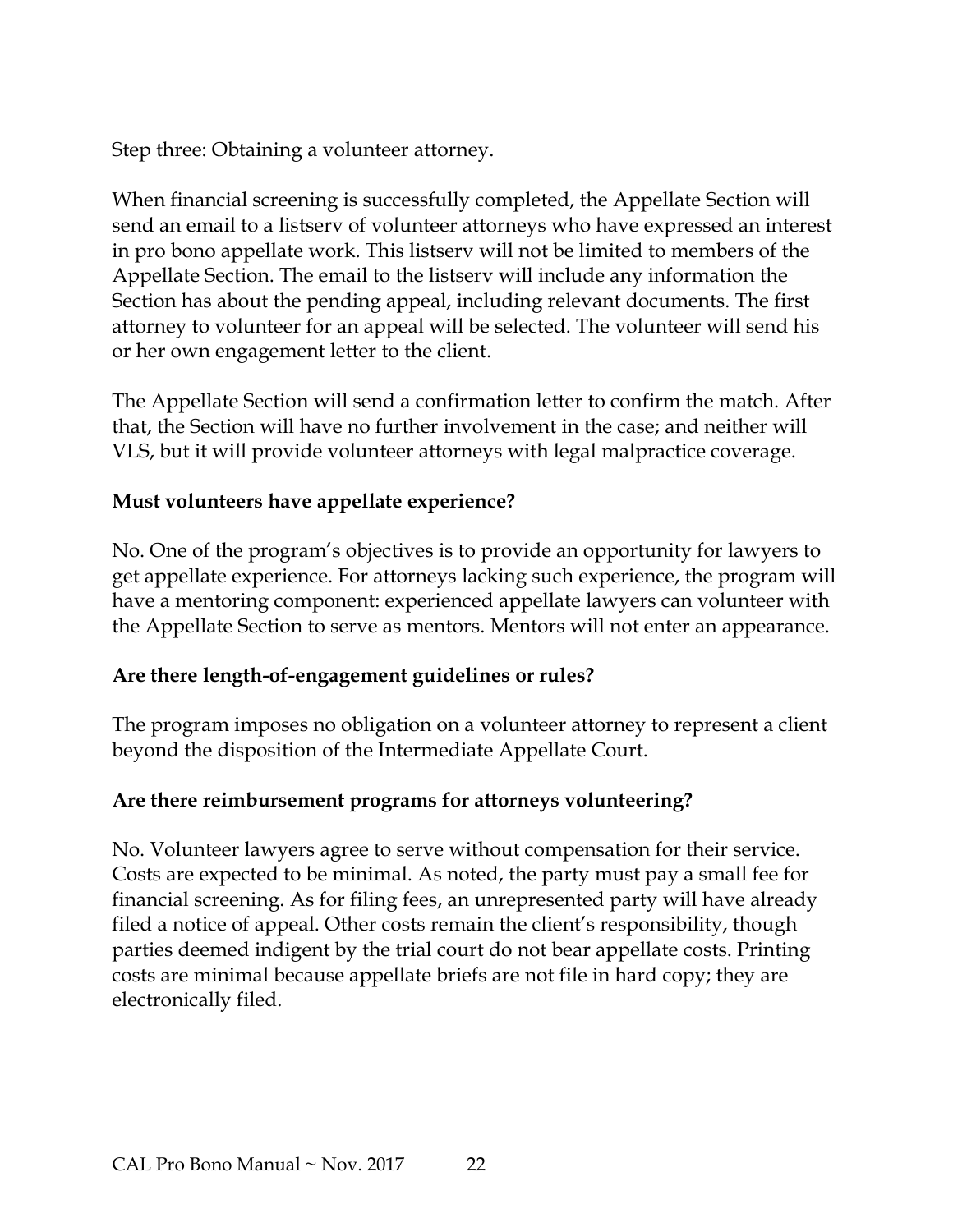#### **How is the program promoted?**

The Appellate Section will advertise on its website and send marketing materials to legal aid organizations. Courts will have informational flyers available for the public, and so will the HSBA.

#### **What is the contact information for the program?**

Rebecca A. Copeland, Esq. Chair, HSBA Appellate Section Honolulu, H.I. (808) 792-3808 [chair@hawaiiappellatesection.org](mailto:chair@hawaiiappellatesection.org)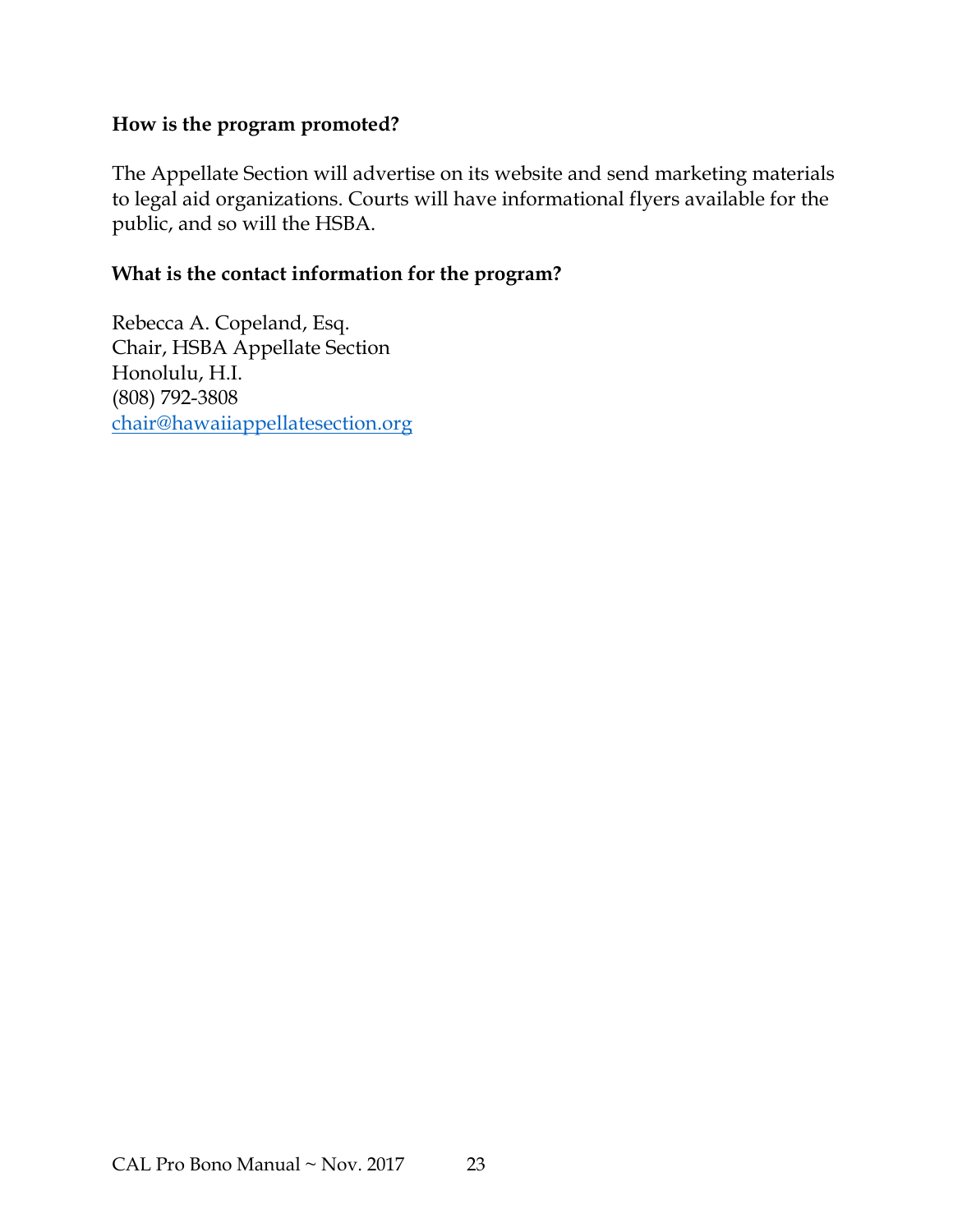#### **INDIANA**

#### <span id="page-26-0"></span>**When was the program started?**

Although the Indiana Appellate Pro Bono Project was established in 2007 as a joint project of the Indiana Bar Association Appellate Practice Section and the Indiana Pro Bono Commission, the program does not appear to exist any longer. In 2016, the Indiana Pro Bono Commission was supplanted by the Coalition for Court Access to provide a focused and comprehensive organizational structure for Indiana's civil legal aid programs. However, no specific appellate pro bono program appears to have been created.

The website for the Coalition for Court Access is [http://www.in.gov/judiciary/iocs/3149.htm.](http://www.in.gov/judiciary/iocs/3149.htm)

Guidance on how to proceed pro se can be found here: [http://www.in.gov/judiciary/selfservice/2361.htm.](http://www.in.gov/judiciary/selfservice/2361.htm)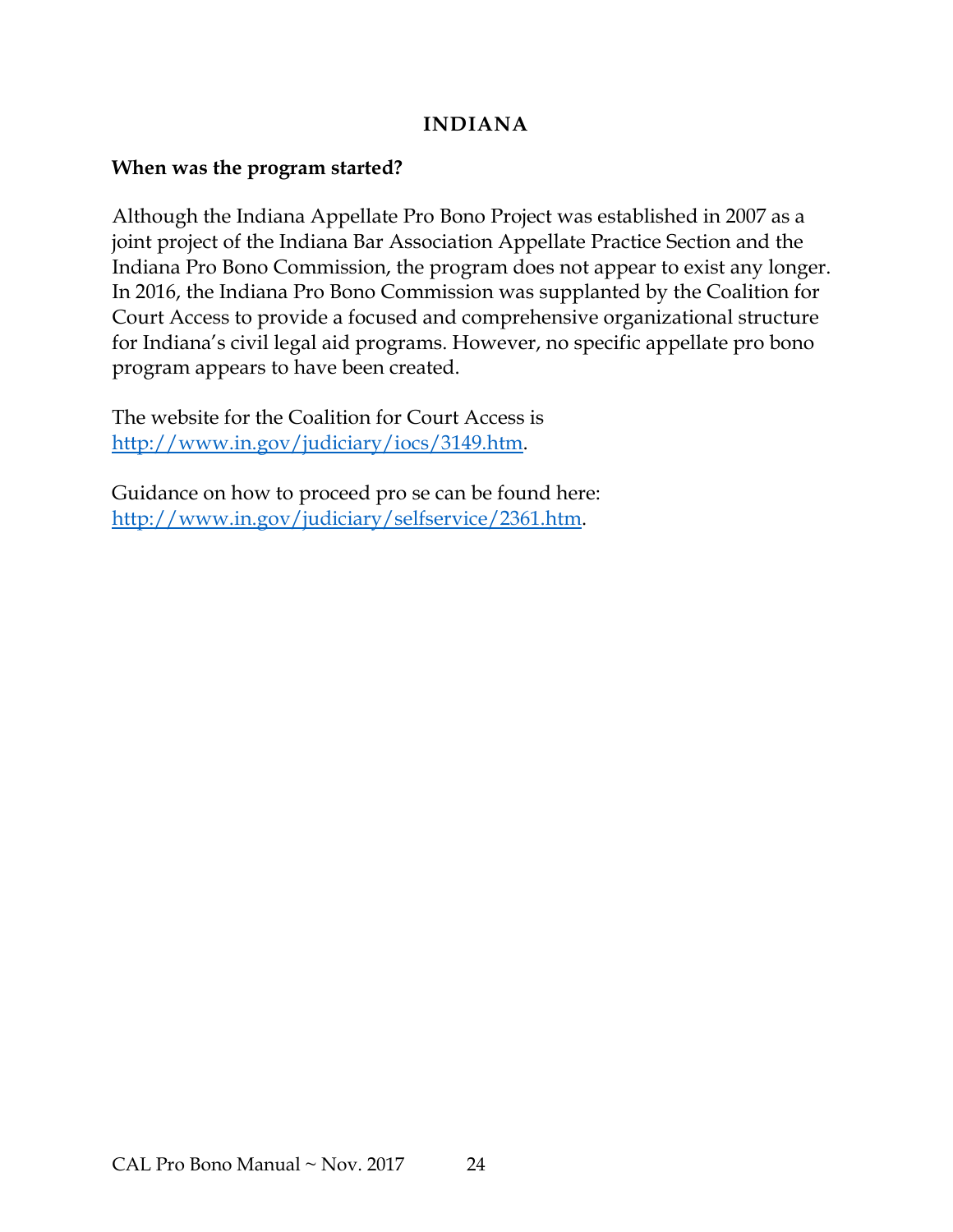#### **MASSACHUSETTS**

<span id="page-27-0"></span>The Civil Appeals Pro Bono Clinic, a state-wide pro bono program located at the Massachusetts Appeals Court, provides legal assistance to low income selfrepresented litigants with their appeals. Volunteer lawyers meet with and advise litigants in subject areas ranging from housing disputes to family law issues. As of October 27, 2017, a total of 301 litigants have been helped by 160 attorneys from 20 law firms and in-house counsel.

#### **Goals of the Program:**

In 2013, the Massachusetts Access to Justice Commission established the Pro Bono Appellate Committee to study self-represented appellants in the court system and whether a pro bono program should be established to assist them. The committee's report found that, among other things, the Appeals Court staff fielded 40-50 calls from self-represented litigants every day.

The Pro Bono Appellate Committee began working with the Volunteer Lawyers Project and the law firm of Mintz Levin to create a pilot program located in one county in the state. After a successful launch, the program expanded statewide. With the assistance of the Appeals Court Clerks Office, the clinic is held at the Appeals Court Clerks Office. The program has three main aspects: a weekly Lawyer for the Day appellate clinic; referral to a Pro Bono Appellate Screening Panel that reviews potentially meritorious cases; and assignment of pro bono attorneys for cases selected by that Panel. This arrangement allows attorneys to give brief guidance to most litigants, while allowing for greater involvement for those cases that warrant it.

#### **Selection of Cases:**

Self-represented litigants who qualify for assistance meet with volunteer attorneys, who may assess whether a final judgment exists and calculate any deadlines, give general advice concerning appellate issues and procedure, advise the litigant in making the strategic decision to appeal or to continue seeking relief in the trial court, and provide and assist with self-help materials, other resources, forms and motions.

Volunteer attorneys also assess whether a litigant's case should be reviewed for further representation, considering whether the appeal is meritorious, falls within the Volunteer Lawyers Project priority issue areas, has broad-based implications for low-income people and/or constitutes a legal error. If so, the volunteer may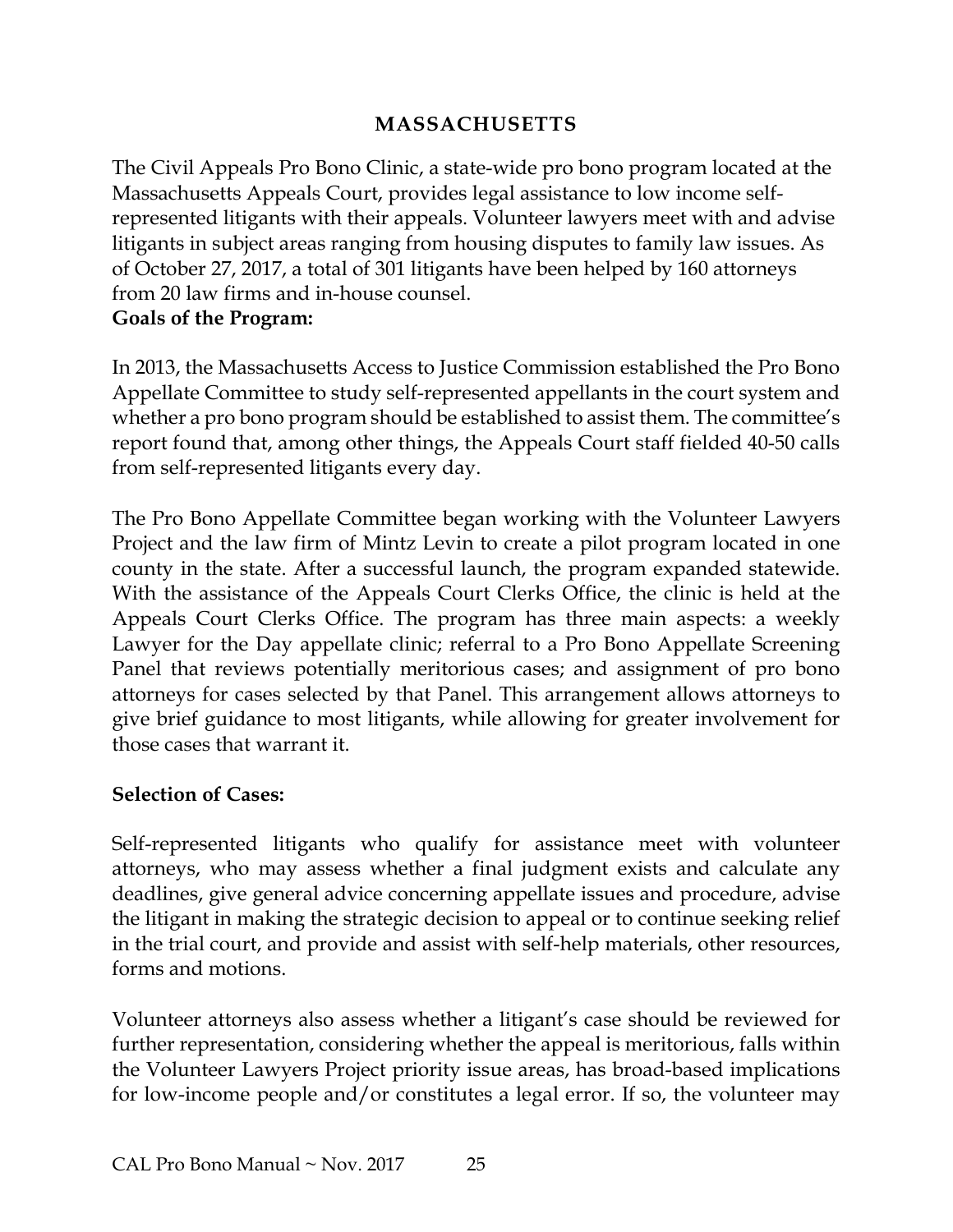recommend that the case be sent for a second layer of merit-based screening by experienced appellate attorneys and legal services experts.

Volunteer attorneys on Review Panels review cases identified by Clinic volunteers as possible candidates for representation on appeal. The Review Panels recommend whether the case should be referred to a law firm for full representation on appeal. Additional program information can be found at <http://www.mass.gov/courts/programs/pilot-programs/appeals-clinic.html> and [https://www.vlpnet.org/volunteer/item.6901-Civil\\_Appeals\\_Clinic](https://www.vlpnet.org/volunteer/item.6901-Civil_Appeals_Clinic)

#### **Pro Bono Attorney Coordinators:**

The Volunteer Lawyers Project and Mintz Levin primarily operate the pro bono Civil Appeals Clinic.

#### **CONTACT INFORMATION**

**Volunteer Lawyer Project** Barbara Siegel [bsiegel@vlpnet.org](mailto:bsiegel@vlpnet.org)

Cindy Palmquist [cpalmquist@vlpnet.org](mailto:cpalmquist@vlpnet.org)

Brian Dunphy [bdunphy@mintz.com](mailto:bdunphy@mintz.com)

Sue Finegan [sfinegan@mintz.com](mailto:sfinegan@mintz.com)

#### **Guides and Resources:**

Appeals forms, including indigency forms, can be found at: <http://www.mass.gov/courts/forms/appeals/appeals-forms-gen.html>

The Appeals Court Help Center website provides a guide for Housing Appeals: [http://www.mass.gov/courts/court-info/appealscourt/appeals-court-help](http://www.mass.gov/courts/court-info/appealscourt/appeals-court-help-center/housing-appeals-guide.html)[center/housing-appeals-guide.html](http://www.mass.gov/courts/court-info/appealscourt/appeals-court-help-center/housing-appeals-guide.html)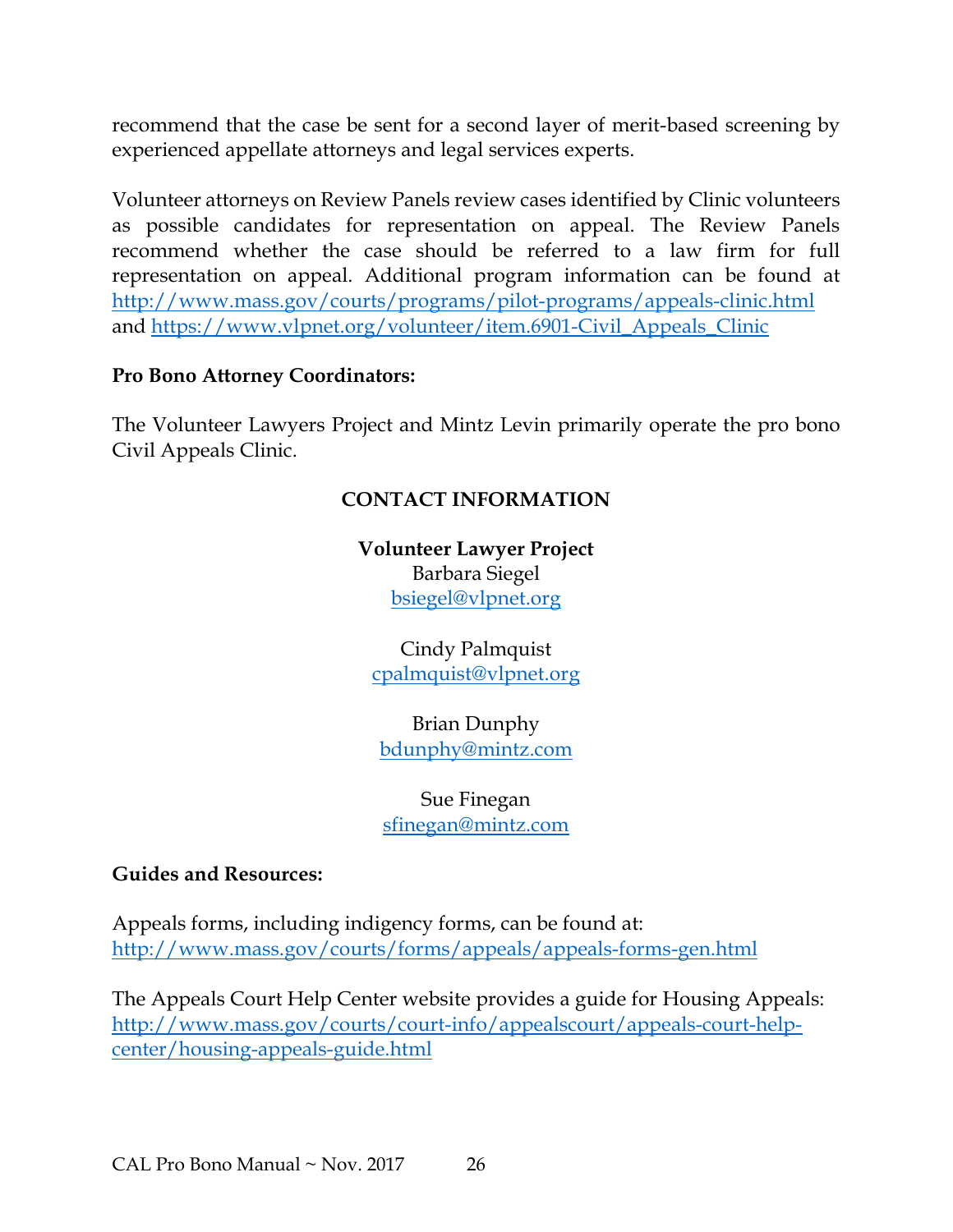#### **MINNESOTA**

#### <span id="page-29-0"></span>**Pro Se Appeals Clinic**

In 2016, the Appellate Practice Section of the Minnesota State Bar Association (MSBA), in collaboration with the Minnesota Law Library, launched a monthly pro se appeals clinic. The clinic is typically held the third Thursday afternoon of every month at the State Law Library within the Minnesota Judicial Center in downtown St. Paul, which is the same facility that houses the state appellate judges and the Clerk of Appellate Courts.

Typically three volunteer appellate attorneys, most of whom are members of the Appellate Practice Section, are present at each clinic, and each volunteer attorney meets with walk-in pro se customers for approximately thirty minutes at a time to discuss each customer's appellate issue. The clinic relies heavily upon the work and assistance of State Law Librarian Liz Reppe and the other librarians at the State Law Library, who handle walk-in customer registration, administer intake forms, and utilize the library resources to pull necessary court documents that might help the volunteer attorney understand the issue such as orders to be appealed and state court dockets. A limited number of pro se customers who are not able to travel to St. Paul for the clinic are able to speak with volunteer attorneys over the telephone.

Pro se customers arrive at the clinic with a variety of appellate question and issues but in the first year, the most common types of cases included family law matters, state agency appeals, and a variety of general civil matters. Questions often arise about appellate procedure and how to navigate the process pro se. In the first year, the pro se clinic served more than 100 customers. The clinic is getting positive reviews from customers, court staff, and appellate judges alike. Given the high numbers of pro se individuals with civil appeals, the Appellate Practice Section and Law Library are looking for ways to expand the program, such as holding the clinic more often, having additional volunteer attorneys, or expanding the telephonic consultation component of the clinic.

#### **Pro Bono Appeals (Full Representation)**

The Appellate Practice Section of the Minnesota State Bar Association (MSBA) began its Appellate Pro Bono Program was established in 2002, with encouragement and input from the Minnesota Court of Appeals. The program matches interested volunteer attorneys with individuals with appeals, with the goal of providing full representation attorneys for appellate matters. The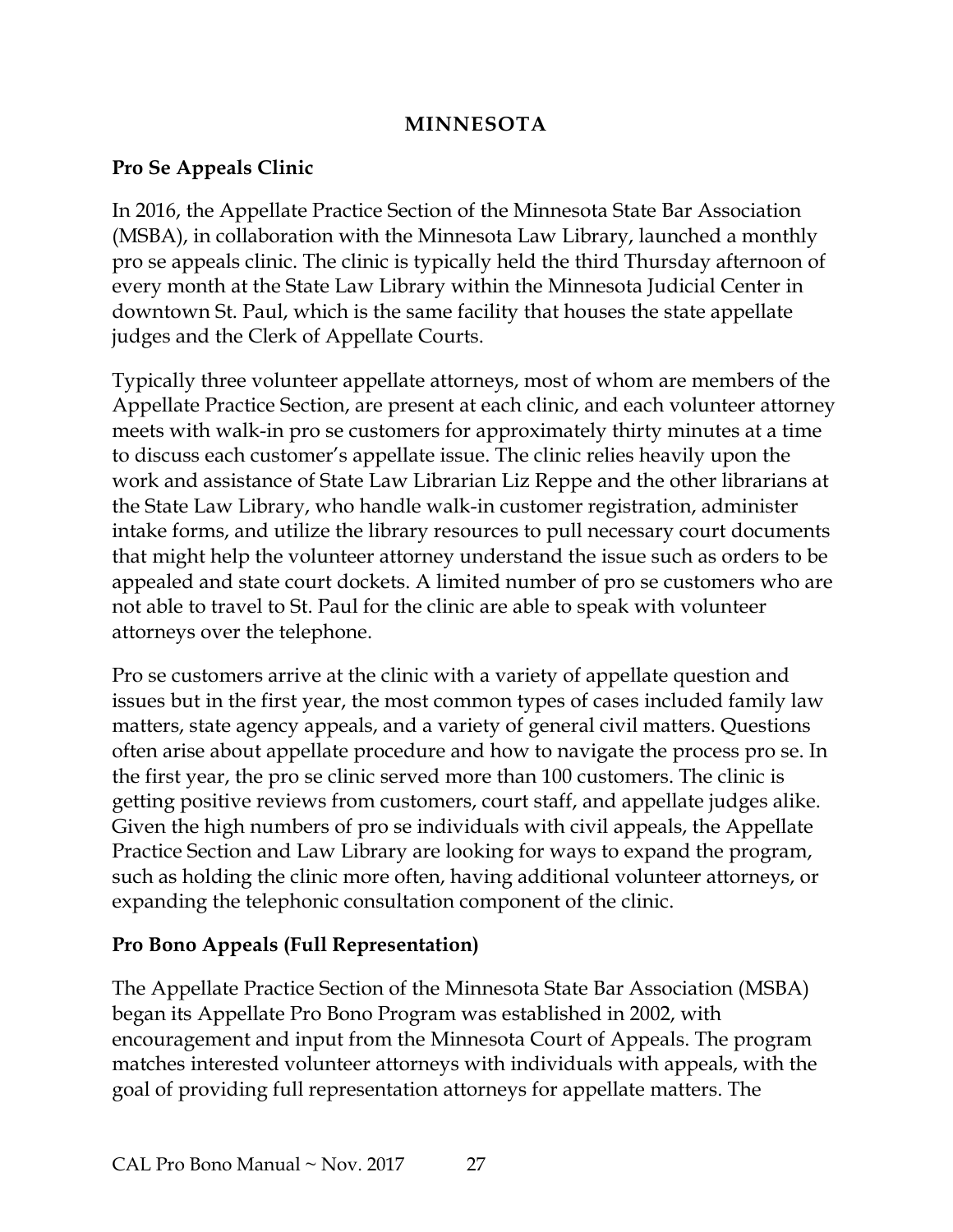Appellate Practice Section's pro bono efforts focus on three primary areas of pro bono appeals: 1) unemployment compensation appeals; 2) criminal defense appeals in collaboration with the State Public Defenders; and 3) immigration appeals in collaboration with local organizations such as the Advocates for Human Rights, Immigrant Law Center of Minnesota, and the University of Minnesota's Center for New Americans.

The Appellate Practice Section regularly sponsors training programs designed to encourage its members to take on these pro bono appeals, and serves as a resource to connect interested pro bono attorneys with appellate opportunities.

The unemployment compensation appeals program is officially administered by the Appellate Practice Section, but Thomas Boyd serves as the program coordinator from his office at Winthrop & Weinstine and has done so since the program's inception. The unemployment appeals program accepts only unemployment compensation appeals by pro se litigants whose fees have been waived pursuant to state law. The program focuses on these appeals because the court receives a significant number of such cases each year. These appeals involve limited legal standards that are manageable and easily grasped by volunteer attorneys who do not have previous experience in such matters. There was also a concern that a more expansive program could sweep in cases that would otherwise have gone to paid attorneys.

The program's narrow focus benefits volunteer attorneys by limiting cases to a pre-determined area of the law governed primarily by statute and well-defined legal principles. In addition, all appeals are from an administrative agency and are based on an easy-to-compile record. Generally, eligible cases are screened by Mr. Boyd and the volunteer attorneys, who weed out meritless appeals before a volunteer attorney agrees to provide pro bono representation.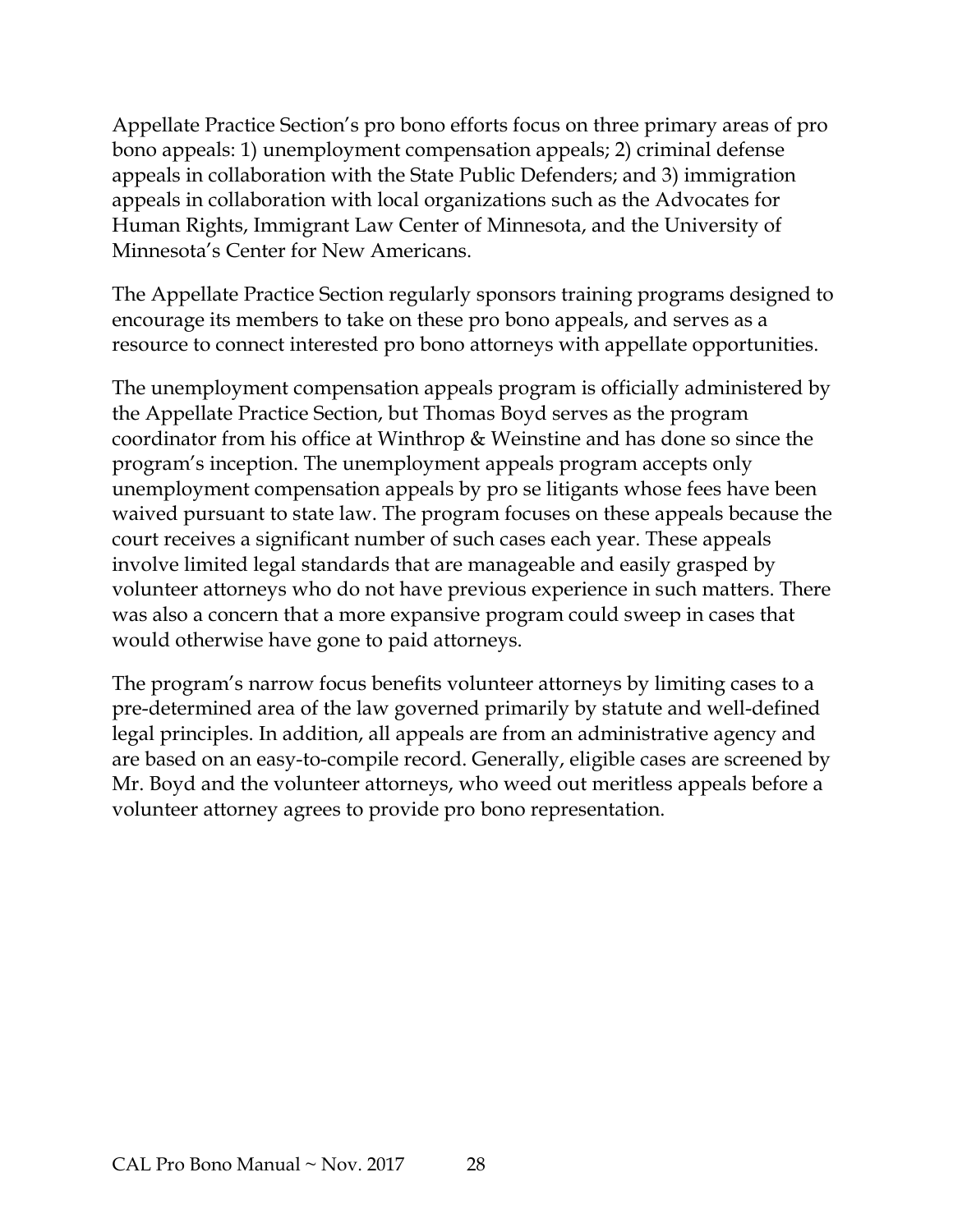The criminal appeals pro bono program is typically administered by several law firm attorneys in conjunction with set contacts within the appellate public defender's office. The liaison attorneys in the appellate defender's office screen cases to identify ones with discrete appeal issues and manageable records, as many of the volunteer attorneys do not have prior experience handling criminal appeals. The appellate defender's office provides resources such as prior briefs and remains available throughout the duration of the appeal to answer questions that volunteer attorneys might have.

Both the unemployment appeals and criminal appeals typically provide oral argument experience for volunteer attorneys, both to assist the court in deciding the appeals but also because as the bench and court staff recognize that oral argument experience are desired by volunteer attorneys and sometimes difficult to get in large law firm settings. Oral argument is not typically granted in cases where pro se individuals have not been able to find or afford counsel.

## **Program funding**

At this point, neither the pro se clinic nor the appellate pro bono programs dedicated funding source, but instead rely upon the staff resources of the State Law Library and the pro bono services of private attorneys. The lack of independent funding presents an issue for sole practitioners and small law firms, who may not be as able to absorb the costs of pro bono representation. Generally, volunteer attorneys come from larger firms in Minnesota that can absorb the costs associated with pro bono representation. For unemployment and criminal appeals assigned through the Appellate Public Defender's office, all court fees are waived.

On average, between the unemployment and criminal opportunities, pro bono appellate attorneys handle approximately several dozen appeals each year.

#### **Program contact and resources**

Minnesota Pro Se Appeals Clinic: [https://mn.gov/law](https://mn.gov/law-library/services/clinics/appealsclinic.jsp)[library/services/clinics/appealsclinic.jsp](https://mn.gov/law-library/services/clinics/appealsclinic.jsp)

State Law Library:<https://mn.gov/law-library/>

MSBA Appellate Practice Section: [http://www.mnbar.org/members/committees-sections/msba](http://www.mnbar.org/members/committees-sections/msba-sections/appellate-practice-section#.WftlbRGovyQ)[sections/appellate-practice-section#.WftlbRGovyQ](http://www.mnbar.org/members/committees-sections/msba-sections/appellate-practice-section#.WftlbRGovyQ)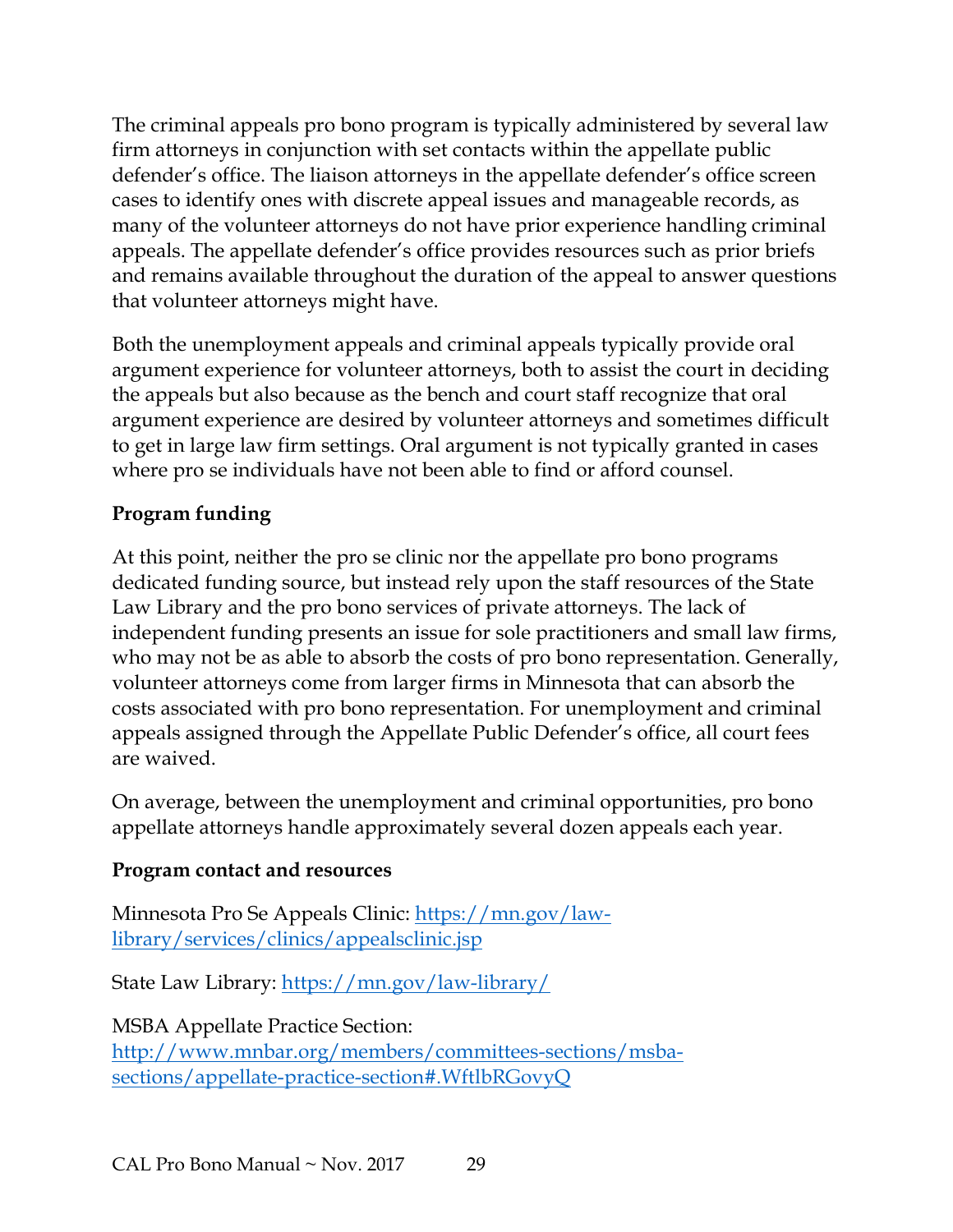Thomas H. Boyd, Esq. (Unemployment Appeals) Winthrop & Weinstine P.A. Minneapolis, MN  $(612)$  604-6505 tboyd@winthrop.com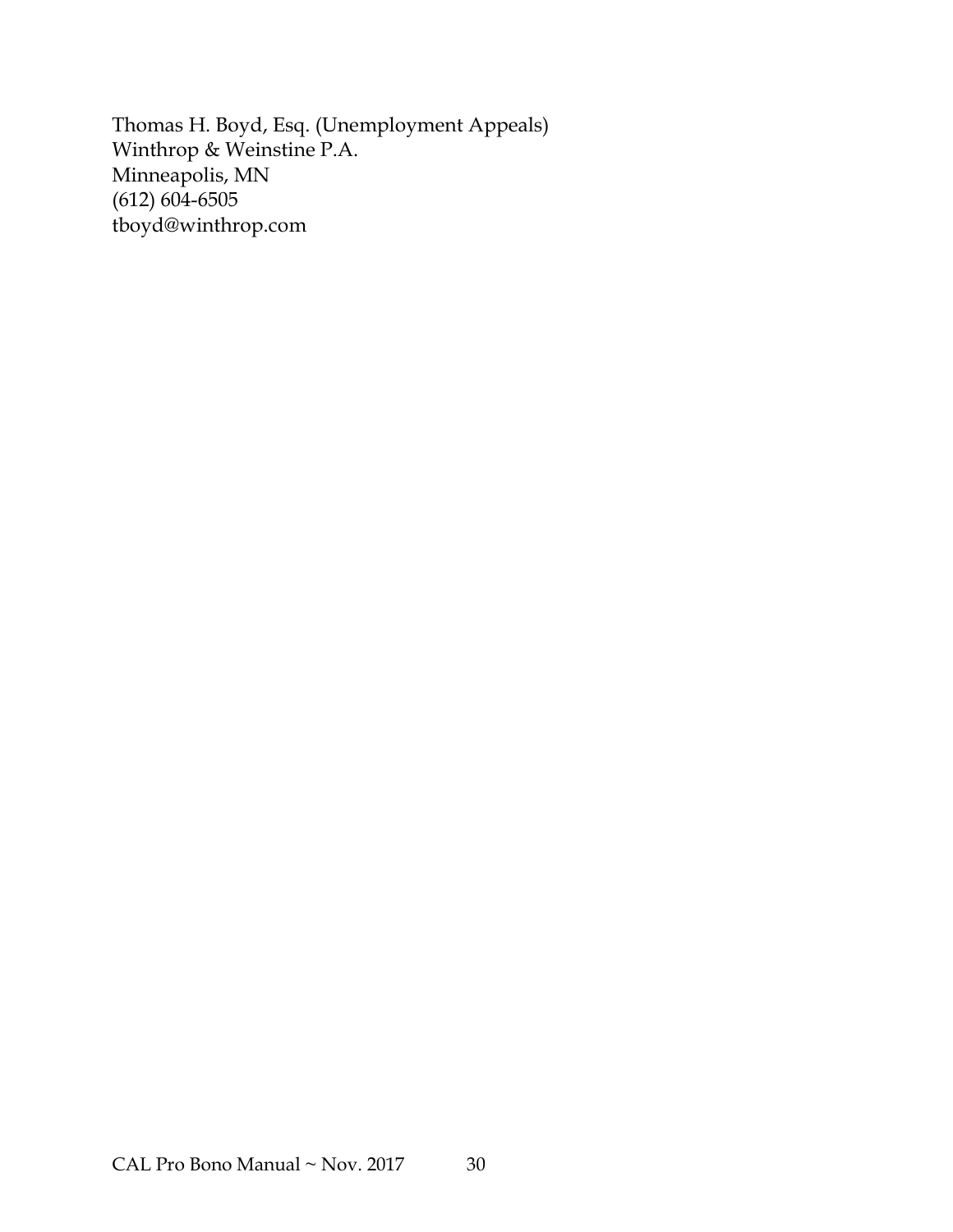#### **MISSISSIPPI**

#### <span id="page-33-0"></span>**When was the program created?**

While Mississippi does not yet have a formal appellate *pro bono* program, the Appellate Practice Section of the Mississippi Bar has filed a motion before the Mississippi Supreme Court proposing a program and requesting approval of that program. The motion specifically requests that the Court adopt and implement the proposed program as Rule 7 of the Mississippi Rules of Appellate Procedure, and the rule was reviewed and approved by both the Mississippi Volunteer Lawyers' Project (the "MVLP") and the Mississippi Access to Justice Commission. The motion was filed in December of 2015 and is still pending before the Court.

The motion can be viewed on the Court's docket here: <u>https://goo.gl/6eYiwD</u>

#### **How will it work?**

The proposed program is loosely based on the existing programs in Arizona and Montana, although the program was specifically tailored to match the needs of Mississippi's appellate courts.

Under the proposed rule, Mississippi's appellate courts are authorized to appoint *pro bono* counsel in civil appeals with a *pro se* party or parties. An appointment will take place after a case has been fully briefed and only after the appellate court has determined that the case would benefit from additional briefing and possibly - oral argument by appointed counsel.

The appellate court itself will not directly select and appoint counsel. Instead, any member of the court - through a single justice or judge - may enter an order requesting appointment. The Clerk of the Court will then forward a copy of that order to the MVLP, who will act as administrator of the program. The MVLP will then solicit "qualified *pro bono* appellate counsel" through the Appellate Practice Section of the Mississippi Bar. Once counsel has been selected, the Clerk of the Court will enter an order appointing the selected attorneys and directing them to appear in the case.

Appointed counsel will not represent the *pro se* litigant in the case and therefore no attorney-client relationship will be established by appointment. Instead, appointed counsel will appear as *amicus curiae* and will file a supplemental brief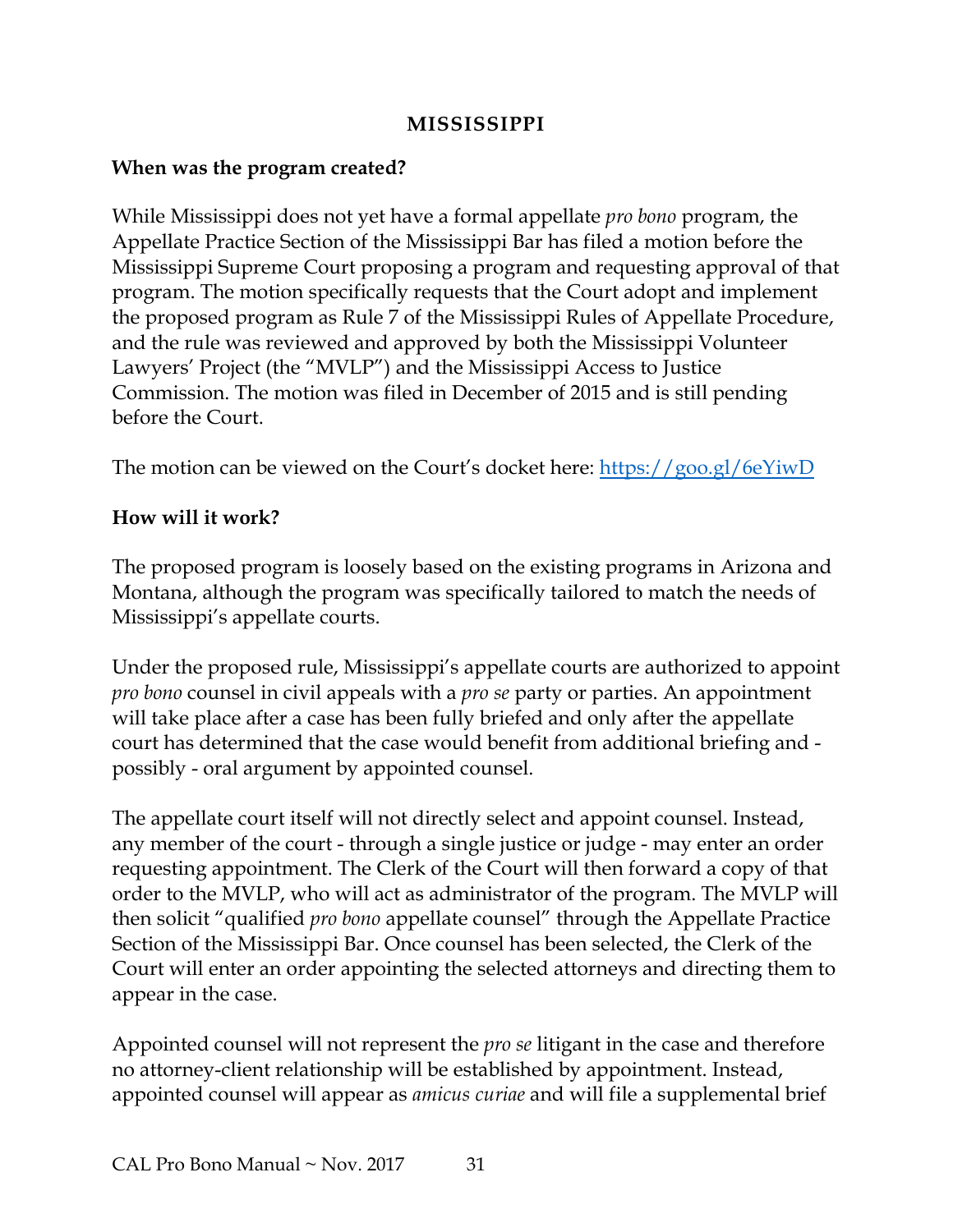on the specific issues identified in the order requesting counsel. The court's order may also direct appointed counsel to advocate for a particular party or position.

#### **What is the scope of program?**

The scope of the program is limited to civil appeals.

#### **How does the proposed rules define "qualified** *pro bono* **appellate counsel?"**

The proposed rule contemplates the appoint of "qualified *pro bono* appellate counsel," and the rule defines that phrase as attorneys who (1) are members in good standing of the Mississippi Bar and of its Appellate Practice Section, (2) have been in the active practice of law for a minimum of three years, (3) have completed the Appellate Practice Section's continuing legal education program in Ethics in Pro Bono Appeals, and (4) agree to bear the expenses of a pro bono appellate appointment under this Rule. The Chair of the Appellate Section will maintain a list of qualified appellate counsel and furnishing it to the MVLP. If a lawyer is otherwise qualified except that he or she does not meet the three-year minimum active practice requirement, he or she may be selected if another qualified appellate counsel agrees to supervise his or her participation.

#### **Aside from the motion and proposed rule, are there any other appellate** *pro bono* **opportunities in Mississippi?**

Although the motion is still pending, and although there is no formal appellate *pro bono* program in Mississippi, the Mississippi Supreme Court has - on occasion - entered orders directing the Chair of the Appellate Practice Section to find and appoint *pro bono* counsel to appear as *amicus curiae* and advocate on behalf of *pro se* litigants in civil cases. The Chair of the Appellate Practice Section has then solicited the potential appointment to the members of the section.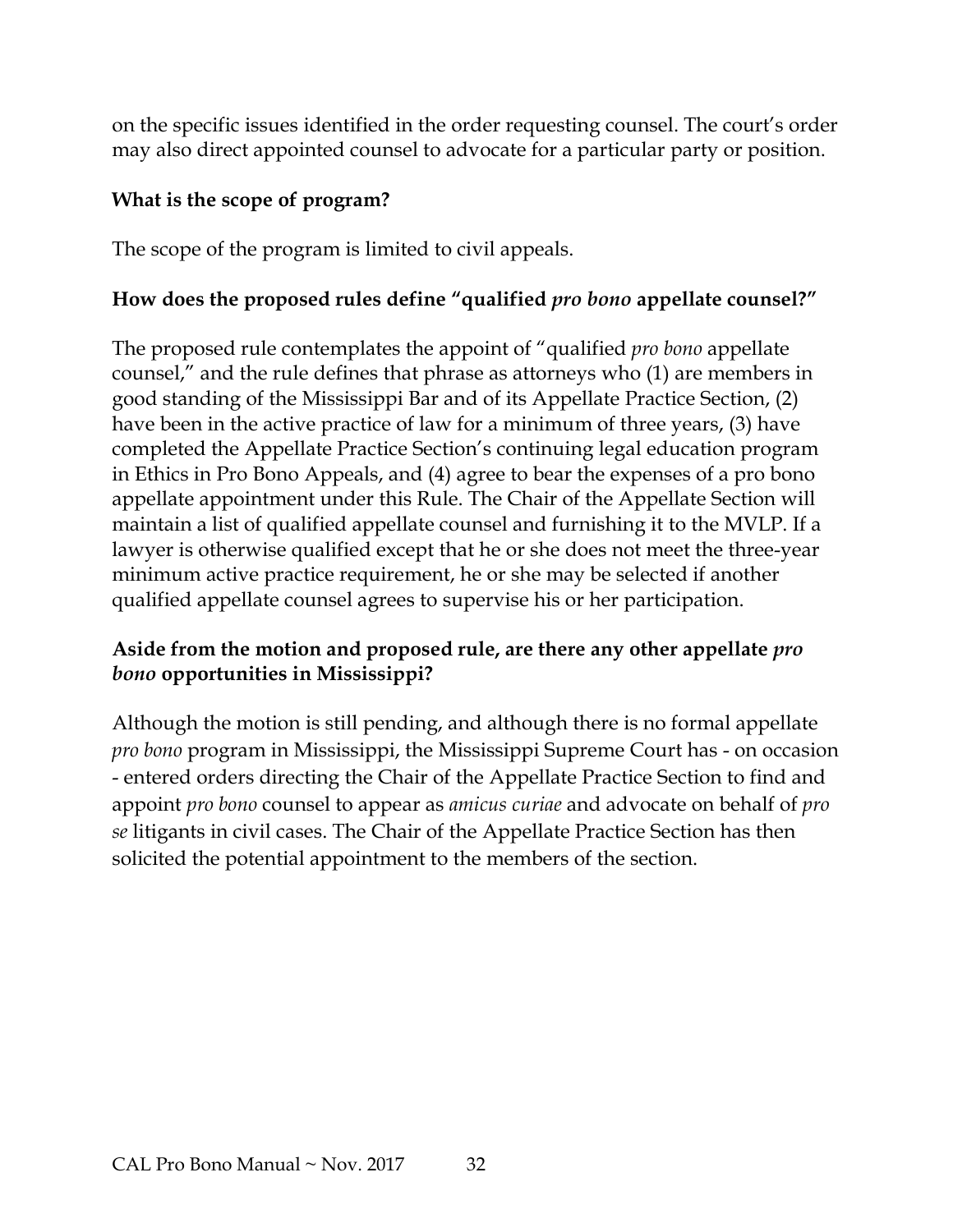#### **MISSOURI**

<span id="page-35-0"></span>Although we do not find a specific appellate pro bono program, a summary of Missouri pro bono programs can be referenced at the following link for further inquiry about whether they include appeals:

<https://www.courts.mo.gov/page.jsp?id=43918>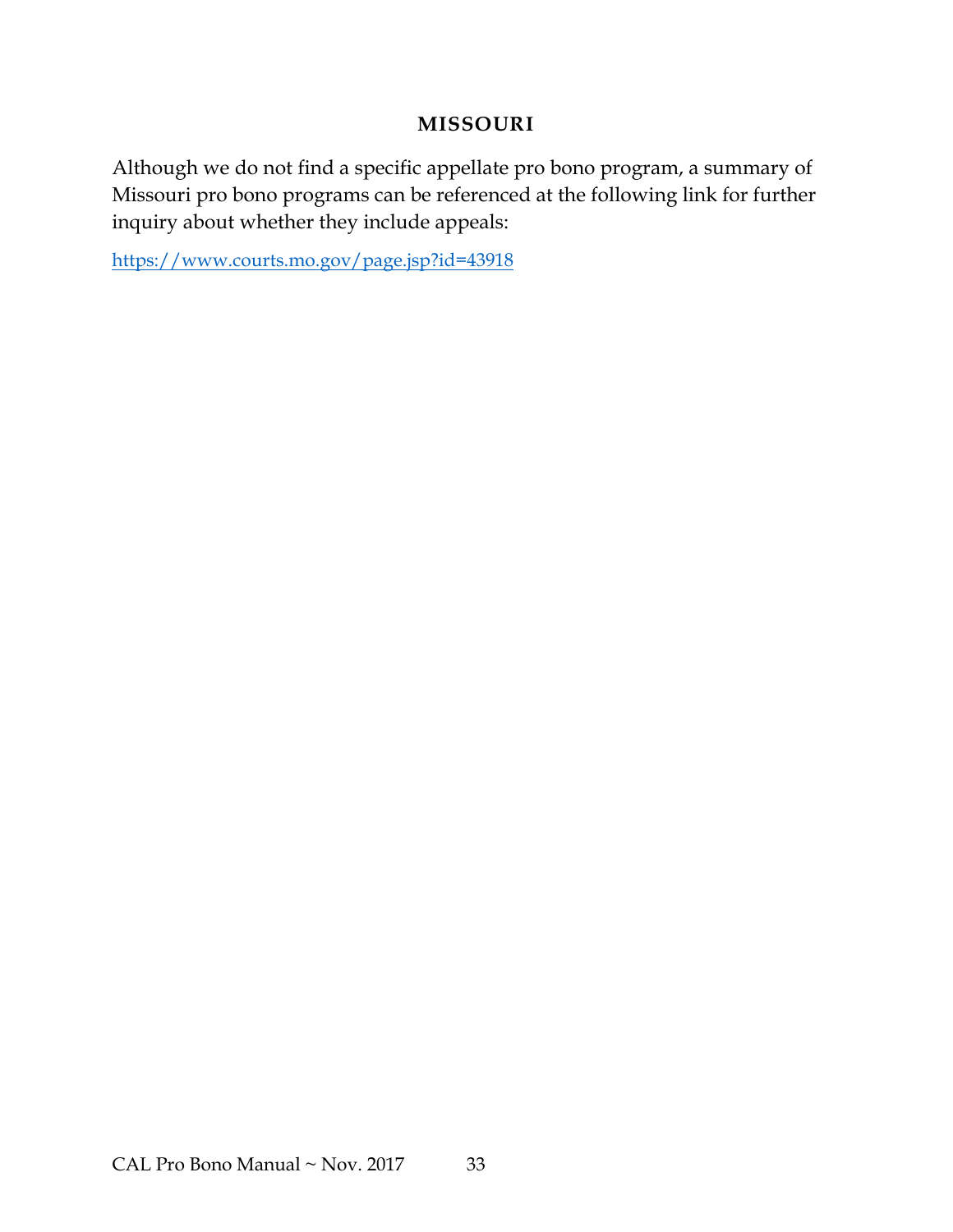#### **MONTANA**

#### <span id="page-36-0"></span>**Program creation**

The Montana Appellate Pro Bono Program ("APBP") was established in May 2012 by order of the Montana Supreme Court. Confronted with an increase in pro se litigants that nearly overwhelmed its Pro Se Law Clerk, the court established the APBP, along with an Access to Justice Commission to address the needs of low-income litigants in Montana.

The APBP is administered by the Supreme Court's Pro Bono Coordinator ("Coordinator") with assistance from the court's Pro Se Law Clerk. The Montana Legal Services Association ("Montana LSA") screens applicants for financial eligibility.

#### **Case selection and eligibility**

Only pending cases involving a pro se litigant are eligible for placement. The pro se litigant must have perfected the appeal (if the appellant) and filed an initial brief before the APBP screening process is triggered. Pro se cases are then selected through the court's established supplemental-briefing procedure.

To be eligible for pro bono assistance, the pro se litigant must meet the financial criteria established by the Montana LSA for representation of low-income persons and must have a case pending before the court that requires supplemental briefing or oral argument. There are no subject matter limitations. In any pending case, the justice may order supplemental briefing - triggering the appointment of pro bono counsel for a pro se litigant. If multiple parties are selfrepresented on appeal, the court will offer pro bono counsel to each party who is appearing pro se.

#### **Selection, service, and oversight**

Attorneys volunteer for the program by completing an online form. All licensed attorneys are eligible to volunteer; prior appellate experience is not required.

The Coordinator is responsible for placing volunteer attorneys with eligible litigants. The pro se litigant must consent to the appointment of the selected attorney. Young lawyers or lawyers with no appellate experience may be paired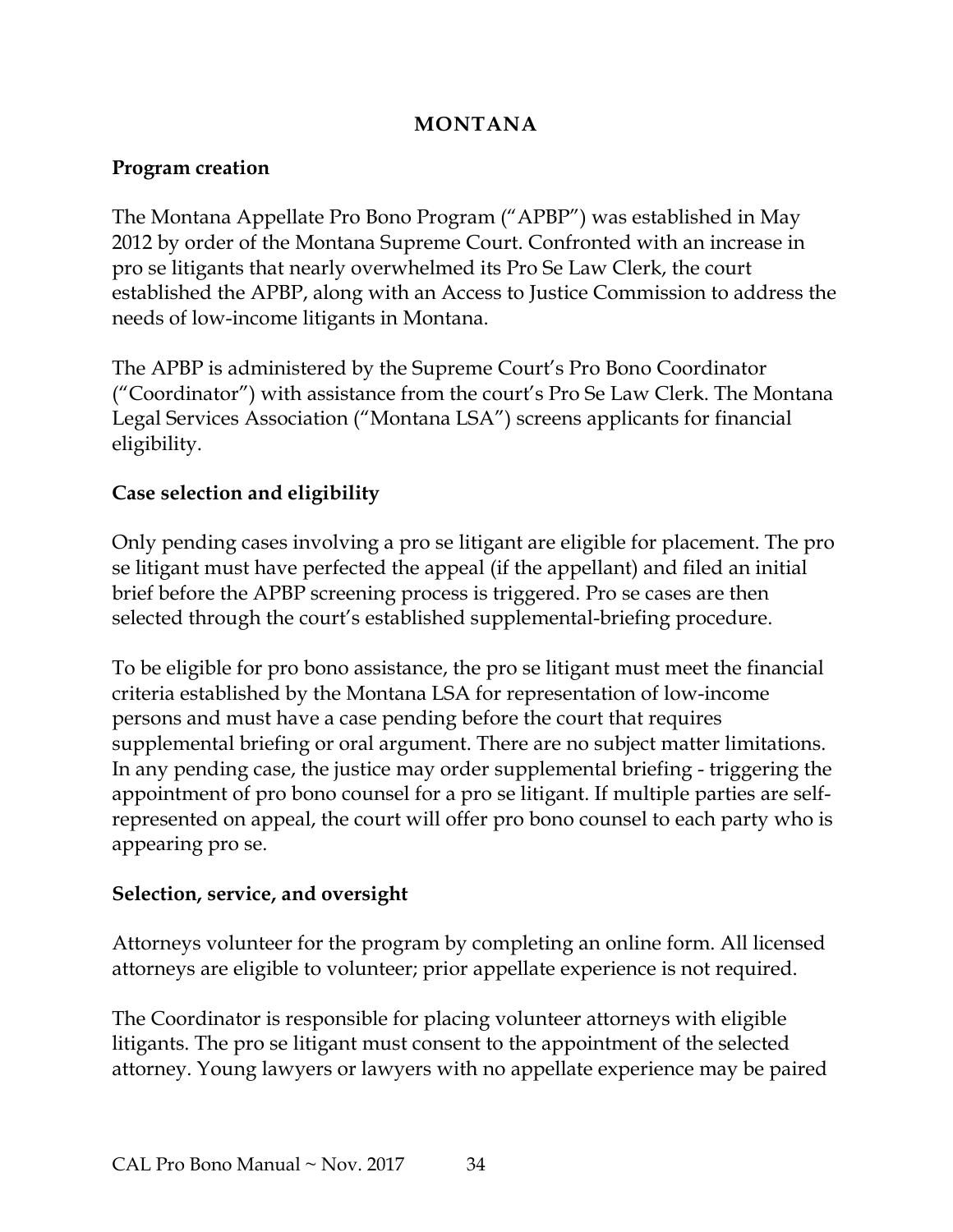with experienced attorneys to provide an attorney-mentoring element to the APBP.

The court does not guarantee a case selected for the APBP (and briefed by a volunteer attorney) will have oral argument. After a volunteer attorney is assigned, the APBP remains in contact with the attorney and provides answers to questions, general information regarding the appeal process and administrative issues, and, if needed, information regarding practice resources, in order to ensure that the attorney has a positive pro bono experience. Volunteer attorneys receive malpractice insurance through the Montana LSA.

#### **Program funding and promotion**

The costs of the APBP are absorbed by the Montana Supreme. Court employees, led by the Coordinator and the Pro Se Law Clerk, manage the program. Some program costs are defrayed by the Montana LSA's agreement to screen pro se litigants for financial eligibility.

There are no fee-waivers associated with program eligibility. Though a pro bono attorney is appointed, the party is responsible for all costs associated with the appeal, unless those costs are waived in accordance with existing court rules (unrelated to the pro bono program). The Coordinator may, however, facilitate the volunteer attorney's access to an electronic record from the trial court (when available), at no cost to the attorney or party.

The APBP is promoted primarily by the Montana Bar Association, which absorbs any costs associated with program promotion. The Montana Supreme Court and the Montana LSA also promote the program on their websites. For a summary of the program, visit

[https://courts.mt.gov/Portals/113/cao/ct\\_services/probono/docs/APBPOver](https://courts.mt.gov/Portals/113/cao/ct_services/probono/docs/APBPOverview.pdf) [view.pdf.](https://courts.mt.gov/Portals/113/cao/ct_services/probono/docs/APBPOverview.pdf)

#### **Program contact**

Statewide Pro Bono Coordinator Montana Supreme Court – Office of the Court Administrator (406) 794-7824 [pfain@mt.gov](mailto:pfain@mt.gov)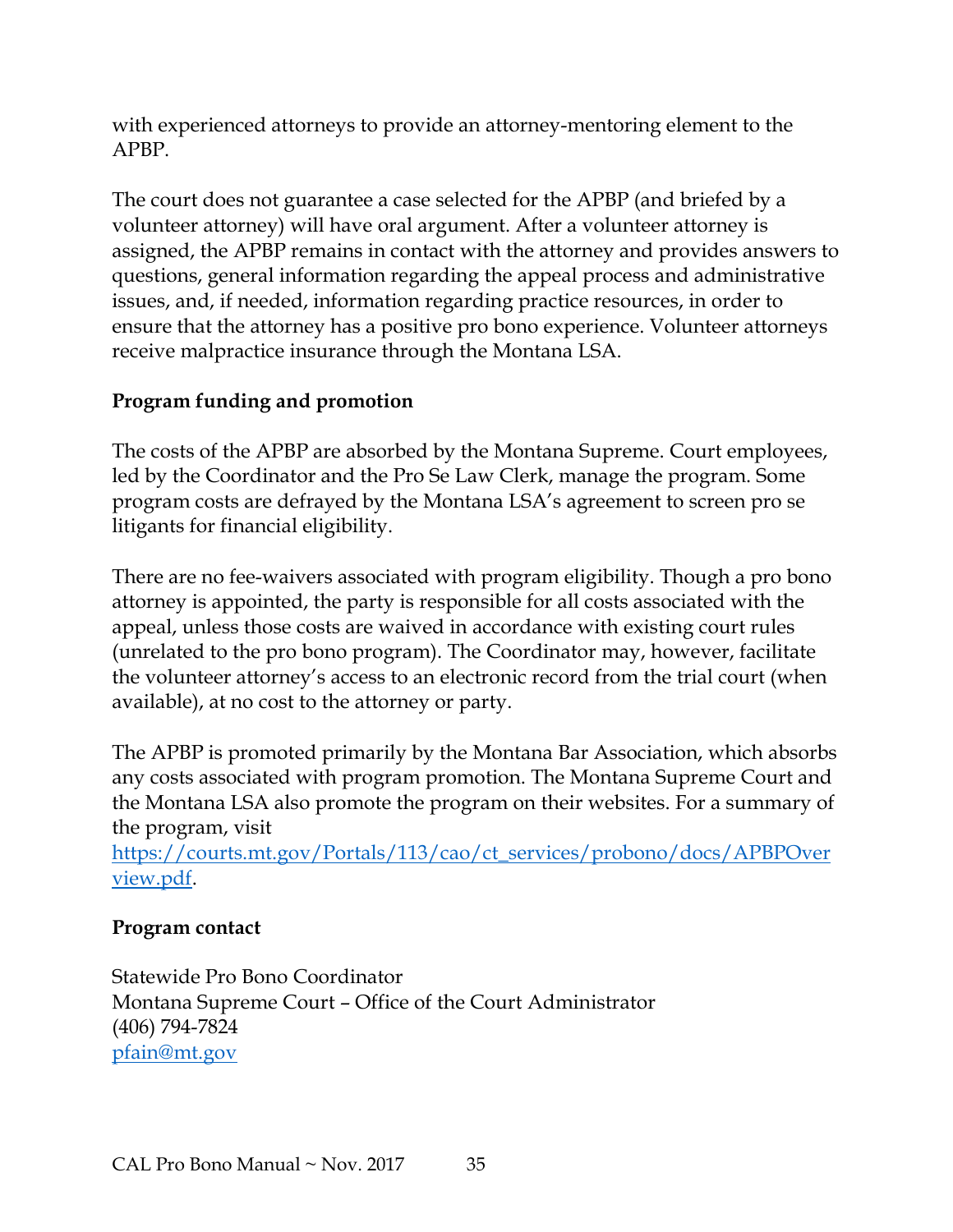#### **NEVADA**

<span id="page-38-0"></span>The Nevada Pro Bono Appellate Program assigns counsel on a pro bono basis to represent pro se litigants in select cases before the Nevada Supreme Court or Nevada Court of Appeals.

#### **Goal of Program:**

The Program's goal is to provide pro bono counsel to pro se parties in civil appeals in which briefing and argument by counsel would benefit appellate review, and assist with the fair and efficient administration of justice.

#### **Selection of Cases:**

The court has designated a staff attorney to screen cases for the Program. In the past, the court appointed counsel to handle only cases involving significantly complex or novel issues of law. Under the new program, the court will consider appointing counsel if an appeal presents an issue of arguable merit, including error correction under existing law, or involves weighty issues, such as a modification of child custody. These standards have led to more appointments, and have significantly assisted the court's administration of justice.

#### **Appointment of Counsel:**

The Program operates statewide as a partnership between the courts, legal aid providers, and the bar. The Supreme Court identifies cases for inclusion in the Program and issues an order referring the case to Legal Aid Center of Southern Nevada for evaluation of the party's eligibility. Legal Aid Center then contacts the party, screens them for legal aid eligibility, and determines if the party is willing to consent to pro bono representation. Legal Aid Center, working with the Appellate Litigation Section of the State Bar of Nevada (State Bar), coordinates the assignment of a volunteer attorney. The pro bono attorney counsels the client, and briefs and argues the case.

From the Program's inception in 2013 until 2016, pro bono counsel has been appointed on behalf of 80 clients in matters involving employment, civil rights, contract disputes, foreclosure, and family law. In several child custody cases, the court appointed counsel to both parties. Several cases have resulted in published opinions. The Program's success is due to the work of Legal Aid Center and the Appellate Litigation Section of the State Bar, in conjunction with the many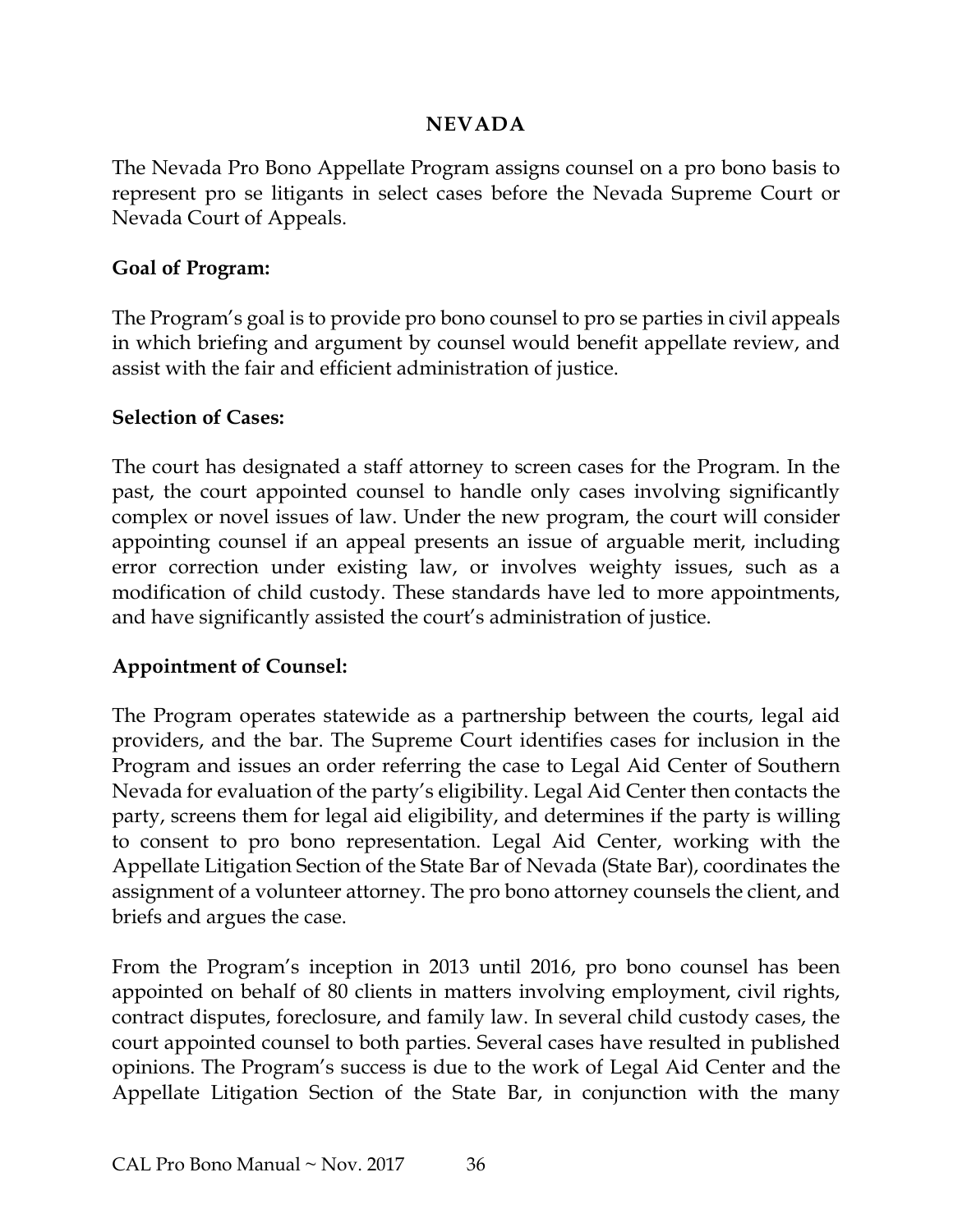attorneys who have volunteered their time and expertise. The Legal Aid Center lists available pro bono appellate cases at: [http://www.lacsnprobono.org/available](http://www.lacsnprobono.org/available%E2%80%90cases)-cases.

#### **Scope of Representation:**

Each volunteer attorney should enter into an agreement with the client that clearly states the scope of the representation, including whether or not the representation will extend to petitions for rehearing, reconsideration or a petition for a writ of review or certiorari. Generally, there is no expectation that the volunteer attorney represent the client in other matters, or in district (or administrative) court after remand, though some attorneys choose to do so.

#### **Oral Argument Attorney Support:**

The Nevada Supreme Court and the Nevada Court of Appeals guarantee oral argument in nearly every case included in the Pro Bono Program. This commitment reflects the courts' strong view that this Program provides a valuable service to the courts and the public. The court will set the length of argument in each case. If one party in the case remains pro se or waives oral argument, the court may not guarantee oral argument in that case.

The Appellate Litigation Section supports the Nevada Appellate Pro Bono Program with additional resources, including FAQs, sample briefs, forms, and mentoring at the briefing and/or oral argument stages. As an example, the Section's lawyers have set up pre-argument moot court sessions for volunteer lawyers to prepare for the oral argument, with experienced practitioners acting as moot court judges. Additional resources can be found on the Center's website at<http://www.lacsnprobono.org/resources-and-training/appeals/> .

#### **Pro Bono Attorney Coordinators:**

The Legal Aid Center of Southern Nevada recruits volunteer attorneys who are willing and available to serve as pro bono counsel in the Program, maintains the current list of volunteers, and identifies individual attorneys willing to accept specific appointments. A Program Overview is available at [http://www.lacsnprobono.org/wp-content/uploads/2015/01/Pro-Bono-](http://www.lacsnprobono.org/wp-content/uploads/2015/01/Pro-Bono-Appellate-Program-Overview-FINAL-2.26.16.pdf)[Appellate-Program-Overview-FINAL-2.26.16.pdf.](http://www.lacsnprobono.org/wp-content/uploads/2015/01/Pro-Bono-Appellate-Program-Overview-FINAL-2.26.16.pdf)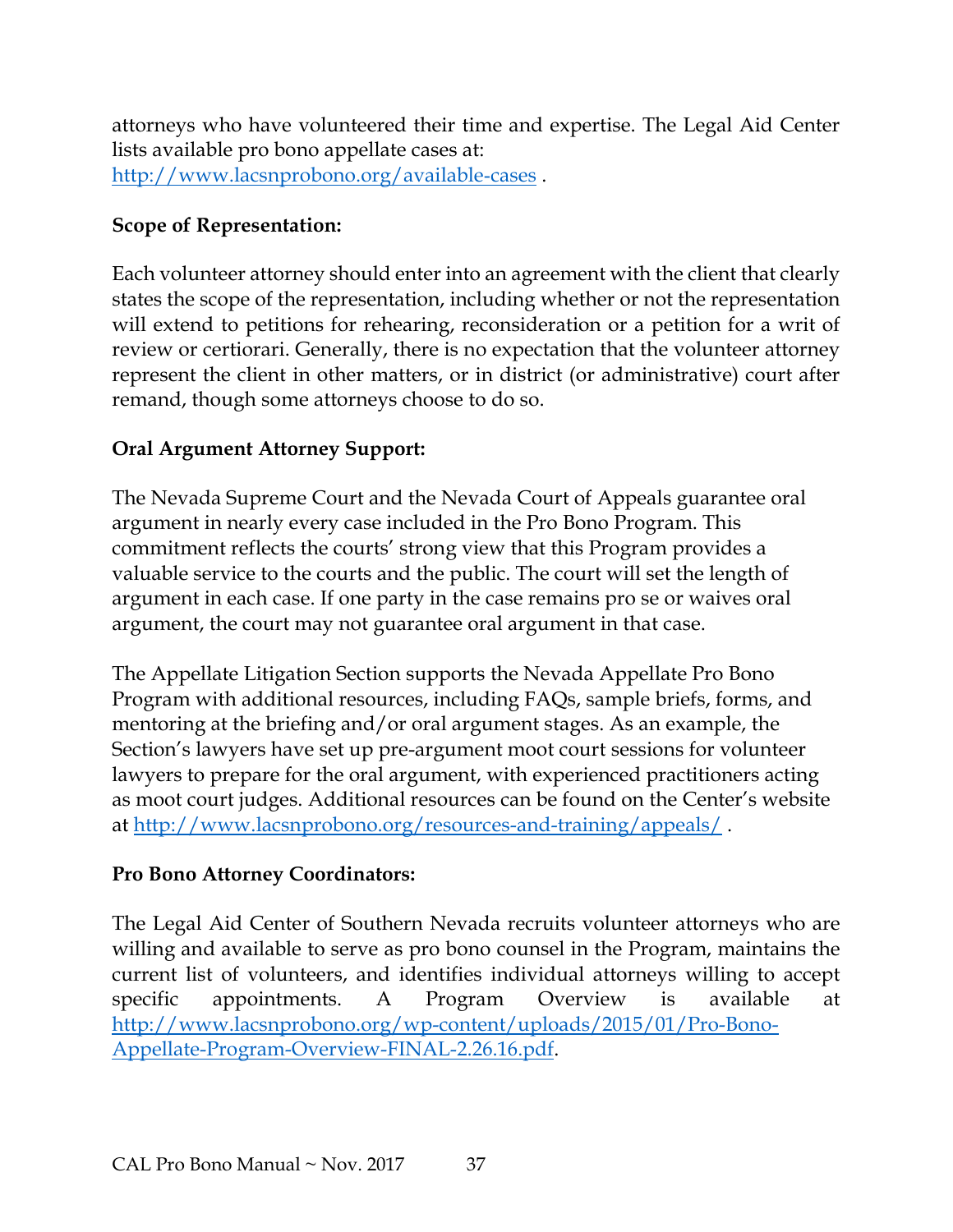#### **CONTACT INFORMATION**

#### **Legal Aid Center of Southern Nevada** Noah Malgeri, Esq. Pro Bono Project Director [probono@lacsn.org](mailto:probono@lacsn.org)

#### **Pro Se Appellate Guides:**

The Nevada Courts provide forms for pro se appellants at: <https://nvcourts.gov/AOC/Templates/documents.aspx?folderID=10941> [https://nvcourts.gov/Supreme/Appellate\\_Practice\\_Forms/](https://nvcourts.gov/Supreme/Appellate_Practice_Forms/)

The Civil Law Self Help Center website describes how to file an appeal at: [http://www.civillawselfhelpcenter.org/self-help/lawsuits-for-money/post](http://www.civillawselfhelpcenter.org/self-help/lawsuits-for-money/post-trial-stage-after-the-dust-settles/251-appealing-the-case)[trial-stage-after-the-dust-settles/251-appealing-the-case.](http://www.civillawselfhelpcenter.org/self-help/lawsuits-for-money/post-trial-stage-after-the-dust-settles/251-appealing-the-case)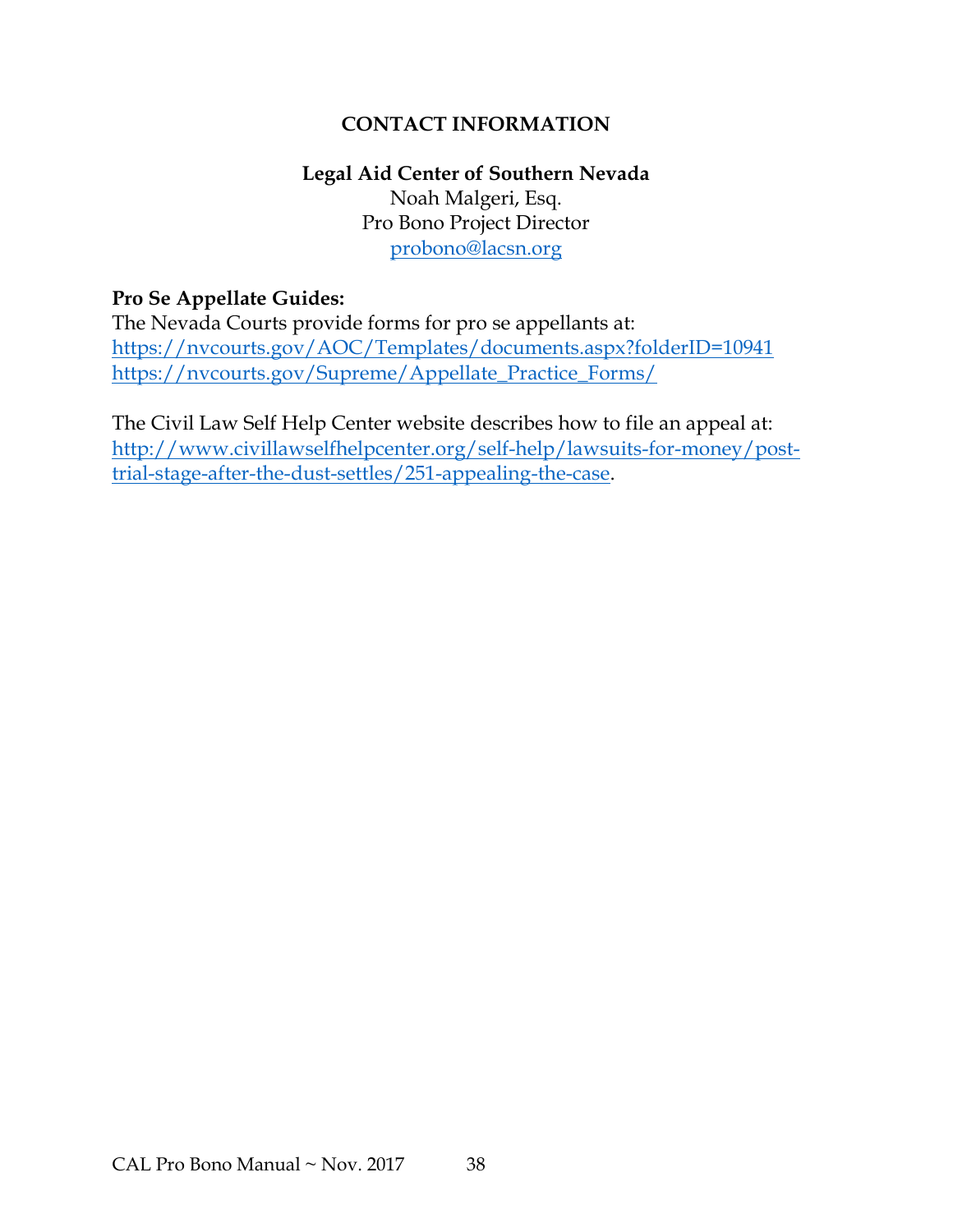#### **NEW MEXICO**

<span id="page-41-0"></span>With the endorsement of the Court of Appeals and the approval of the Supreme Court, the Appellate Practice Section of the State Bar launched an appellate pro bono program in the Fall of 2016.

#### **Goal of Program:**

The aim of the program is to provide pro bono representation to certain selfrepresented, low-income litigants in appeals assigned to the Court of Appeals general calendar. Because cases assigned to the general calendar are more complex in nature and require briefing and argument by counsel, pro bono representation benefits the court's consideration of the matter.

#### **Appointment of Counsel:**

Under the program, when a pro se party has an appeal placed on the general calendar, the Court of Appeals notifies the party that he or she may request pro bono legal assistance for the appeal. Those parties who opt in are referred to the Volunteer Attorney Program (VAP) of New Mexico Legal Aid, where an eligibility determination based on financial and other factors is made. If the party is eligible for pro bono assistance, the VAP circulates information about the appeal (probably, the docketing statement) to the attorneys who have volunteered to participate in the program. A lawyer on the volunteer panel who is interested in potentially representing the pro se party may obtain the record proper for review from the Court of Appeals. If an attorney is willing to represent the pro se party in the appeal, he or she will be put in contact with the party through the VAP. The number of appeals eligible for pro bono representation through the program is anticipated to be on the order of 10 per year.

Appeals in which the parties are entitled to appointed counsel, such as criminal and post-conviction relief, are not included in the program. Where appropriate, pro bono counsel may request that the appeal be included in the court's Mediation Program.

#### **Oral Argument:**

As with any matter, it is within the court's discretion to hear oral argument in cases selected for the program.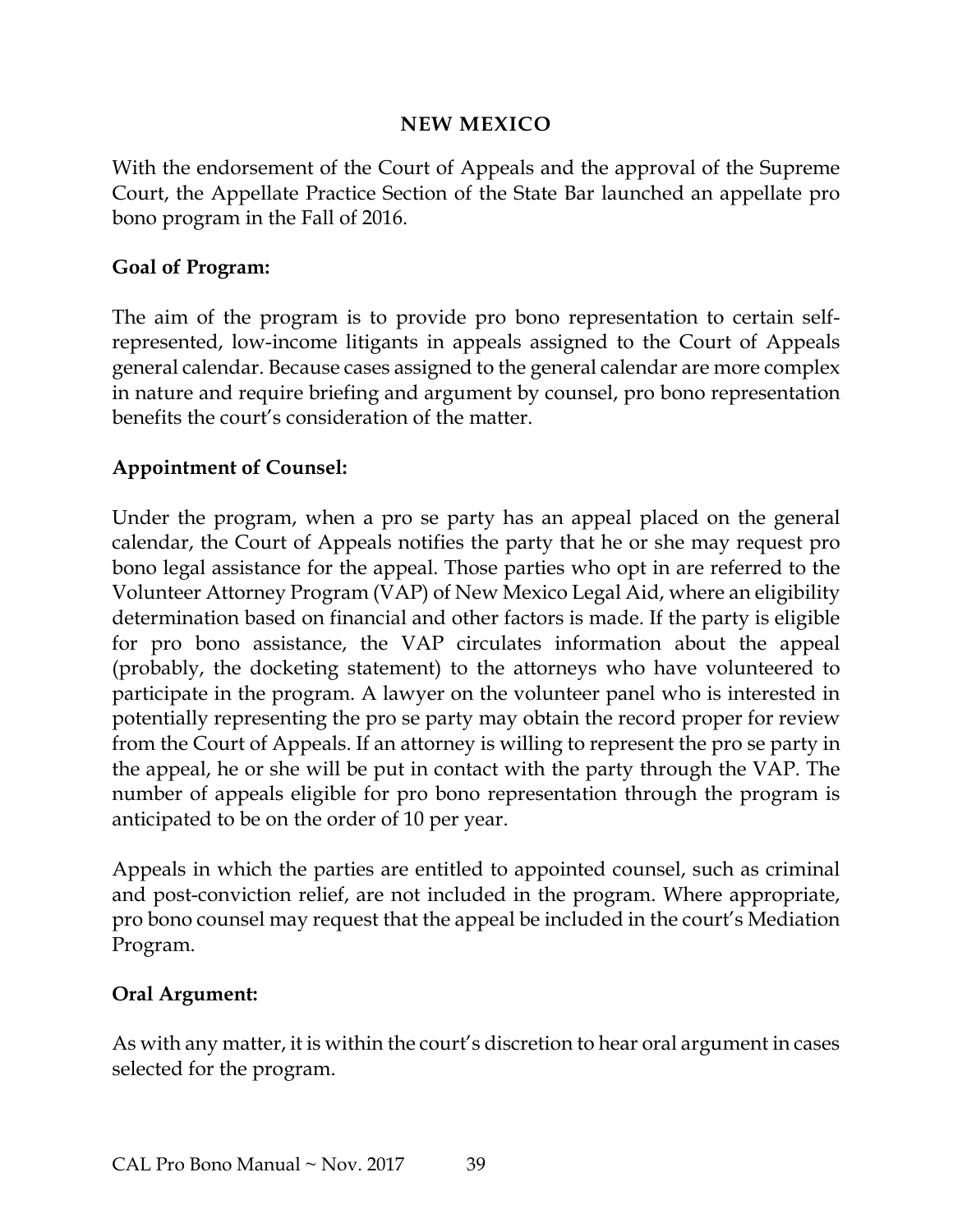**Fees:**

Volunteer attorneys are not reimbursed for attorneys' fees or any expenses incurred in participating in the pro bono program. Shifting of attorneys' fees and taxable costs may be available to prevailing parties and pro bono counsel under applicable statutes and rules to the same extent as retained counsel. Additionally, parties represented by volunteer attorneys may qualify for free process, which would alleviate the burden of costs.

#### **Pro Bono Attorney Contacts:**

The VAP recruits volunteer attorneys who are willing and available to serve as pro bono counsel in the program, maintains the current list of volunteers and identifies individual attorneys willing to accept specific appointments. Their contact information is set forth below and, along with the attorney sign-up form, is available on the VAP website at [http://www.nmjusticeforfamilies.org/volunteer\\_form](http://www.nmjusticeforfamilies.org/volunteer_form)

#### **CONTACT INFORMATION**

## **New Mexico Legal Aid**

Dina Afek, Esq. Director of the Volunteer Attorney Program [dinaa@nmlegalaid.org](mailto:dinaa@nmlegalaid.org) 505-814-6719

#### **Appellate Practice Section of the State Bar**

Edward Ricco, Esq. Past Chair Rodey Law Firm [ericco@rodey.com](mailto:ericco@rodey.com) 505-768-7314

#### **Pro Se Information Guide:**

The New Mexico Courts provide a pro se appellate guide that can be found at [https://s3.amazonaws.com/realfile3016b036-bbd3-4ec4-ba17-](https://s3.amazonaws.com/realfile3016b036-bbd3-4ec4-ba17-7539841f4d19/d622f87b-a43b-4eb7-9a4a-58f9c033701d?response-content-disposition=filename%3D%22SRL_Appeals.pdf%22&response-content-type=application%2Fpdf&AWSAccessKeyId=AKIAIMZX6TNBAOLKC6MQ&Signature=N8j0tEp%2BgJN7NcWg66kn86DK0bg%3D&Expires=1508015043) [7539841f4d19/d622f87b-a43b-4eb7-9a4a-58f9c033701d?response-content](https://s3.amazonaws.com/realfile3016b036-bbd3-4ec4-ba17-7539841f4d19/d622f87b-a43b-4eb7-9a4a-58f9c033701d?response-content-disposition=filename%3D%22SRL_Appeals.pdf%22&response-content-type=application%2Fpdf&AWSAccessKeyId=AKIAIMZX6TNBAOLKC6MQ&Signature=N8j0tEp%2BgJN7NcWg66kn86DK0bg%3D&Expires=1508015043)[disposition=filename%3D%22SRL\\_Appeals.pdf%22&response-content](https://s3.amazonaws.com/realfile3016b036-bbd3-4ec4-ba17-7539841f4d19/d622f87b-a43b-4eb7-9a4a-58f9c033701d?response-content-disposition=filename%3D%22SRL_Appeals.pdf%22&response-content-type=application%2Fpdf&AWSAccessKeyId=AKIAIMZX6TNBAOLKC6MQ&Signature=N8j0tEp%2BgJN7NcWg66kn86DK0bg%3D&Expires=1508015043)[type=application%2Fpdf&AWSAccessKeyId=AKIAIMZX6TNBAOLKC6MQ&Si](https://s3.amazonaws.com/realfile3016b036-bbd3-4ec4-ba17-7539841f4d19/d622f87b-a43b-4eb7-9a4a-58f9c033701d?response-content-disposition=filename%3D%22SRL_Appeals.pdf%22&response-content-type=application%2Fpdf&AWSAccessKeyId=AKIAIMZX6TNBAOLKC6MQ&Signature=N8j0tEp%2BgJN7NcWg66kn86DK0bg%3D&Expires=1508015043) [gnature=N8j0tEp%2BgJN7NcWg66kn86DK0bg%3D&Expires=1508015043](https://s3.amazonaws.com/realfile3016b036-bbd3-4ec4-ba17-7539841f4d19/d622f87b-a43b-4eb7-9a4a-58f9c033701d?response-content-disposition=filename%3D%22SRL_Appeals.pdf%22&response-content-type=application%2Fpdf&AWSAccessKeyId=AKIAIMZX6TNBAOLKC6MQ&Signature=N8j0tEp%2BgJN7NcWg66kn86DK0bg%3D&Expires=1508015043)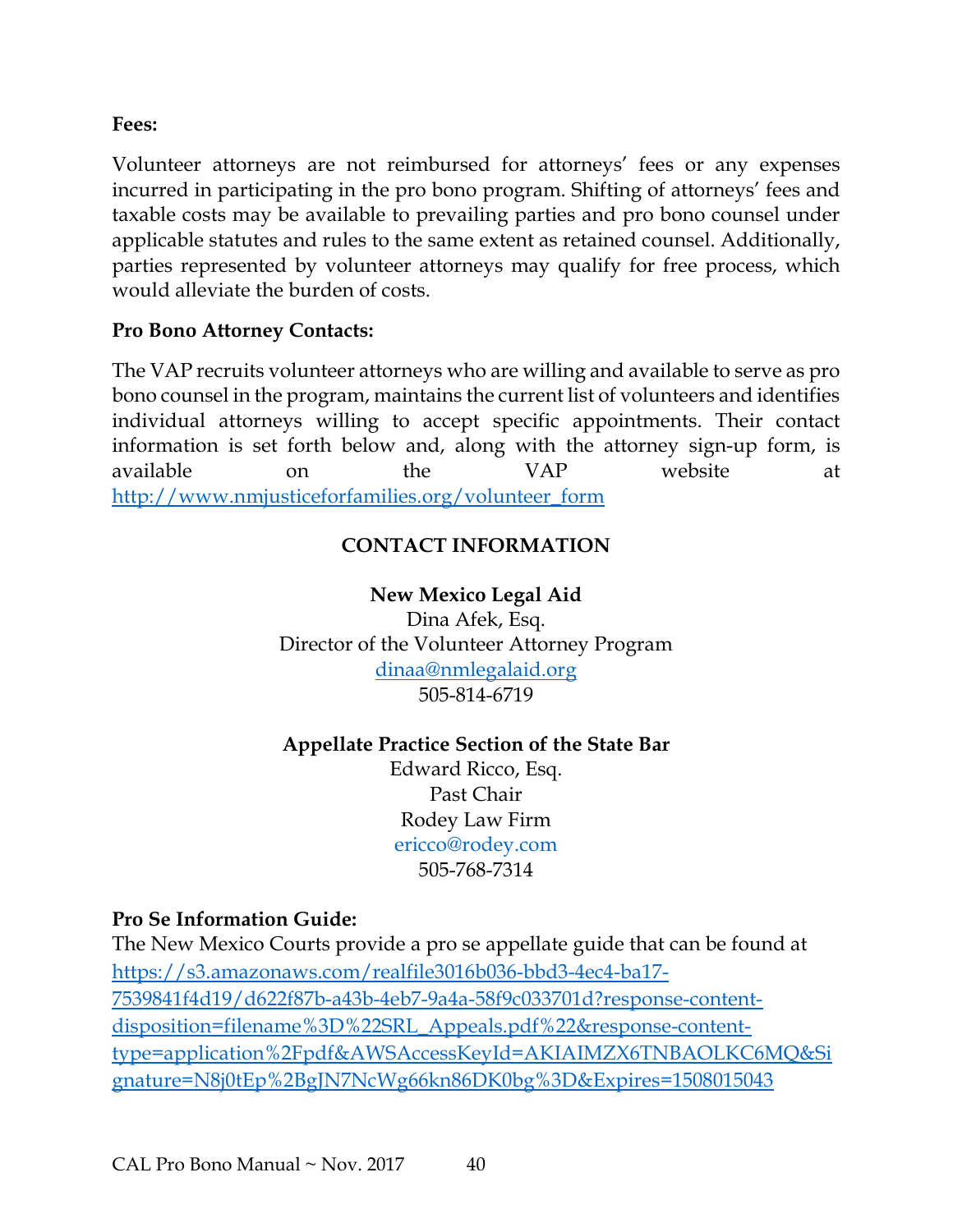#### **NEW YORK**

#### <span id="page-43-0"></span>**History of the program**

New York State's Pro Bono Appeals Program ("PBAP") was established by the State Bar Association in 2010 and now covers fifty of the state's sixty-two counties. The State Bar's Committee on Courts of Appellate Jurisdiction ("CCAJ") had reviewed an American Bar Association report which revealed that only a handful of states offered programs that provided pro bono representation in appeals. The committee decided to create a program in which experienced appellate attorneys would offer free, quality representation in selected appeals.

CCAJ focused on state court appeals because the U.S. Court of Appeals for the Second Circuit has its own pro bono appeals program. The committee further determined to handle appeals to the four judicial departments of the state's Appellate Division, the mid-level appeals court for most appeals. The clerks of all four departments were consulted, and all voiced support for a pro bono appeals program, but did not want to have responsibility for choosing cases or volunteers. CCAJ realized it could not provide statewide coverage from the outset and decided to launch a pilot program in the Appellate Division, Third Department, based in Albany, covering appeals from twenty-eight counties.

The committee partnered with two nonprofits, the Rural Center of New York, which provides legal services in the state's forty-four rural counties, and the Legal Project, which provides legal services in the state's wider capital region. They helped shape the program, do outreach and intakes, and provide malpractice insurance. CCAJ met with the leaders of the Third Department to obtain the support of the court and its input as to the proposed program description. Finally, the Executive Committee of the State Bar Association approved the pilot. Since then, the Association - from the President to the staff has provided extraordinary support to the program.

#### **Family Court and other appeals**

Initially, the program handled only Family Court appeals for person making 250% or less of Federal Poverty Guidelines ("FPG"). That income cap was chosen based on the premise that many persons denied assigned counsel because of income above 150% of FPG could not afford to retain counsel. Then the program branched out to also cover other "Civil Gideon," topics, that is education, health, housing, and subsistence income - including unemployment insurance and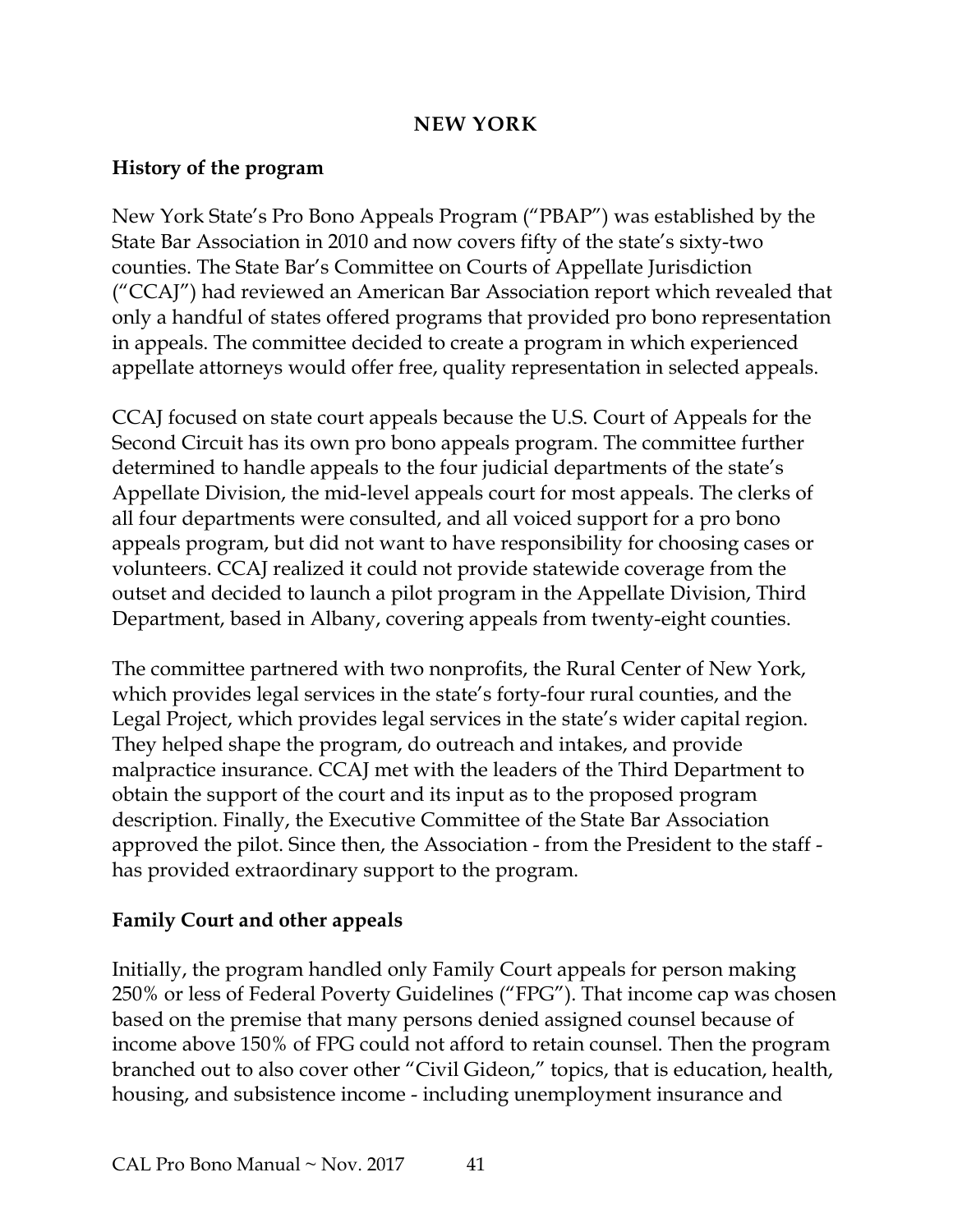Workers' Compensation cases. Program applications and brochures were widely distributed.

A seven-person working group screens cases, accepts only those that appear meritorious, and provides rejected applicants with an manual on how to do an appeal pro se, as well as insights on potential problems presented by the case. Accepted cases are described and disseminated on a confidential listserv to volunteers from CCAJ and other participating appellate attorneys. Appeals are typically assigned on a first-come, first served basis. The program will only represent one side in a given case.

#### **Cases of interest and outreach efforts**

Eventually, the program became firmly established in the Third Department, and CCAJ was taking about ten appeals a year. Cases of interest have included one that changed the case law on the modification of out-of-state child support orders and on whether ministers of the Universal Life Church can officiate at weddings; one on the violation of a claimant's constitutional rights in an unemployment insurance matter; and another one regarding whether 9/11 volunteers not affiliated with an organization can receive Workers' Compensation benefits. While many topics are covered, the vast majority of applications concern family law.

The committee outreach efforts in the Third Department include sending brochures and posters to chief clerks at all Supreme Courts (a New York trial court) and to Family Courts and by meeting with Administrative Judges in all affected Judicial Districts. Program literature was also provided to all local, minority, and special bar associations.

#### **Expansion and funding**

In spring 2013, the PBAP was also expanded to the Appellate Division, Fourth Department, based in Rochester, which covers twenty-two counties in the western part of the state. The leadership of the court and the State Bar were instrumental in the launch of the program there. In both departments, the PBAP also offers representation for further appeals to the Court of Appeals, New York's highest court.

At the same time, with the support of the Rural Law Center, the program established an office in Albany. The office is staffed by two part-time appellate attorneys from CCAJ who do the initial vetting of all applications and provide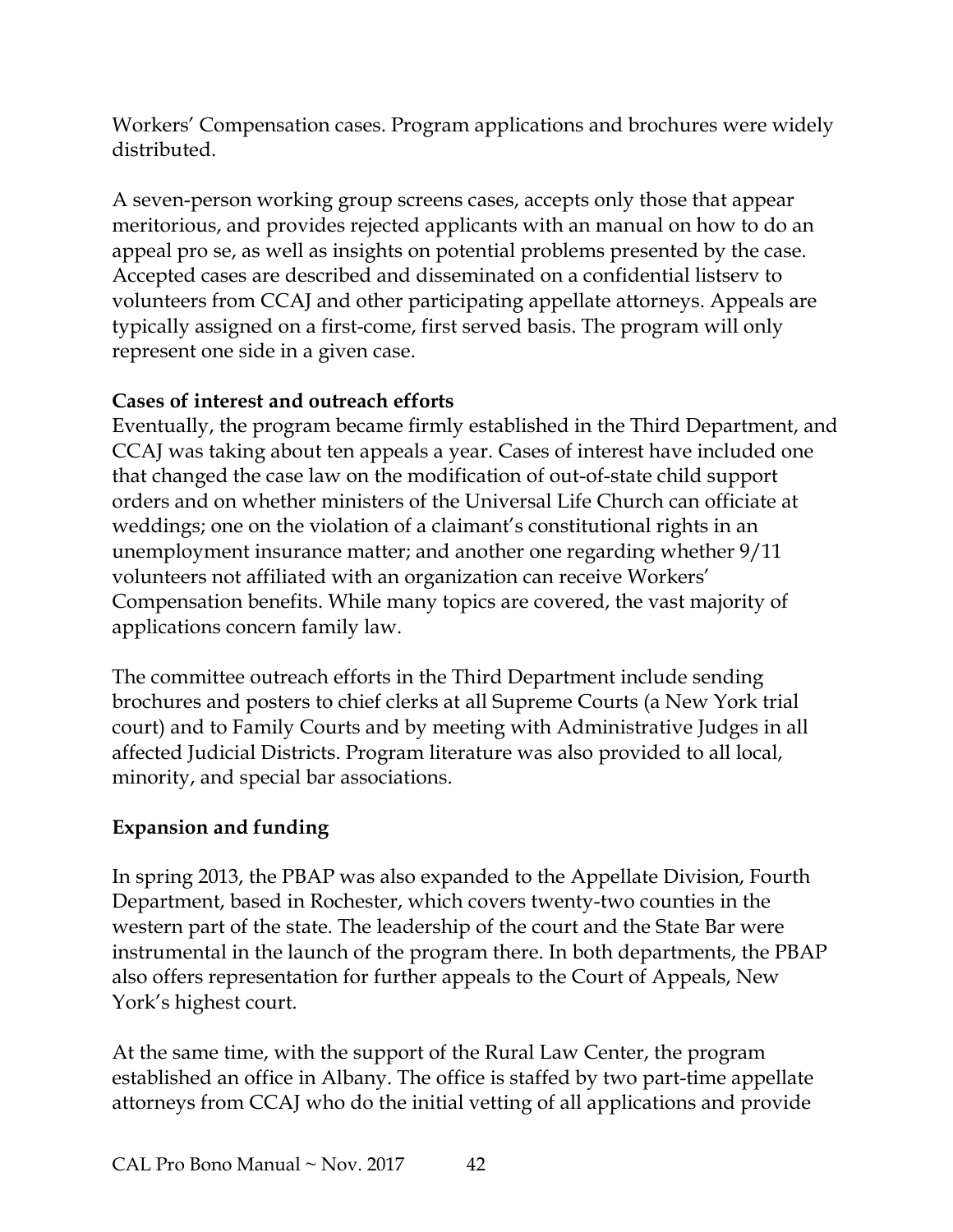substantive support to volunteers, including compiling records when representing appellants. A paralegal also assists with administrative matters. Funding comes from the State Bar's philanthropic arm, The New York Bar Foundation; the State Office of Court Administration; Interest on Lawyer Account grants; and attorney's fees awards in divorce and family law cases where fee-shifting based on a disparity in income is permitted.

The private bar has enthusiastically embraced the program. Dozens of appellate attorneys have volunteered to handle cases. In addition to carrying on its existing model - emphasizing merits review for persons who cannot obtain assigned or retained counsel - the PBAP has added a new model. Through collaborations between the PBAP, a legal aid office in Onondaga County, and a public defender in Monroe County, volunteers will serve as of counsel for several Family Court appeals for a year for each of those offices. These new initiatives are inspired by a successful model in New York City, in which an institutional provider of indigent criminal appellate defense services collaborates with major law firms that provide pro bono representation.

#### **Pro se appeals guide link**

#### <http://www.nysba.org/probonoappeals>

#### **Program contact**

Timothy P. Murphy Chief Attorney Appeals and Post-Conviction Unit The Legal Aid Bureau of Buffalo, Inc. 290 Main Street, Suite 350 Buffalo, N.Y. 14202 (716) 853-9555 ext. 679 [tmurphy@legalaidbuffalo.org](mailto:tmurphy@legalaidbuffalo.org)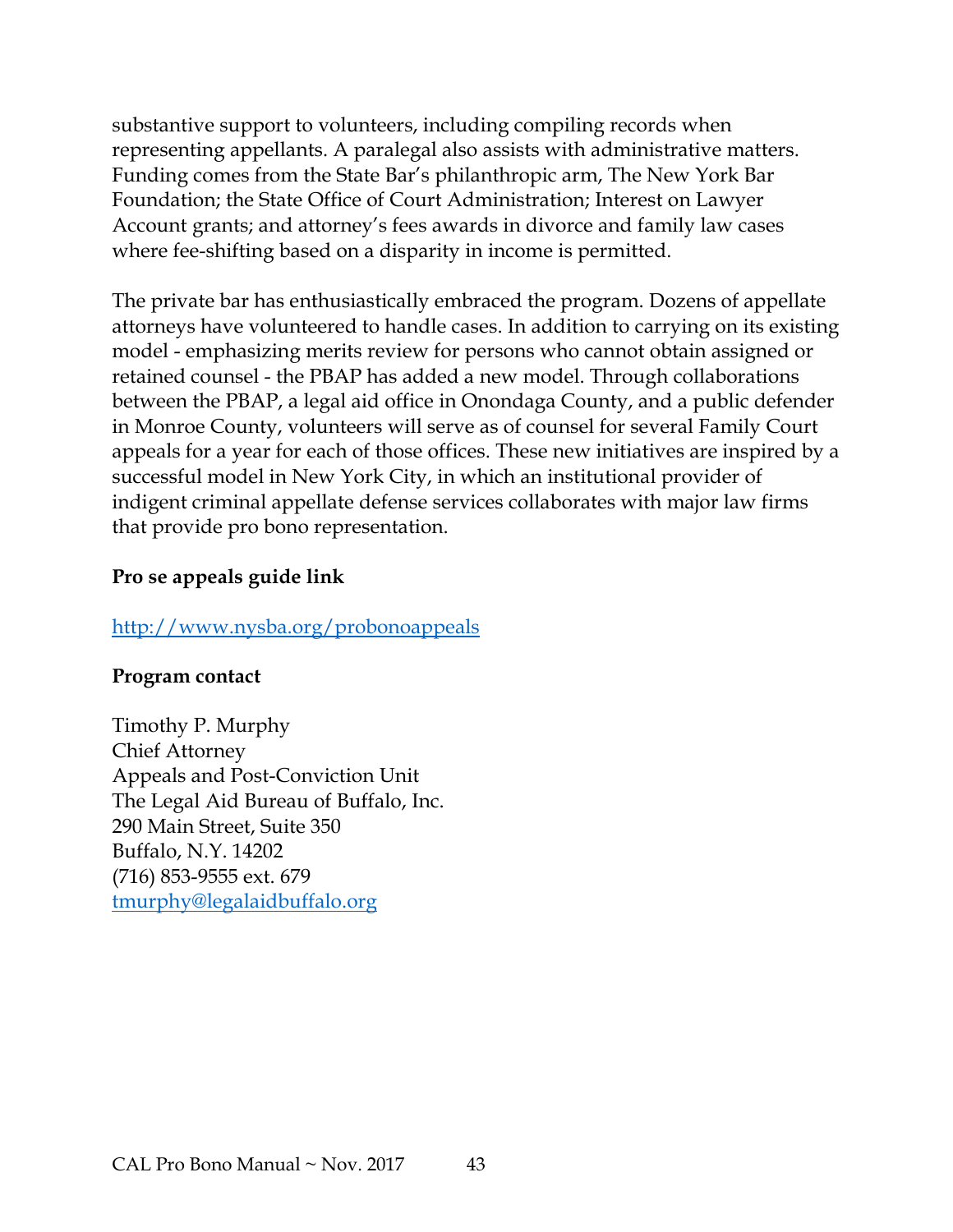#### **NORTH CAROLINA**

#### <span id="page-46-0"></span>**What is the scope and nature of the program?**

The North Carolina Guardian ad Litem program (GAL) advocates on behalf of abused and neglected juveniles. The state legislature created the program in 1983 to provide legal representation to children who allegedly have been abused, neglected, or are dependent. The program relies heavily on a partnership between volunteer child advocates and attorney advocates.

Trial court proceedings include custody hearings; adjudicatory, disposition, permanency planning, and review hearings; and proceedings to terminate parental rights. A juvenile has full party status in the trial court and appellate proceedings. (Parents who are indigent are entitled to appointed counsel, and the Department of Social Services is usually also involved as the petitioner.)

The program has offices in each county, but at the appellate level, the program has only one state-employed attorney dedicated to appeals. Therefore, the program relies heavily on volunteer appellate attorneys and *pro bono* attorneys typically handle about 50% of the approximately 200 annual guardian ad litem appeals.

Appeals in guardian ad litem cases currently go to the state's intermediate appellate court, the North Carolina Court of Appeals; are filed under an expedited timeline per Rule 3.1 of the North Carolina Rules of Appellate Procedure; and typically do not include oral arguments, but are decided based on the briefs. Some cases, after review by the Court of Appeals, will ultimately reach the North Carolina Supreme Court, where they will be briefed again and orally argued. A 2017 legislative change mandates that appeals from termination of parental rights will go directly to the Supreme Court beginning in 2019.

#### **Must volunteer attorneys have appellate experience?**

No. Although appellate experience is preferred, it is not required. The program provides a number of resources for volunteer attorneys, including the opportunity for appellate training. After a volunteer enters an appearance, the GAL program's appellate counsel is also available to discuss the specifics of the case with the volunteer.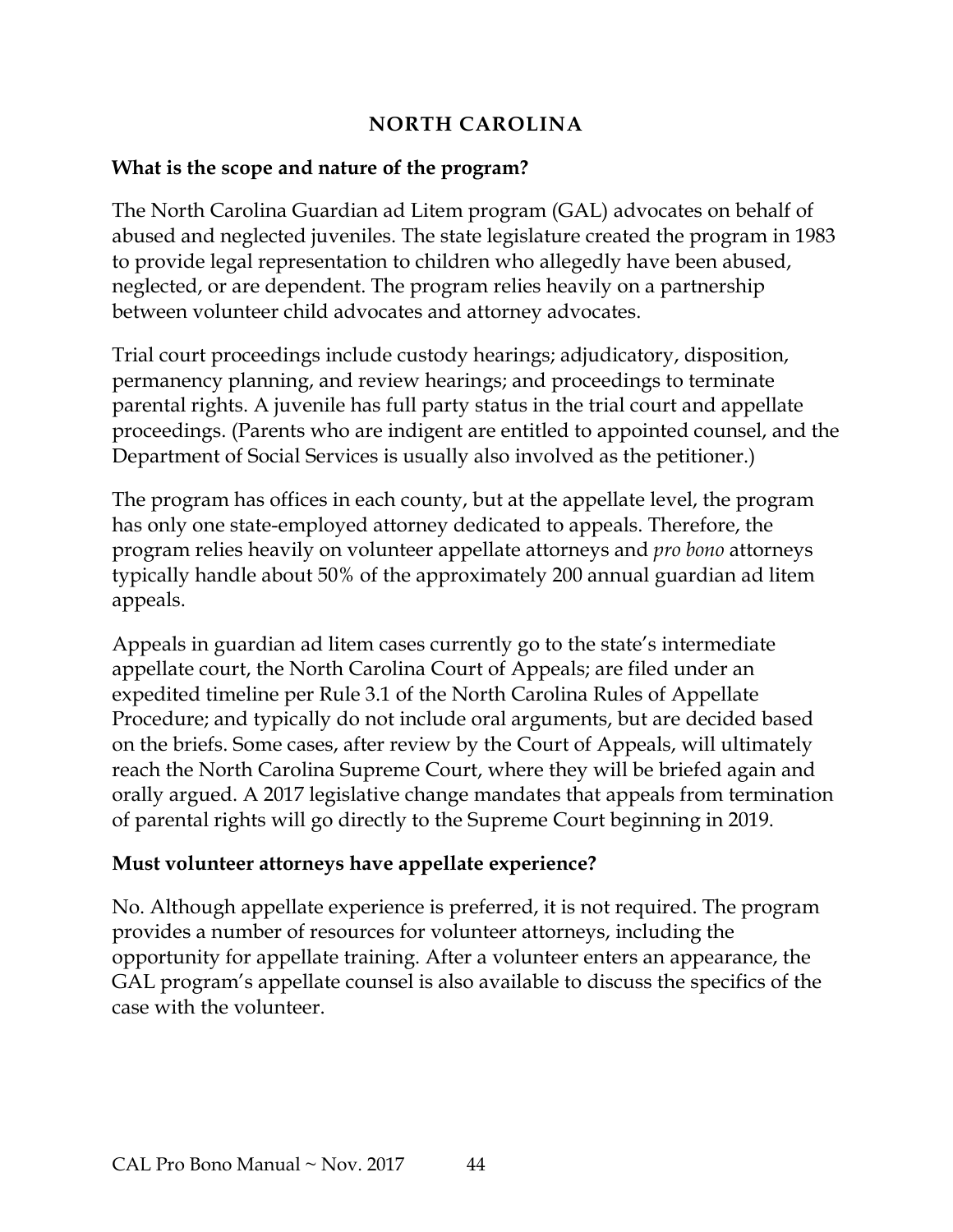#### **Does the program offer an opportunity for attorneys to gain appellate experience?**

Absolutely. One of the benefits to our *pro bono* attorneys, in addition to the experience of putting their legal skills to work on behalf of children at need, is the opportunity to acquire and develop appellate practice experience and skills, by settling records, writing and filing briefs, and appearing for oral argument in the cases that reach the North Carolina Supreme Court.

#### **Is a volunteer attorney supervised after a case is assigned?**

Yes, although the volunteer attorney is expected to be responsible for following appellate procedure and complying with all relevant deadlines in the case. The program's appellate counsel coordinates appellate representation for this program and provides assistance to the volunteers.

#### **Does the program provide resources for volunteer attorneys?**

Yes. In addition to training, the program has a number of resources available, including a program-specific attorney manual and the UNC School of Government's manual on abuse, neglect, dependency and termination of parental rights cases. Again, the program's appellate counsel is also available to consult on any questions that may arise during the course of representation.

#### **How is the program funded?**

The program is funded by the state of North Carolina. The state pays for transcripts. Juveniles are considered indigent, so they do not have to pay for records. The appellate courts generally do not attempt to recover the costs of printing associated with our appeals.

#### **How is the program promoted?**

Through the Internet, social media, and contact with attorneys.

#### **Are volunteers recognized for their service?**

Yes. Volunteers are recognized periodically and receive small tokens of appreciation, such as certificates.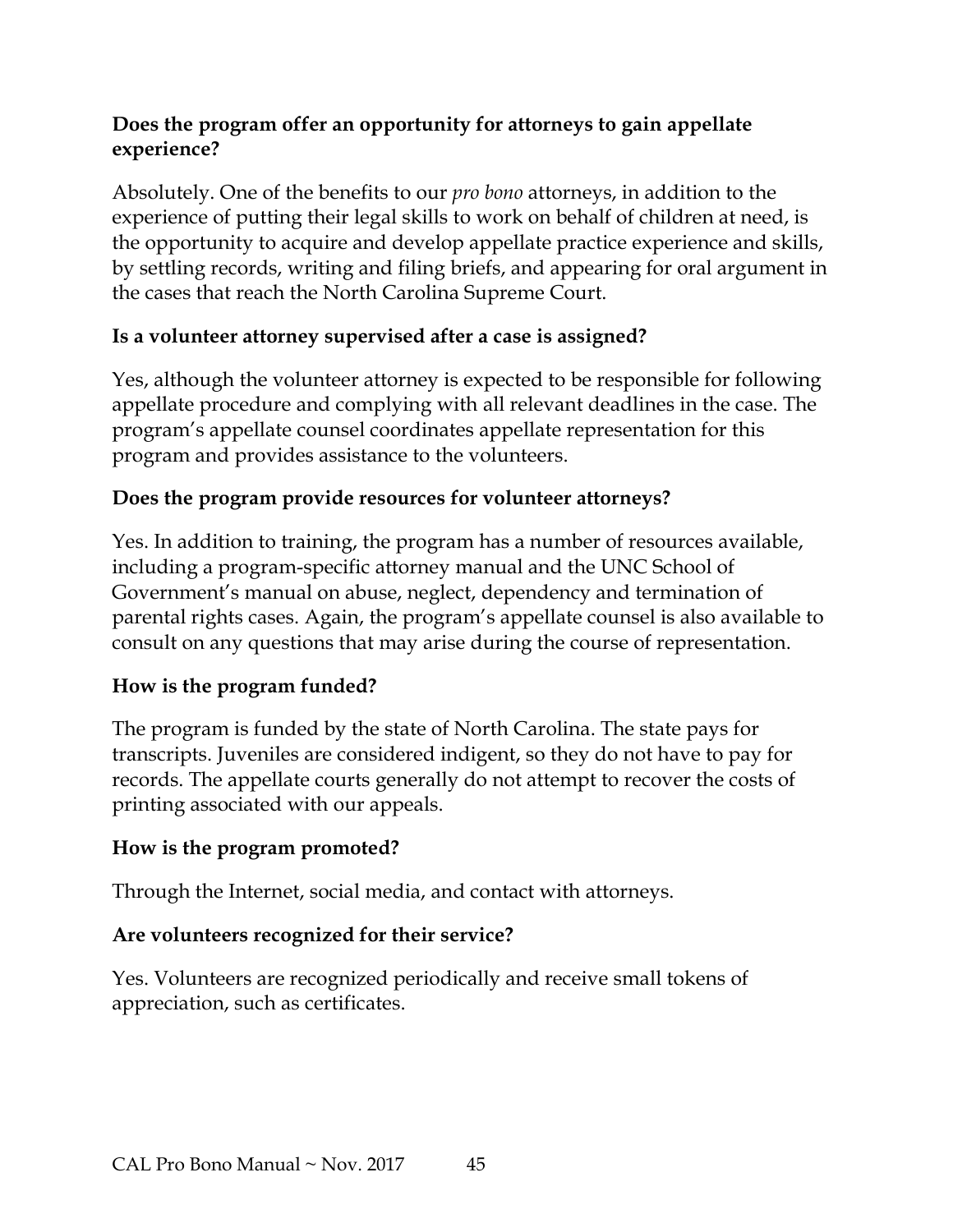#### **Are there length-of-engagement guidelines or rules?**

Attorneys represent juveniles in the North Carolina Court of Appeals and may also continue with the case in Supreme Court, but if an attorney is not comfortable doing so, the program's appellate counsel will take the case back or sign on as co-counsel.

#### **Who is the contact person?**

Matt Wunsche, GAL Appellate Counsel. His phone number is (919) 890-1255 and his email address is Matthew.D.Wunsche@nccourts.org.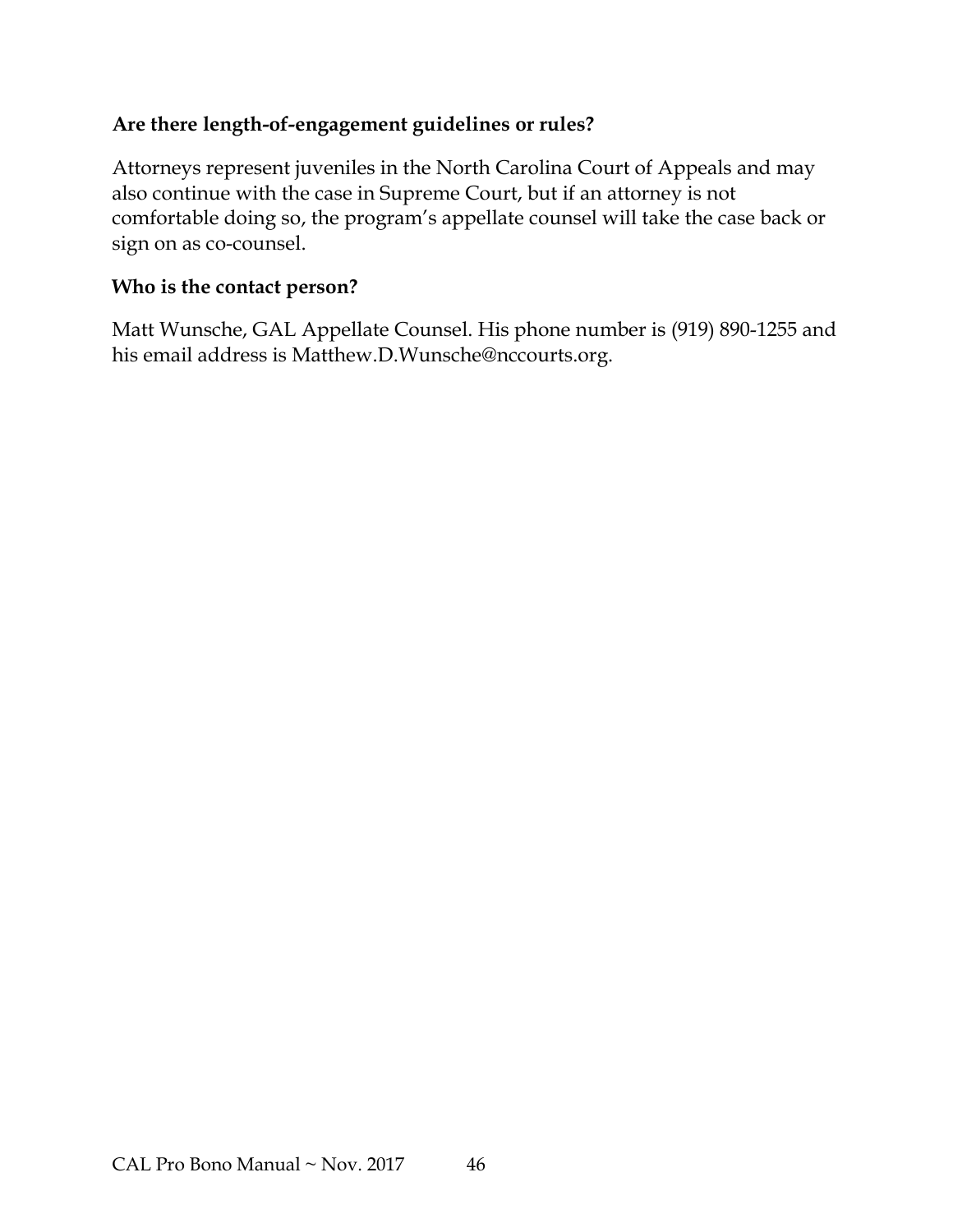#### **NORTH DAKOTA**

<span id="page-49-0"></span>In general, there is no appellate pro bono / pro se program in North Dakota. However, the following could be helpful and/or pertain to an appellate pro bono service:

The Veterans Consortium Pro Bono Program: U.S. Court of Appeals for Veteran Affairs <http://www.nd.gov/veterans/benefits/legal-assistance>

ND Commission on Legal Counsel for Indigents: provides attorneys for appeals in some matters

<http://www.nd.gov/indigents/faq/>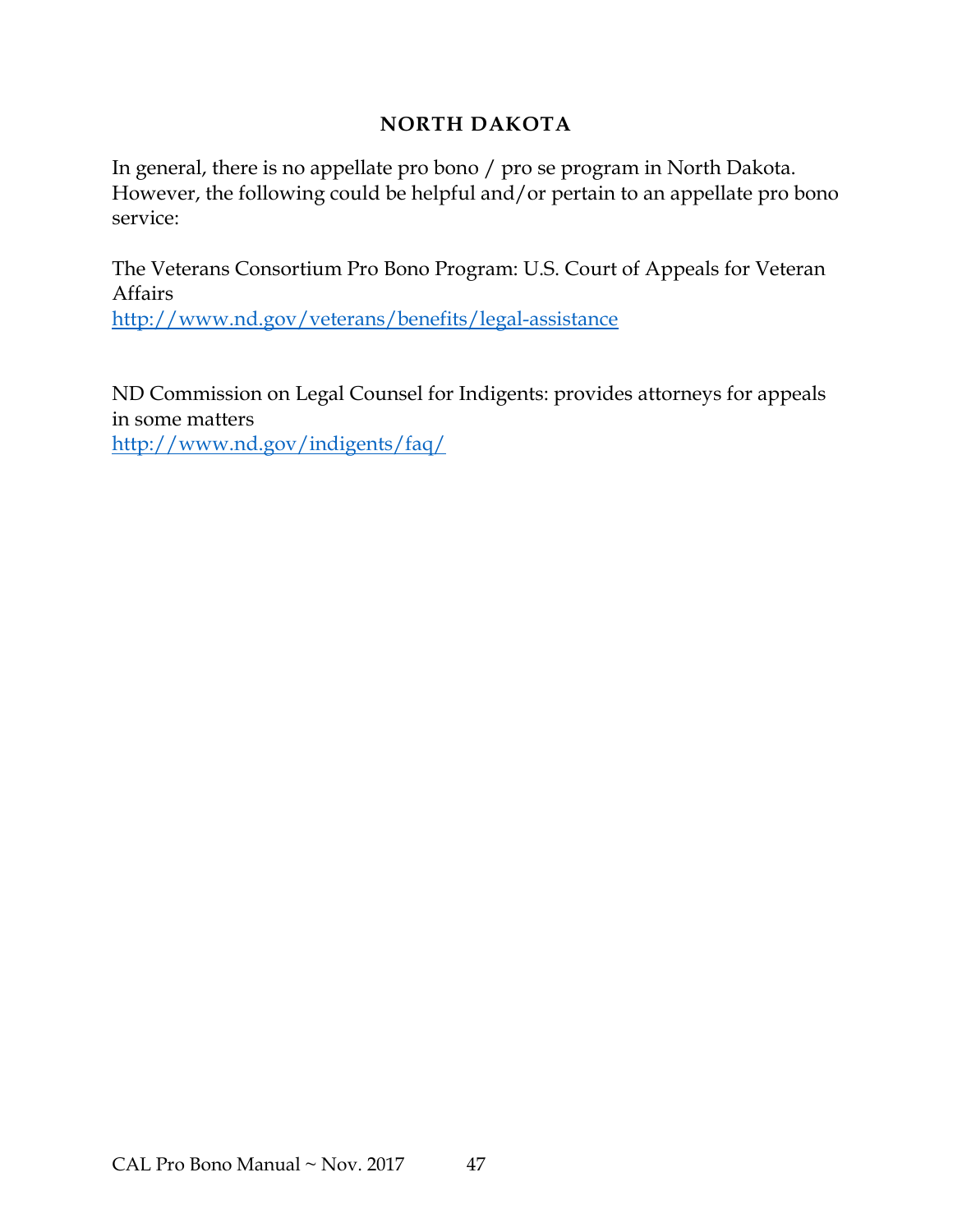#### **OREGON**

#### <span id="page-50-0"></span>**How was the program started?**

The Oregon Pro Bono Program started with inspiration from the Pro Bono Program in the U.S. Court of Appeals for the Ninth Circuit. The Oregon Supreme Court and Oregon Court of Appeals select cases for inclusion in the program. The Program Committee consists of the program managers, the Appellate Commissioner, designees of the Chief Justice and Chief Judge, representatives from the State Bar Appellate Practice Section's Executive Committee, and other individuals that named members invite. The Program Committee meets yearly to review the program and to propose changes as deemed necessary. The designated representatives from the Oregon State Bar Appellate Practice Section's Executive Committee also provide bimonthly updates to that committee.

#### **How are cases chosen?**

A case may be appropriate for acceptance in the program if the court believes that referral of the case to a volunteer counsel would be helpful to the court. Selection of a case for the program does not reflect a determination of the merits of a party's position, but rather indicates that pro bono counsel is considered to be potentially beneficial to the court. In certain cases, the appellate courts may request participation of counsel from the program as "amicus to the court," rather than as a representative of a party.

#### **How are volunteers chosen?**

Program managers distribute information about the program to all active members of the Oregon State Bar through a yearly email. Information about the program also is shared at different appellate bar events. Attorneys interested in volunteering for the program respond by registering with the program manager. When the courts refer a case to the program, the program manager sends an email with some case information to the attorneys registered with the program. Interested attorneys then volunteer to take a case, and the cases are assigned based on the volunteer responses.

#### **Do volunteers need to have appellate experience?**

Not necessarily. One of the purposes of the program is to provide less experienced attorneys with appellate opportunities. Law school clinical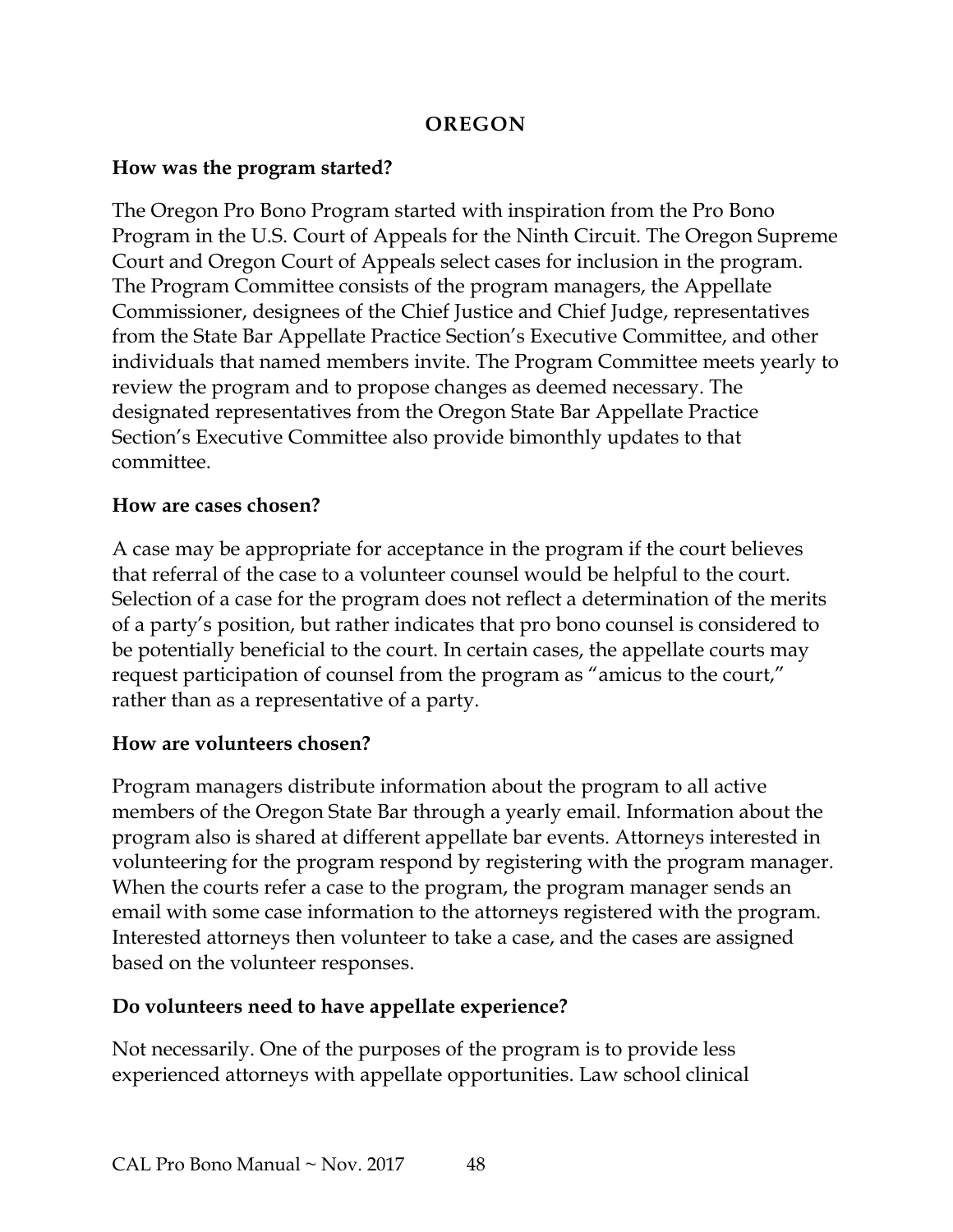programs may participate, but are subject to terms and regulations imposed by the program.

#### **Do you recognize volunteers for their service, such as by certificates or awards or articles in bar association publications?**

On an annual basis, the Executive Committee of the Appellate Section will acknowledge the pro bono work done by volunteer attorneys.

#### **Are there reimbursement programs for attorneys volunteering?**

No, neither the court nor bar managers reimburse volunteer attorneys for expenses.

#### **Who is the contact person?**

Professor Jeffrey C. Dobbins Willamette University College of Law Salem, OR (503) 370-6652 jdobbins@willamette.edu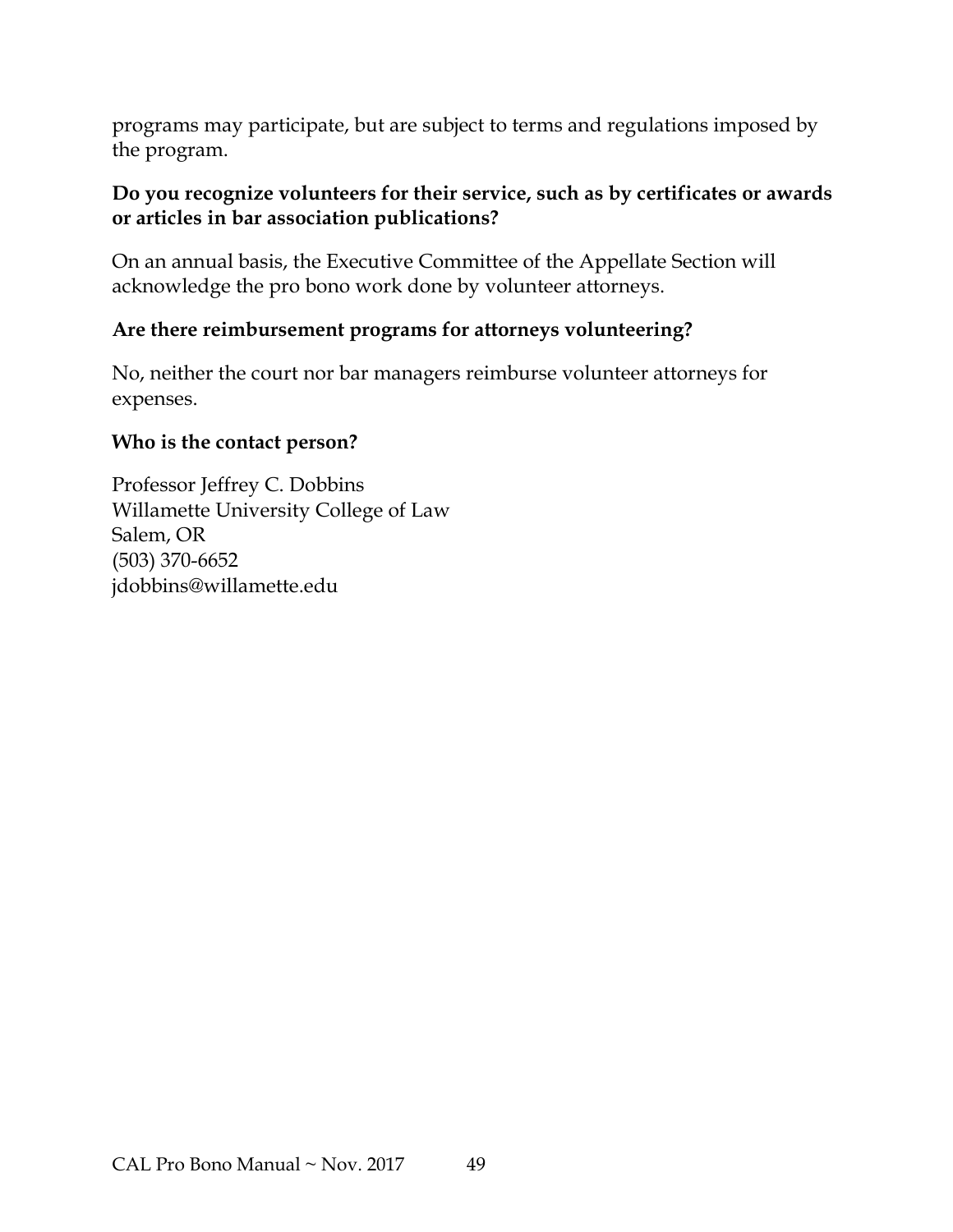#### **SOUTH CAROLINA**

#### <span id="page-52-0"></span>**What is the scope and nature of the program?**

The Appellate Practice Program was initiated in 2013 by Justice John Few when he was Chief Judge of the South Carolina Court of Appeals. Currently, the South Carolina Commission on Indigent Defense, in cooperation with the South Carolina Bar Association and with the approval of the Attorney General of South Carolina, the Chief Judge of the South Carolina Court of Appeals, and the Chief Justice of South Carolina maintain the program. The primary goal of the program is to assist the Commission's Appellate Division to control, and hopefully reduce, its enormous caseload (consistently over 1500 active cases), which the Appellate Division currently handles with only ten attorneys.

#### **Must volunteer attorneys have appellate experience?**

No. Appellate experience is preferred but not required.

To qualify for participation in this program, participants must:

- Be practicing members of the Bar in good standing who have complied with the requirements of Rule 403, SCACR;
- Attend the appellate practice CLE as scheduled by the Commission;
- Commit to comply with deadlines in the Appellate Court Rules. (The court will allow reasonable extensions.)

The next Appellate Project CLE is Thursday, November 30, 2017. 25 lawyers will be chosen by the Appellate Division to handle one criminal appeal pro bono over the next 6 months to a year in the Court of Appeals.

#### **Does the program offer an opportunity for attorneys to gain appellate experience?**

Yes. One of the primary goals of the program is to give practicing attorneys in South Carolina an unprecedented opportunity to gain appellate experience in actual cases argued before the South Carolina Court of Appeals. Participants are appointed to represent one indigent criminal defendant on direct appeal to the South Carolina Court of Appeals. As an appointed attorney, participating attorneys are responsible for preparing the Appellant's brief and Reply brief for filing with the Court of Appeals and arguing the case orally before a panel of judges on the Court of Appeals.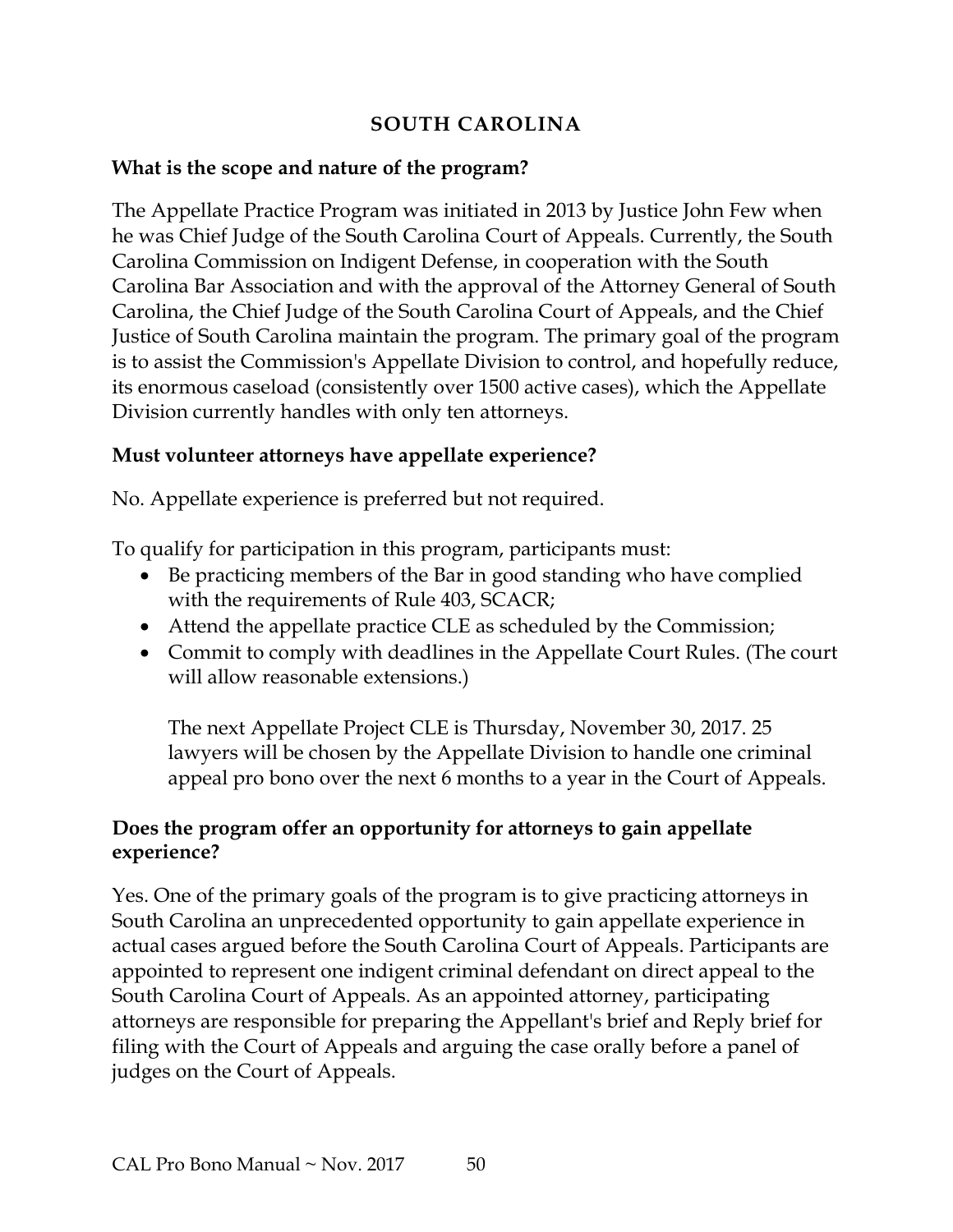#### **Is a volunteer attorney supervised after a case is assigned?**

No; however, resources and guidance is available through the South Carolina Commission on Indigent Defense.

#### **Does the program provide resources for volunteer attorneys?**

Yes. Participants in this program are required to participate in a CLE on appellate practice, at a substantially reduced cost, taught by the preeminent leaders of the appellate Bar in South Carolina and sponsored by the South Carolina Bar Association.

#### **How is the program funded?**

The actual costs of producing the briefs and the Record on Appeal will be arranged by the Commission on Indigent Defense. However, no attorney's fees will be paid, and attorneys will not be reimbursed for travel.

#### **How is the program promoted?**

Through the Internet, social media, and contact with attorneys.

#### **Are volunteers recognized for their service?**

Participants are recognized before the Court of Appeals for their work. Participants also receive 6 hours of MCLE credit as well as credit for the appointment under Rule 608, SCACR.

#### **Are there length-of-engagement guidelines or rules?**

Attorneys are expected to remain engaged through the length of the appeal before the South Carolina Court of Appeals. After such time as the appeal has ended, the Commission will take over the case if any further appeal to the Supreme Court occurs.

#### **Who is the contact person?**

Terry Burnett tburnett@scbar.org CLE Director – 803-799-6653 Ext. 152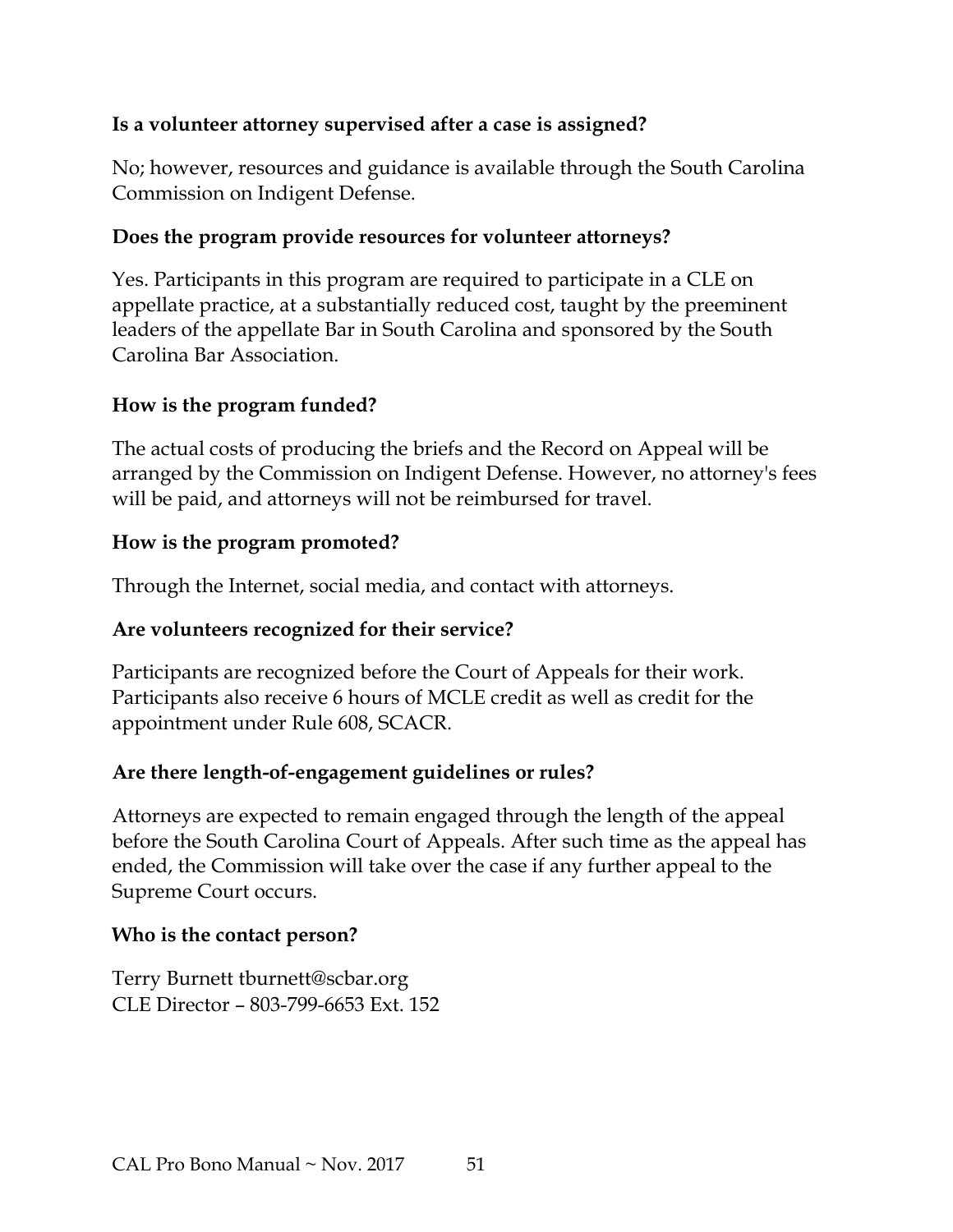#### **SOUTH DAKOTA**

<span id="page-54-0"></span>In general, South Dakota has two pro bono programs: Access to Justice, Inc. and East River Legal Services, neither of which covers appellate cases. South Dakota also has the Second Judicial Circuit Pro Bono Project, but this also does not involve appellate cases.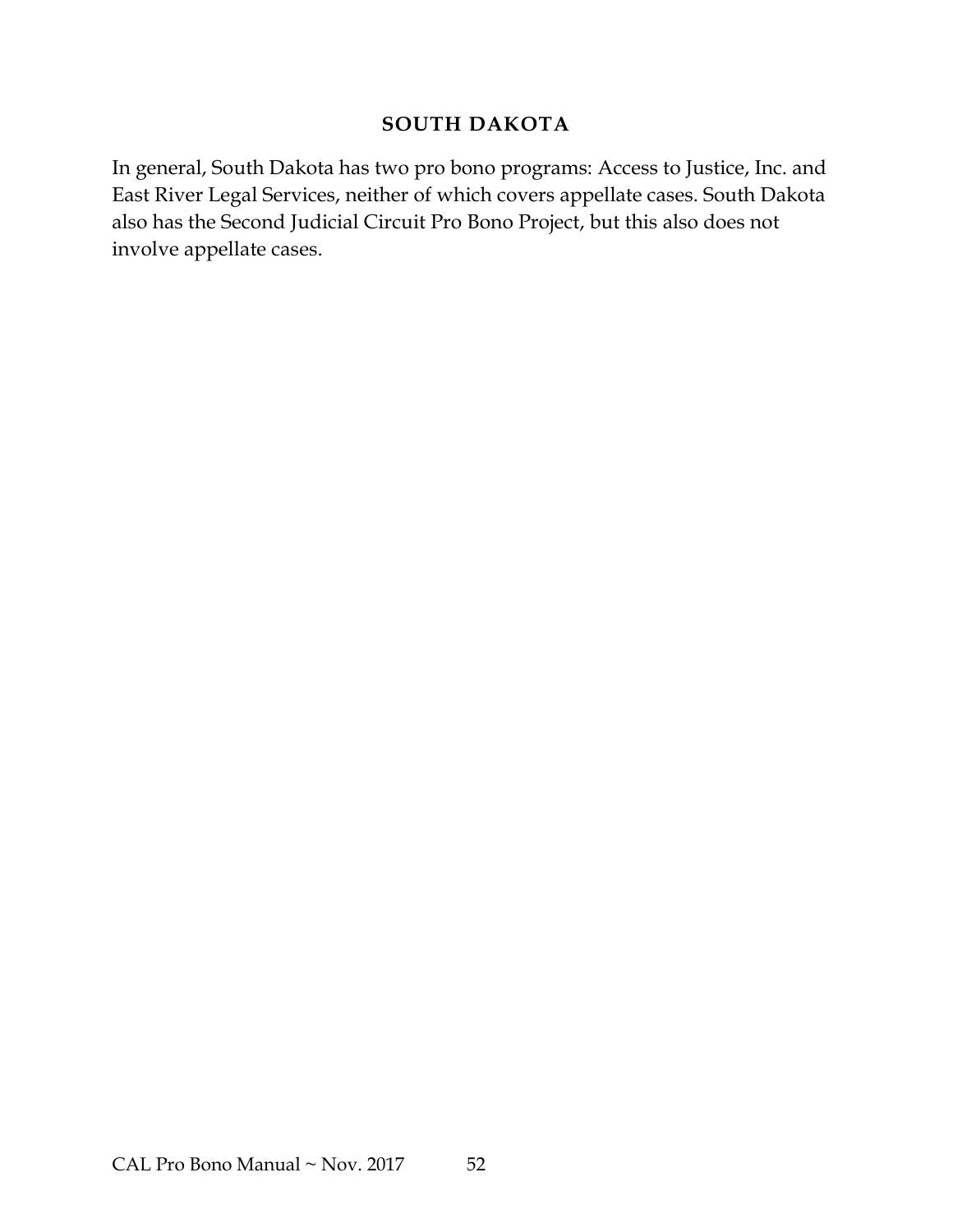#### **TENNESSEE**

#### <span id="page-55-0"></span>**When was the program created?**

2011.

#### **How was it started?**

A pilot initiative was established by the Tennessee Bar Association (TBA) and the statewide Tennessee Alliance Legal Services.

#### **How are cases chosen?**

Cases are mainly referred from legal services programs or attorneys who have represented clients in the lower courts and are not able to continue with those cases upon appeal.

#### **What criteria are used?**

Of particular interest are cases involving matters of first impression or complex legal issues, vindication of substantial constitutional rights, and unsettled questions of law. Judges may refer cases, but that has not happened yet.

#### **How are volunteers chosen?**

The TBA keeps a list of volunteer attorneys. Usually the first attorney to respond is selected. Currently, TBA has an active appellate group.

#### **Do volunteers need to have appellate experience?**

No. Both young and experienced appellate attorneys are welcome. The program provides an opportunity for senior attorneys with appellate expertise to mentor younger attorneys seeking such experience.

#### **On average, how many appeals are handled each year?**

About five cases. The program is looking to include areas such as administrative appeals and to increase the number of referrals and cases handled.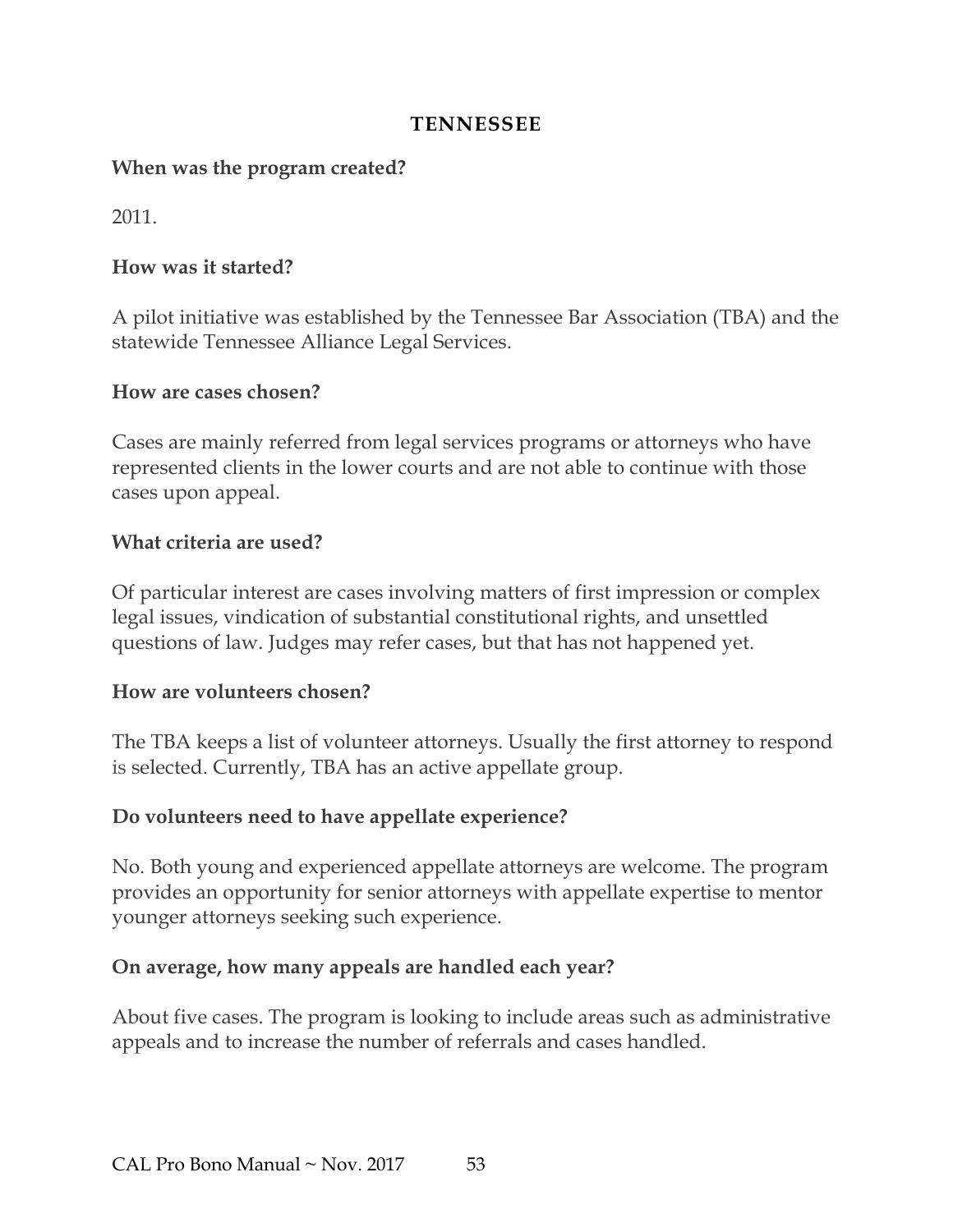#### **Are there reimbursement programs for attorneys volunteering?**

No, however, sometimes TBA is able to find financial assistance for transcripts for the attorneys.

## **Who is the contact person?**

Elizabeth Slagle Todaro, JD Access to Justice Director Tennessee Bar Association Nashville, TN (615) 277-3233 ltodaro@tnbar.org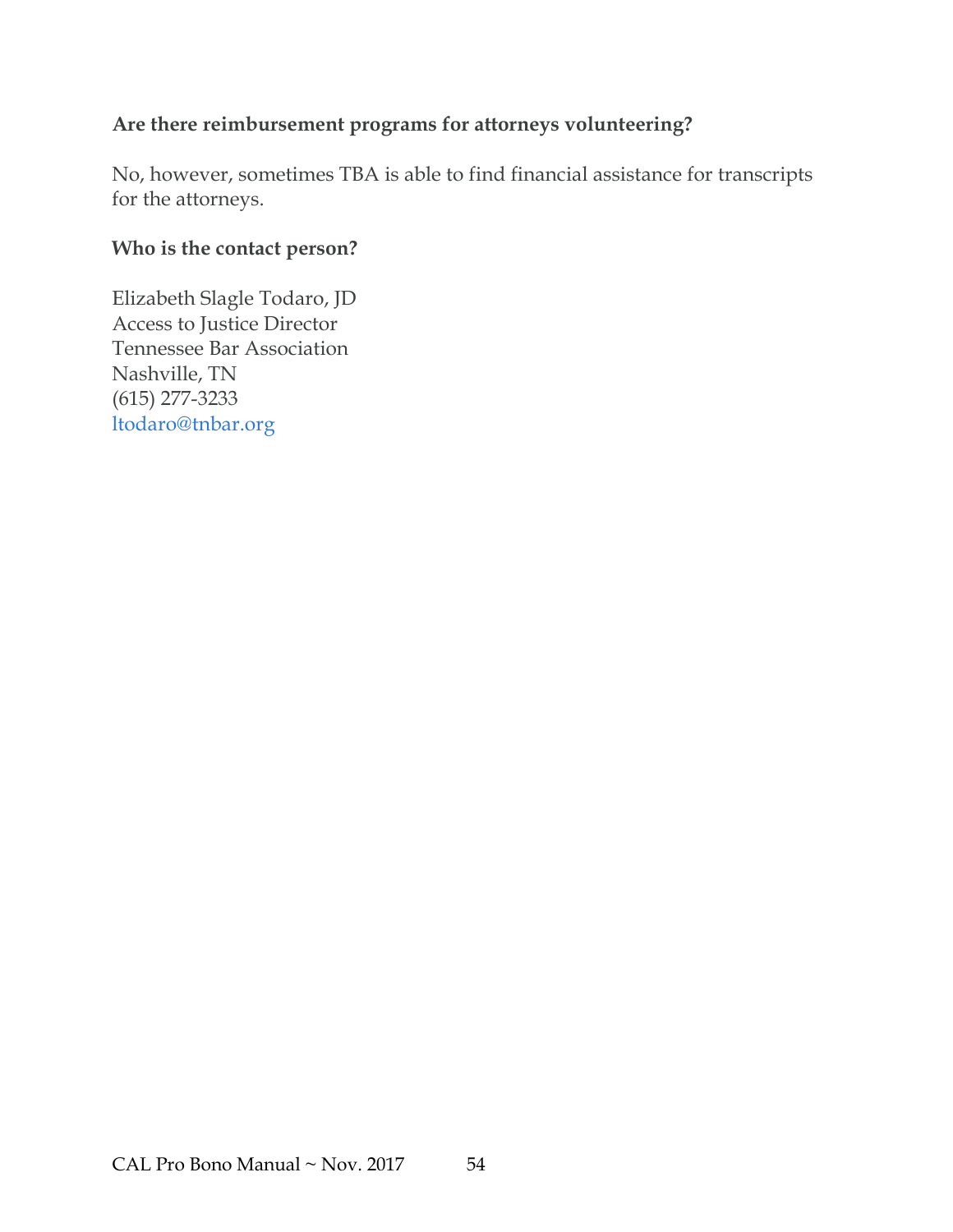#### **TEXAS**

#### <span id="page-57-0"></span>**When was the program created?**

The current version of the program went live in 2007.

#### **How was it started?**

The appellate courts in Texas have been a driving force behind advancing the mission of fair and efficient administration of justice. State and local bar associations have assisted in that mission through pro bono appellate programs serving qualified applicants throughout the state. The latest iteration of the Texas State Bar Appellate Program and excellent stand-alone programs are the embodiment of efforts of both the appellate bench and bar.

#### **What entities are involved in the program?**

The following appellate courts have programs administered through the Texas State Bar Appellate Pro Bono Program: the Texas Supreme Court; the Fifth Circuit Court of Appeals; and the First, Second, Third, and Fourteenth Courts of Appeals. The Dallas Court of Appeals, the state's busiest intermediate appellate court, has its own program, administered through the Dallas Volunteer Attorney Program. Through an ad hoc program administered by the State Bar Appellate Section, volunteer pro bono appellate lawyers can also be placed with any case pending anywhere in the state (whether or not an official pro bono program exists for that particular appellate court).

#### **How are cases chosen?**

When a pro se party initiates a civil appeal, the required docketing statement includes a brief description of the pro bono programs and asks whether the party wishes to participate. When a party elects to do so, the Clerk of the Court forwards the docketing statement to the applicable screening committee working with that court. The committee screens referred cases based on a number of discretionary criteria, including financial means, with 200% of Federal Poverty Guidelines as a benchmark. Other factors include the number of appeals pending, the number of available volunteer lawyers, and the issues presented. The committee sends to a database of volunteers an email providing a very brief overview of the case.

When a volunteer indicates an interest in a case, the committee serves as a liaison to match the pro se party with the lawyer. In the vast majority of cases, volunteers are found. However, there is no guarantee that a match will be found.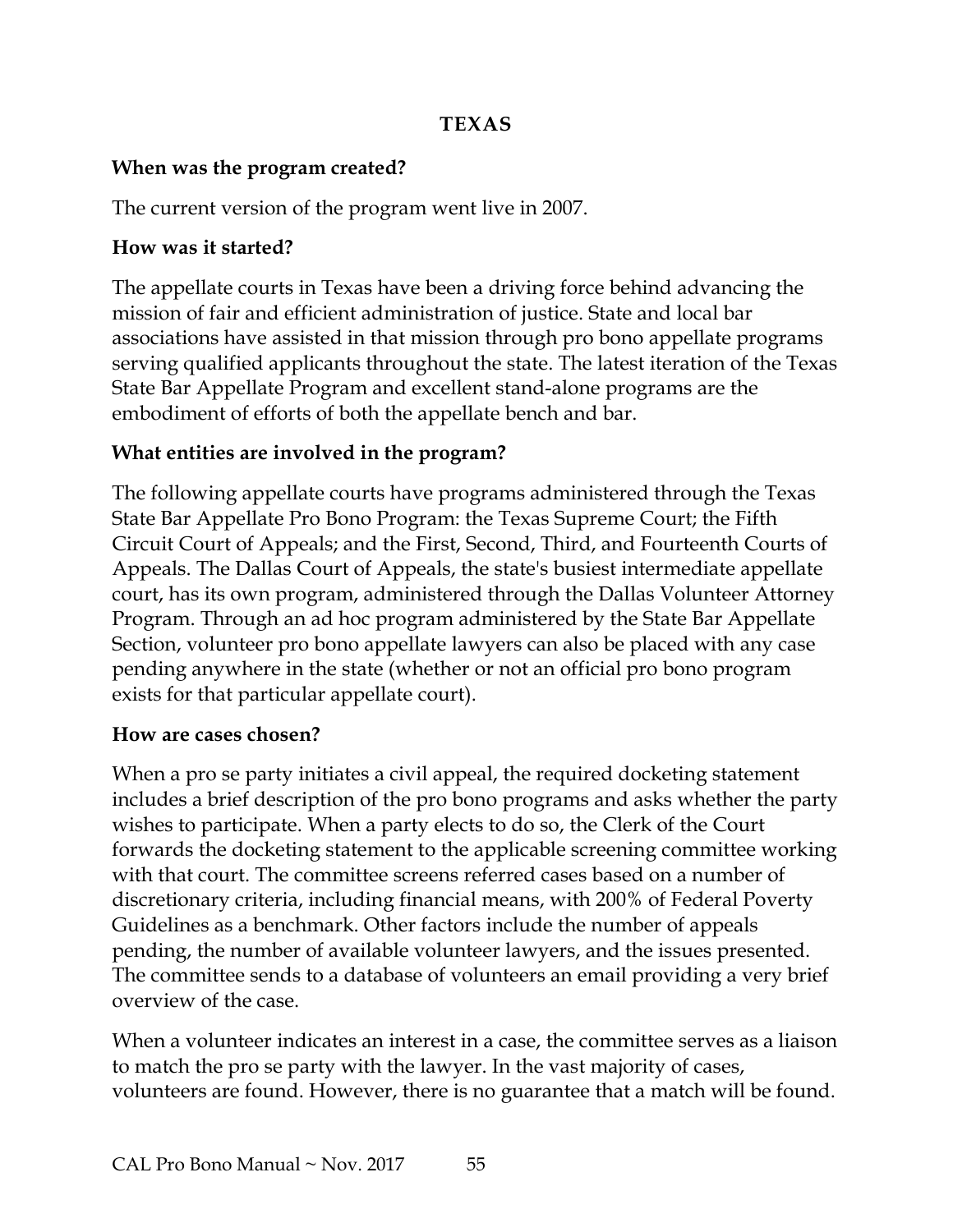As a general rule, certain committees will presumptively solicit volunteers without substantial screening of the merits, recognizing that non-meritorious cases likely will not generate any responses from the volunteer pool. The Dallas Volunteer Attorney Program utilizes a similar approach in screening for financial need.

The Supreme Court of Texas has its own Pro Bono Pilot Program. Review in that court proceeds in multiple phases. First, parties file petitions for review, identifying issues to be raised. If the court wants additional information, it will request briefing on the merits from the parties, and if a pro se party is involved, the court will refer the case to its Pro Bono Pilot Program. The program liaison will then seek volunteer lawyers to work with the pro se parties.

#### **How are volunteers chosen?**

Attorneys interested in volunteering must submit an application to be considered for the State Bar Appellate Pro Bono Program. The committee then asks volunteer attorneys what their particular areas of interest or experience are so that appropriate matches can be made. The Dallas Volunteer Attorney Program utilizes a similar approach. Many pro bono appellate lawyers are on multiple program lists.

## **Do volunteers need to have appellate experience?**

No. Attorneys do not have to have previous appellate experience. As part of the recruiting effort, there is a tiered program to attract a wide variety of appellate practitioners. One goal is to include as many highly experienced appellate attorneys as possible. Another goal is to include new appellate practitioners who can handle a case with assistance from more experienced practitioners. Appellate lawyers have the option of either taking on a case as lead counselor mentoring less experienced practitioners. Junior lawyers can gain valuable experience by taking a lead role in representing pro bono clients on appeal, with opportunities to present oral argument.

## **How is the program funded?**

The State Bar Appellate Pro Bono Program is funded by the Appellate Section. In practice, volunteers and/or their firms also cover some of the costs associated with representing pro bono clients. The Dallas Volunteer Attorney Program is a nonprofit entity funded via grants.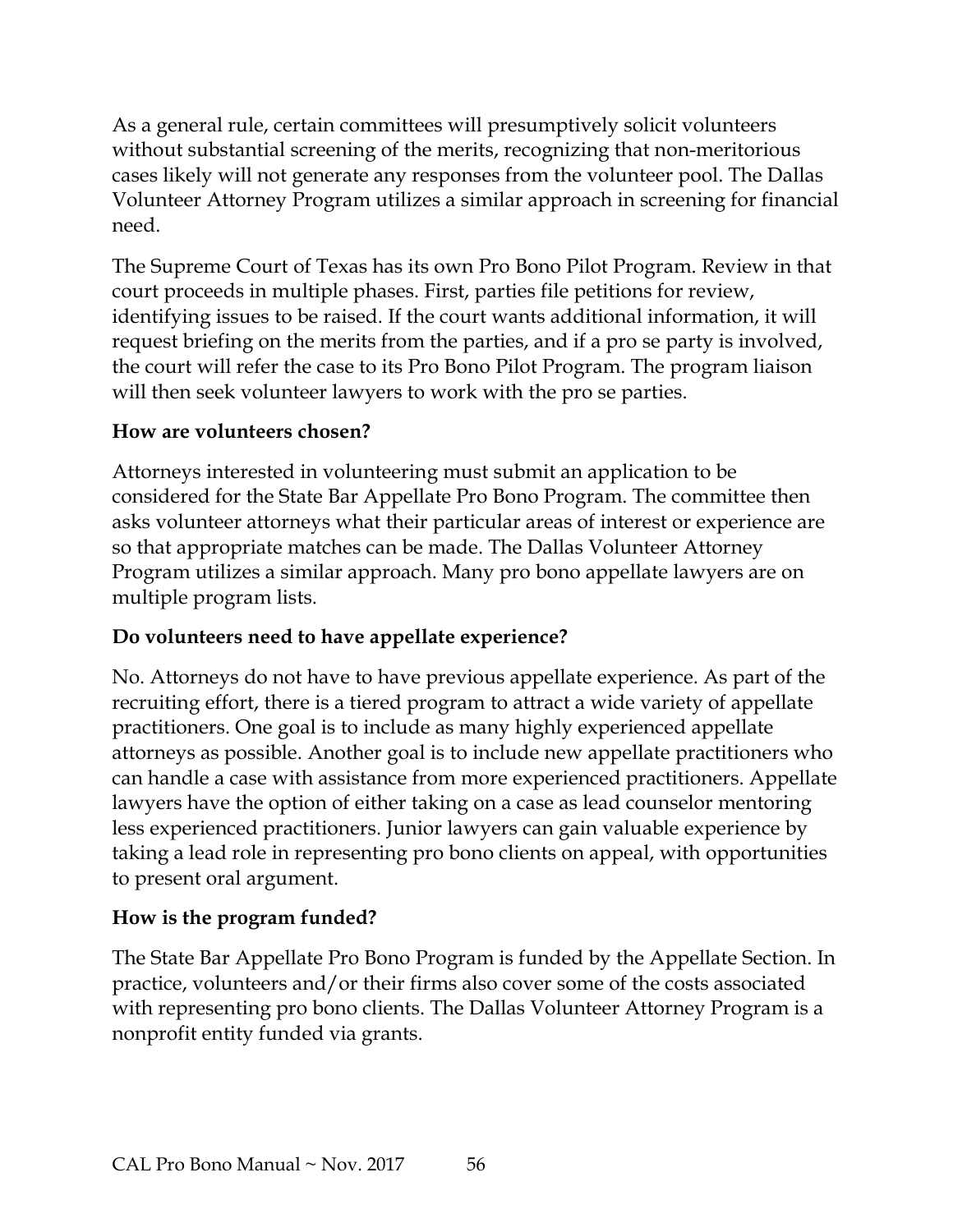#### **On average, how many appeals are handled each year?**

Anywhere from 24 to 36 through all channels.

#### **Have there been any particularly noteworthy cases you would like to highlight?**

Pro bono appellate volunteers have won appellate reversals in difficult cases, including one case for an indigent civil rights claimant and another for an asylum-seeking immigrant.

#### **How do you promote the program?**

The program is promoted via appellate court web sites, docketing statements of participating state appellate courts, brochures, emails, state and local appellate bar association meetings, and one-on-one attorney recruiting.

#### **Do you recognize volunteers for their service, such as by certificates or awards or articles in bar association publications?**

Volunteers are recognized in meetings, and pro bono hours count towards the State Bar of Texas Pro Bono College, which lauds attorneys who have far exceeded the State Bar's aspirational pro bono goal.

#### **What obstacles had to be overcome to establish the program?**

Qualifying applicants and gathering their paperwork and information can be time consuming. The committee has two co-chairs and several city-specific screening teams to tackle the load. The Dallas Volunteer Attorney Program uses its in-house screening personnel and systems.

#### **What lessons have been learned in implementing the program?**

(1) The courts of appeals, their judges, lawyers, clerks, and staff know best what will work with their systems. (2) They are always willing to help. (3) Applicants need to be able to speak with someone on the program committee at the very early stages of seeking representation. (4) Forms, pamphlets, and communications need to be standardized and available both in hard copy and electronically. (5) The qualification phase should be centralized, so that once an applicant is cleared, the request can go to volunteers via email.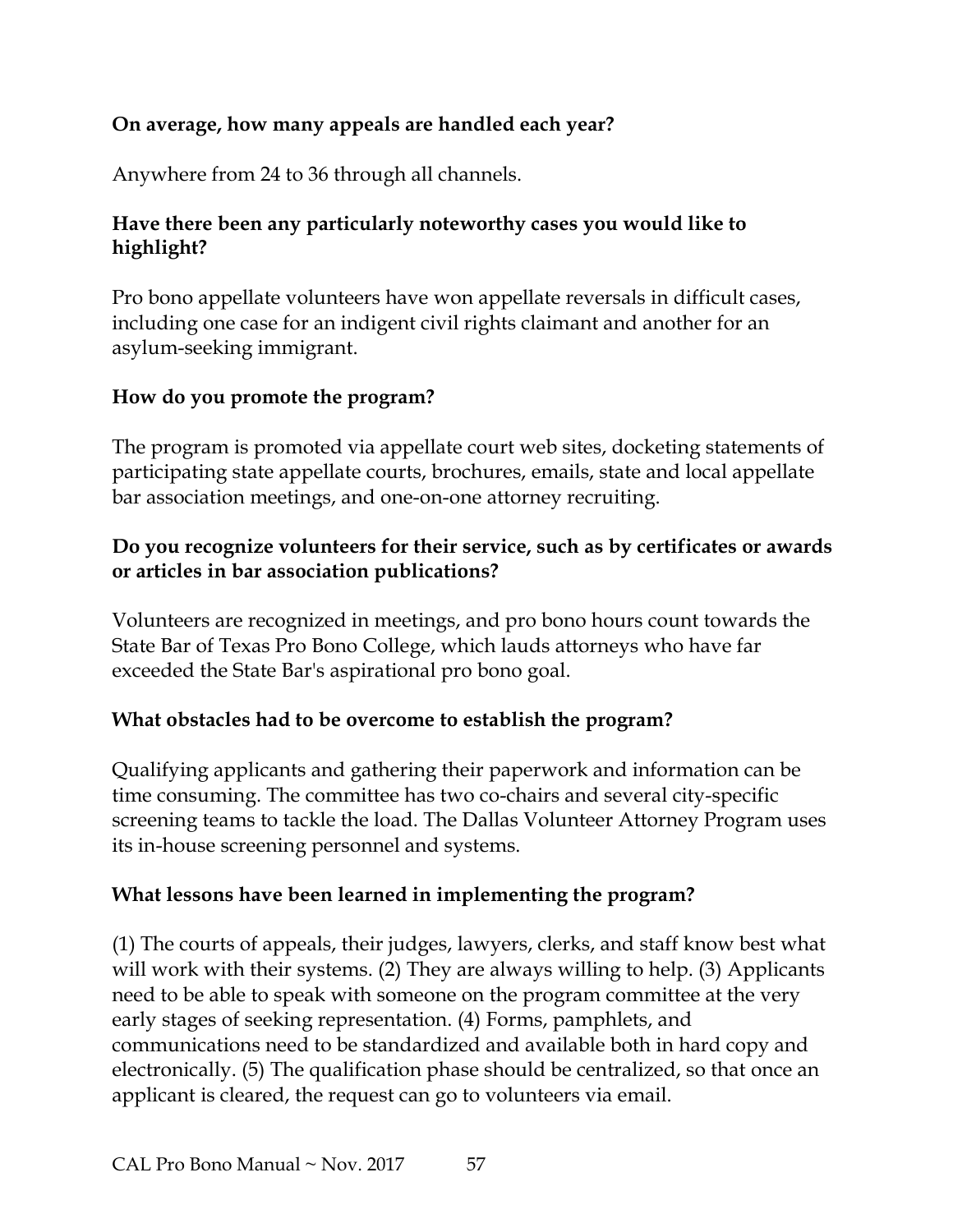#### **What advice do you have for other states that wish to start a program?**

Start a dialogue with the court( s) from the outset and study what has worked in other jurisdictions. The Fifth Court of Appeals Dallas Volunteer Appellate Program is an excellent stand-alone program that could provide a framework for an initial pilot program.

#### **Is there any oversight after cases are assigned?**

Volunteer attorneys report at case conclusion.

#### **Are there length-of-engagement guidelines or rules?**

Length of engagement is governed by the arrangements reached between the client and volunteer attorney.

#### **Are there reimbursement programs for attorneys volunteering?**

No. The volunteer lawyers agree to serve without expectation of compensation for their service or expenses.

#### **Where can I find more information about the program?**

Visit the web page State Bar of Texas Appellate Section's Pro Bono Committee by [following this link](http://www.tex-app.org/DrawOnePage.aspx?PageID=7) or by typing this address in your browser: [http://www.tex](http://www.tex-app.org/DrawOnePage.aspx?PageID=7)[app.org/DrawOnePage.aspx?PageID=7](http://www.tex-app.org/DrawOnePage.aspx?PageID=7)

#### **Who is the contact person?**

Ms. Rachel Anne Ekery State Bar of Texas Appellate Section Pro Bono Committee Co-Chair Alexander Dubose Jefferson & Townsend 515 Congress, Suite 2350 Austin, TX 78701-3562 (512) 716-8308 rekery@adjtlaw.com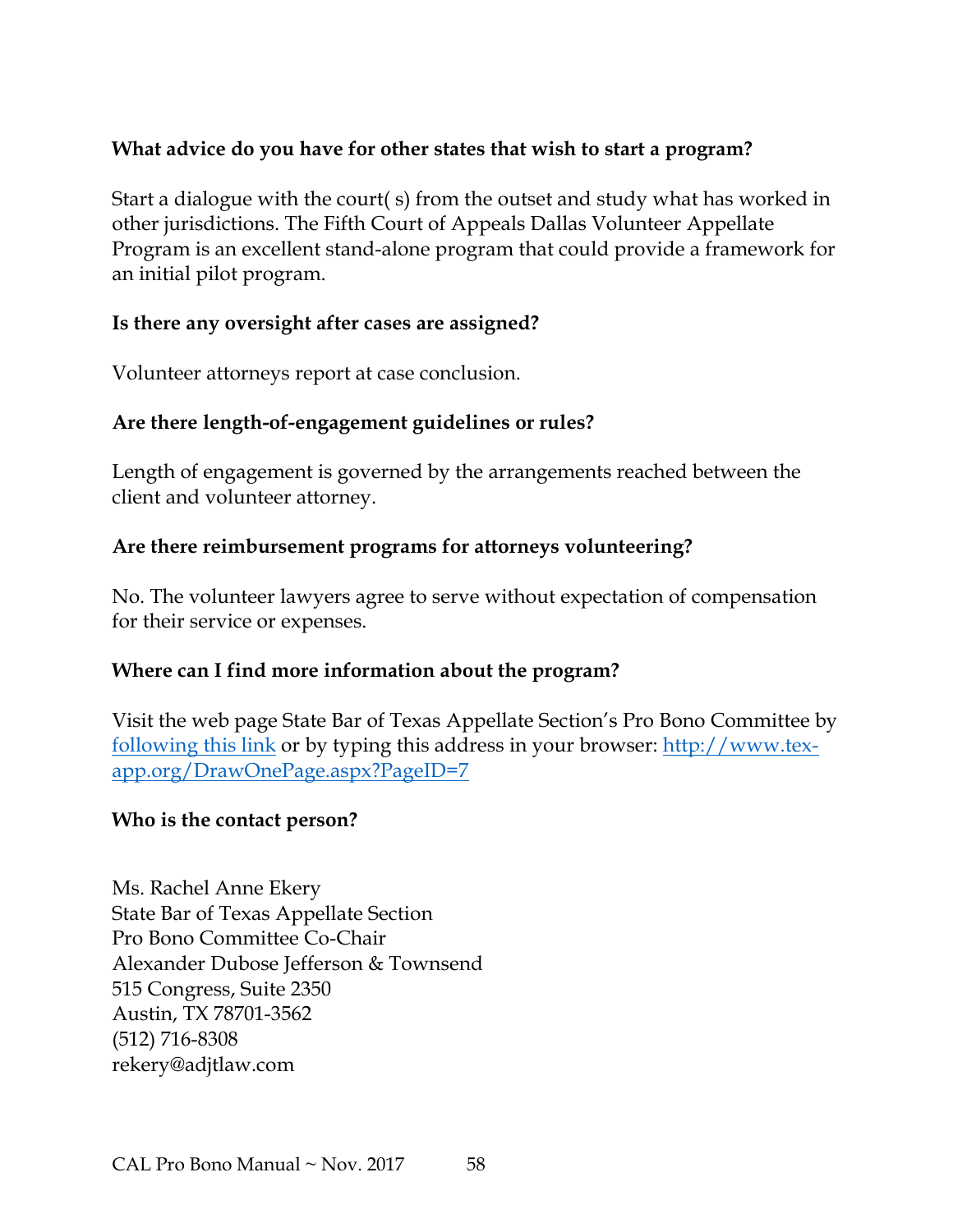#### **VIRGINIA**

<span id="page-61-0"></span>In 2007, the Supreme Court of Virginia approved the creation of a Pro Bono Civil Panel ("Panel"). The Panel consists of attorneys willing to accept assignments in civil appeals where one party is indigent and unrepresented. Through the program, attorneys fall into two groups: experienced appellate advocates and lawyers looking for appellate experience. When cases are chosen, the court assigns one attorney from each group, thus providing inexperienced lawyers with a mentor.

#### **Goal of Program:**

The objective of the program is three-fold. First, to ensure that each side of all civil appeals in the Supreme Court, where one of the parties is an indigent proceeding pro se, receives professionally prepared briefing and oral argument at the merits stage. Second, to enable appellate attorneys to fulfill the requirements of the Rules of Professional Conduct (2% of time devoted to pro bono work). And third, to enable attorneys to gain experience in the handling of appellate cases, with the secondary goal of improving the quality of appellate advocacy overall, through the use of a mentoring model, which pairs two attorneys in each case.

#### **Appointment of Counsel:**

When the Court awards an appeal in which one side is an indigent party unrepresented by counsel, and the Court determines it would be beneficial to provide representation for that party, the Clerk contacts the party to determine if he/she is willing to have pro bono counsel to provide representation. If the party consents, the Clerk then contacts one attorney from the core group and one from the second group to ascertain if they are willing to accept the case. Upon confirmation from counsel of their willingness to accept the case, the Clerk then enters the order granting the appeal and forwards a copy of the order to counsel assigned to that side of the case. This arrangement fosters learning through mentoring; enables the attorneys to share the workload in the case; and permits two different perspectives in shaping the course of the representation.

The Panel is administered by the Clerk of the Supreme Court, with the assistance of the chair of the State Bar's Appellate Practice Subcommittee. The Clerk assign attorneys to cases and transmit to them copies of briefs and other papers necessary to effectuate the representation of the party or the filing of the amicus brief.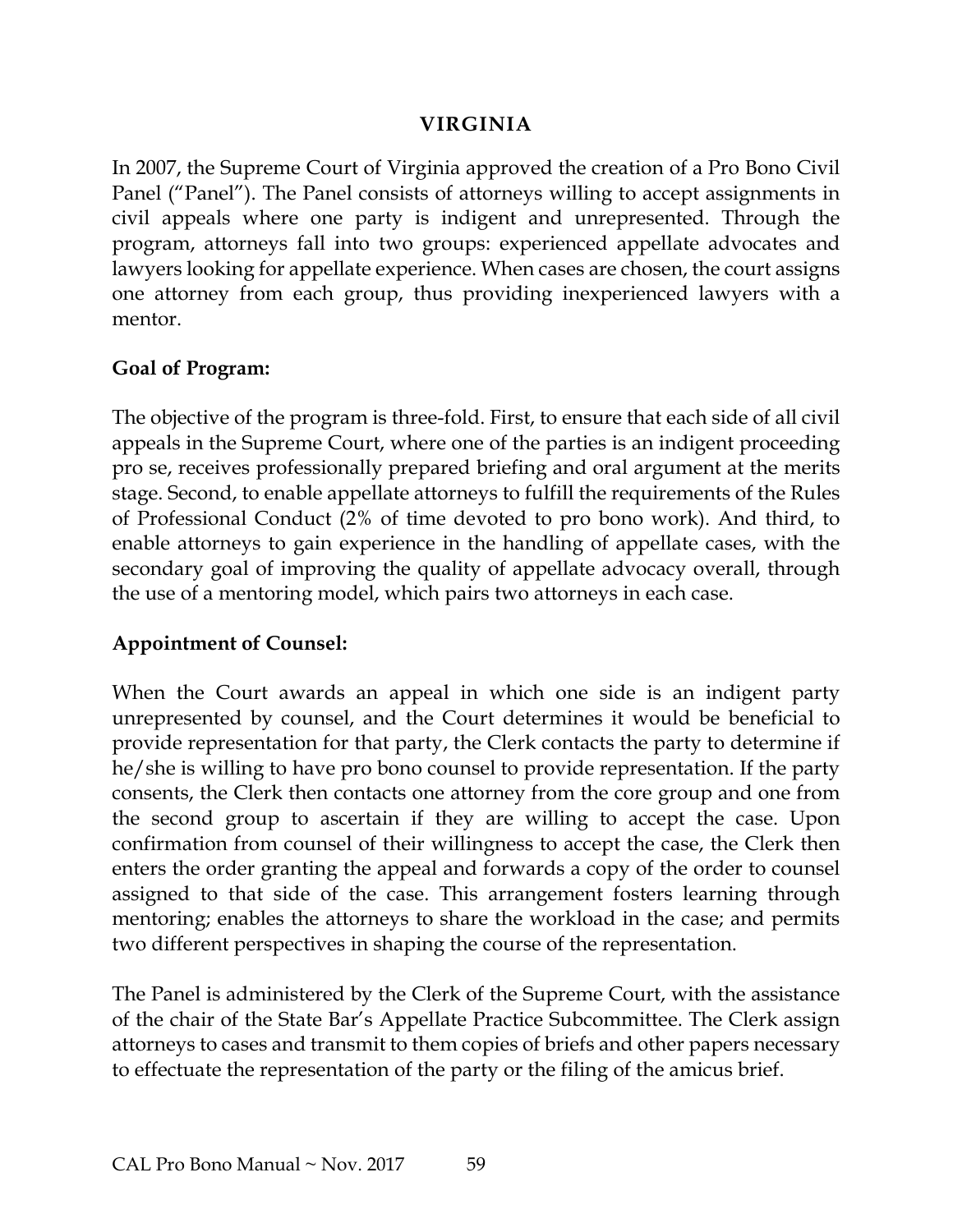#### **Scope of Representation:**

The two attorneys from the Panel serve as counsel of record for the pro se party. The entry of the grant order, upon confirmation of the assignment of the Panel attorneys to the appeal, begins the period for filing of the brief of appellant under Rule 5:26(b)(1), in the event the Panel attorneys represent the appellant. The Court may extend the due date for the brief of appellant upon application by the assigned attorneys

Unfortunately, because most civil appeals in Virginia are by petition, most indigent litigants do not get counsel at the petition stage. As a result, only three or four pairs of attorneys per year are invited by the court to represent indigent clients on appeal.

#### **CONTACT INFORMATION**

#### **Supreme Court of Virginia**

Patricia L. Harrington Clerk of the Court P.O. Box 1315 Richmond, VA 23219-1315 (804) 786-2251

#### **Court of Appeals of Virginia**

Cynthia L. McCoy Clerk of the Court 109 North Eighth Street Richmond, VA 23219-2321 (804) 371-8428

#### **Appellate Advocacy Guide:**

The Litigation Section of the Virginia State Bar publishes a Handbook on Appellate Advocacy in the Virginia appellate courts: <http://m.vsb.org/docs/sections/litigation/AAhandbook.pdf>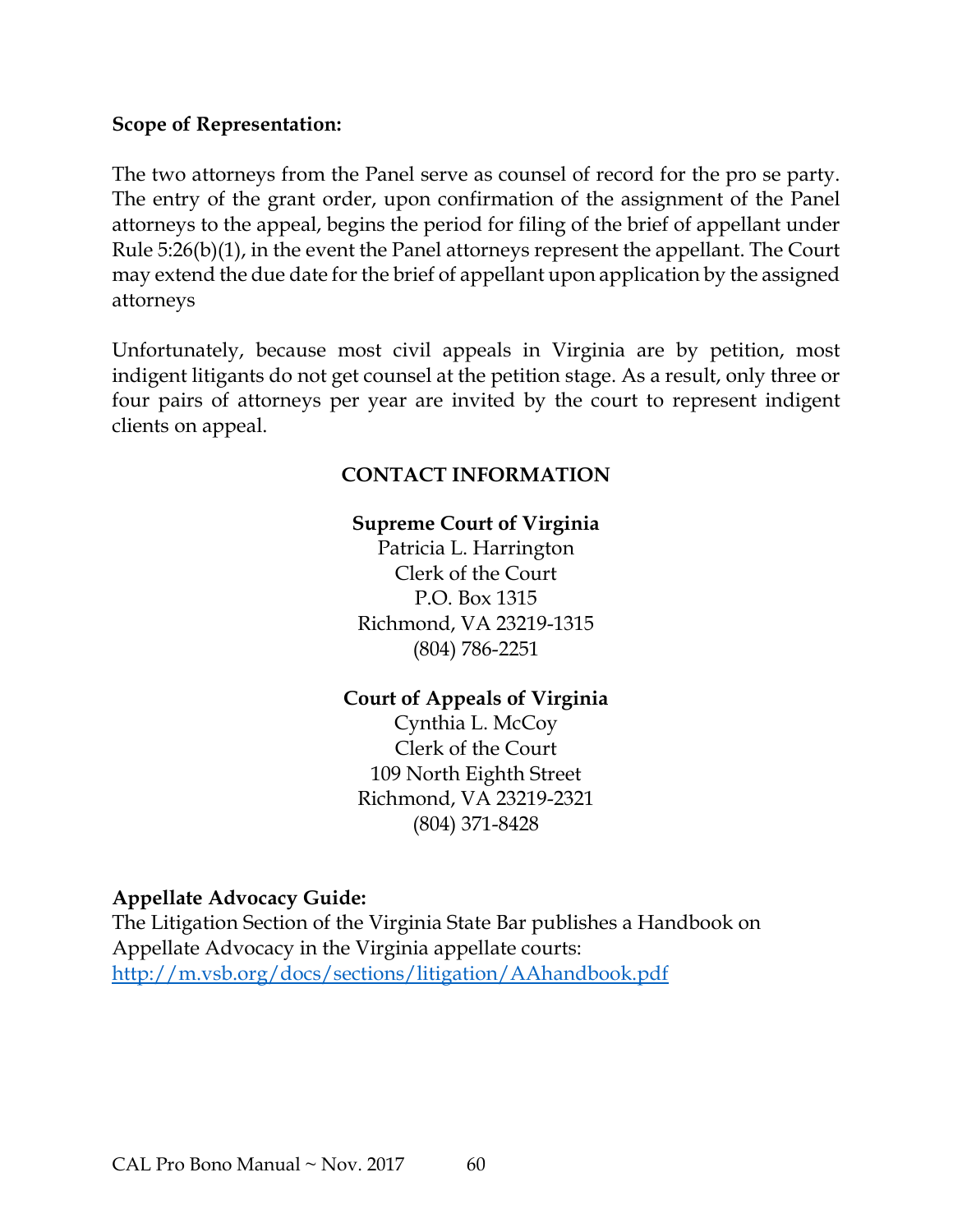#### **WASHINGTON, D.C. (DISTRICT OF COLUMBIA)**

<span id="page-63-0"></span>The D.C. Bar Foundation established the Barbara McDowell Appellate Advocacy Project in 2004. The Project is maintained by the Legal Aid Society of the District of Columbia. The Legal Aid Society of the District of Columbia is D.C.'s oldest and largest general civil legal services organization. Since 1932, Legal Aid lawyers have been making justice real in individual and systemic ways for persons living in poverty in the District.

#### **Goal of Program:**

The Project not only litigates appeals on behalf of Legal Aid clients but also files "friend of the court" briefs on cases involving matters of importance to people living in poverty. Beyond litigation, the Project provides appellate instruction, consultation, and advice to the larger D.C. legal services community. Although most of the Project's work involves cases before the District's highest court – the District of Columbia Court of Appeals – the Project also gets involved in administrative appeals and cases before the District of Columbia Superior Court and the federal courts.

#### **Case Intake:**

Legal Aid staff and volunteers conduct initial interviews with applicants seeking assistance on certain days and times each week at two different general intake locations throughout Washington, D.C. In addition, Legal Aid meets applicants at various specialized intake centers across the District.

#### **CONTACT INFORMATION**

Legal Aid Society of the District of Columbia 1331 H Street, NW, Suite 350, Washington, DC 20005 (202) 628-1161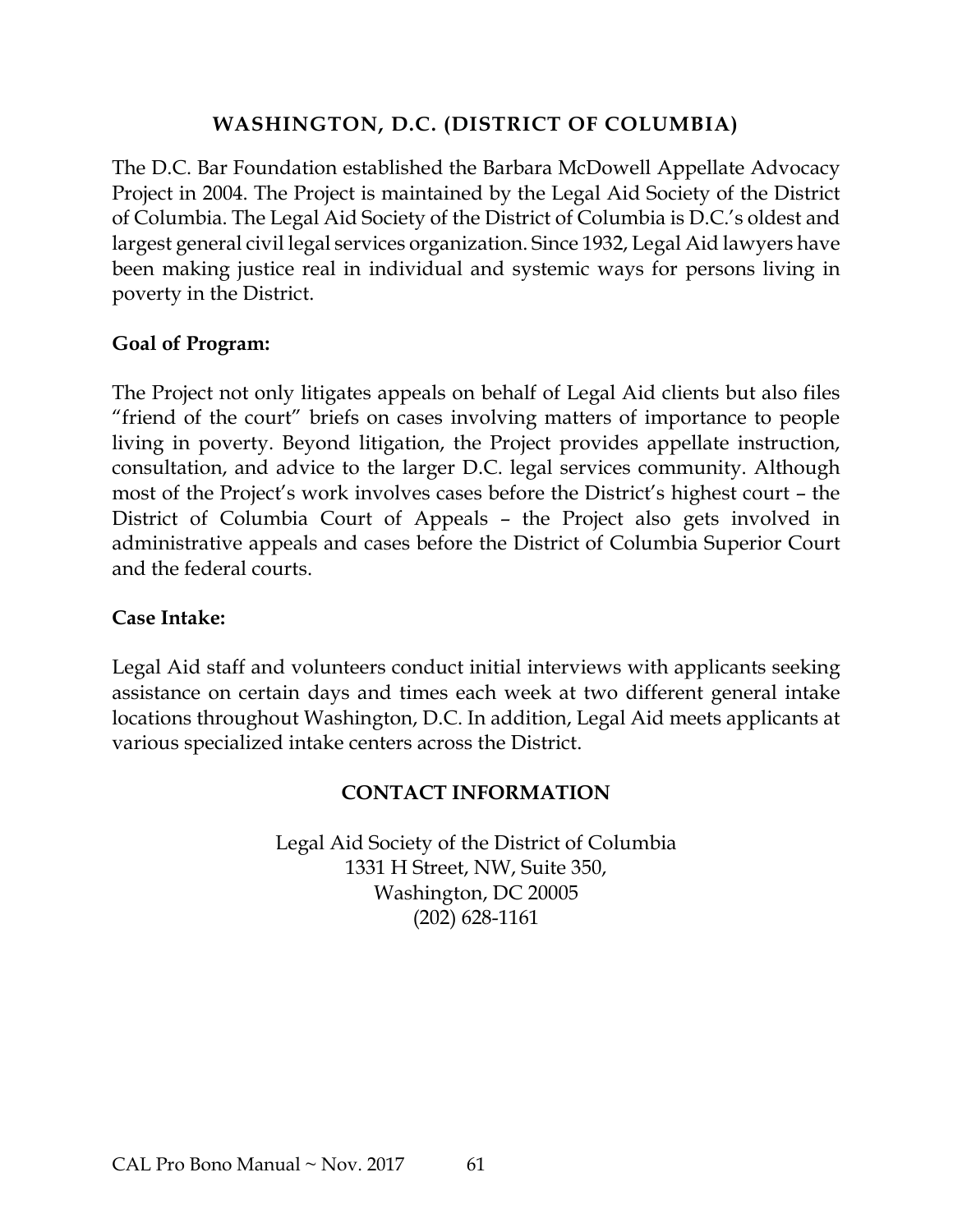#### **WISCONSIN**

<span id="page-64-0"></span>The Wisconsin State Bar's Appellate Practice Section coordinates a pro bono appeals program for cases in the state's Court of Appeals and Supreme Court and, occasionally, federal appellate courts.

The program does not take requests for pro bono counsel directly from potential clients, because it lacks the resources to screen for indigence or merit. The courts and various public interest firms identify cases involving important legal issues and screen for indigence. Then they call the pro bono program coordinator for a volunteer willing to represent the indigent party. Sometimes organizations like Legal Action of Wisconsin, the Legal Aid Society, and the ACLU seek a volunteer to write an amicus brief. Historically, most of the appeals have involved civil or quasi-criminal law matters, such as due process rights in prison disciplinary proceedings, family law issues, and collateral attacks on criminal convictions.

Recently, the State Public Defender has begun to refer some direct criminal appeals to the program. It also refers cases for which it lacks authority to appoint counsel. For example, after losing a search-and-seizure case in the Wisconsin Supreme Court, the State Public Defender determined that its client was no longer eligible for representation. The pro bono program then provided counsel to prepare a petition for a writ of certiorari to the U.S. Supreme Court.

The program handles about 10 to 15 appeals per year. In 2009, the program began tracking the hours and expenses donated by volunteer lawyers. From March 2009 through December of 2016, lawyers donated more than 14,000 hours of time and more than \$3.8 million in fees and costs.

The program coordinator has developed a sense of which issues or types of litigation will be attractive to firms. Some large firms seek training opportunities for their associates. Smaller firm lawyers may want an opportunity for their first argument before the Wisconsin Supreme Court. Some attorneys have a passion for certain kinds of issues, such as constitutional law, family law, or ineffective assistance of counsel. Others just want to donate their appellate expertise. The coordinator considers such factors when contacting a lawyer about a case.

The program tries to offer volunteers the resources they need to do a good job. It will connect the volunteer lawyer with an attorney who is knowledgeable in the area of law at issue, provide sample motions or briefs, and organize rehearsal arguments before a panel of retired judges and/or practitioners.